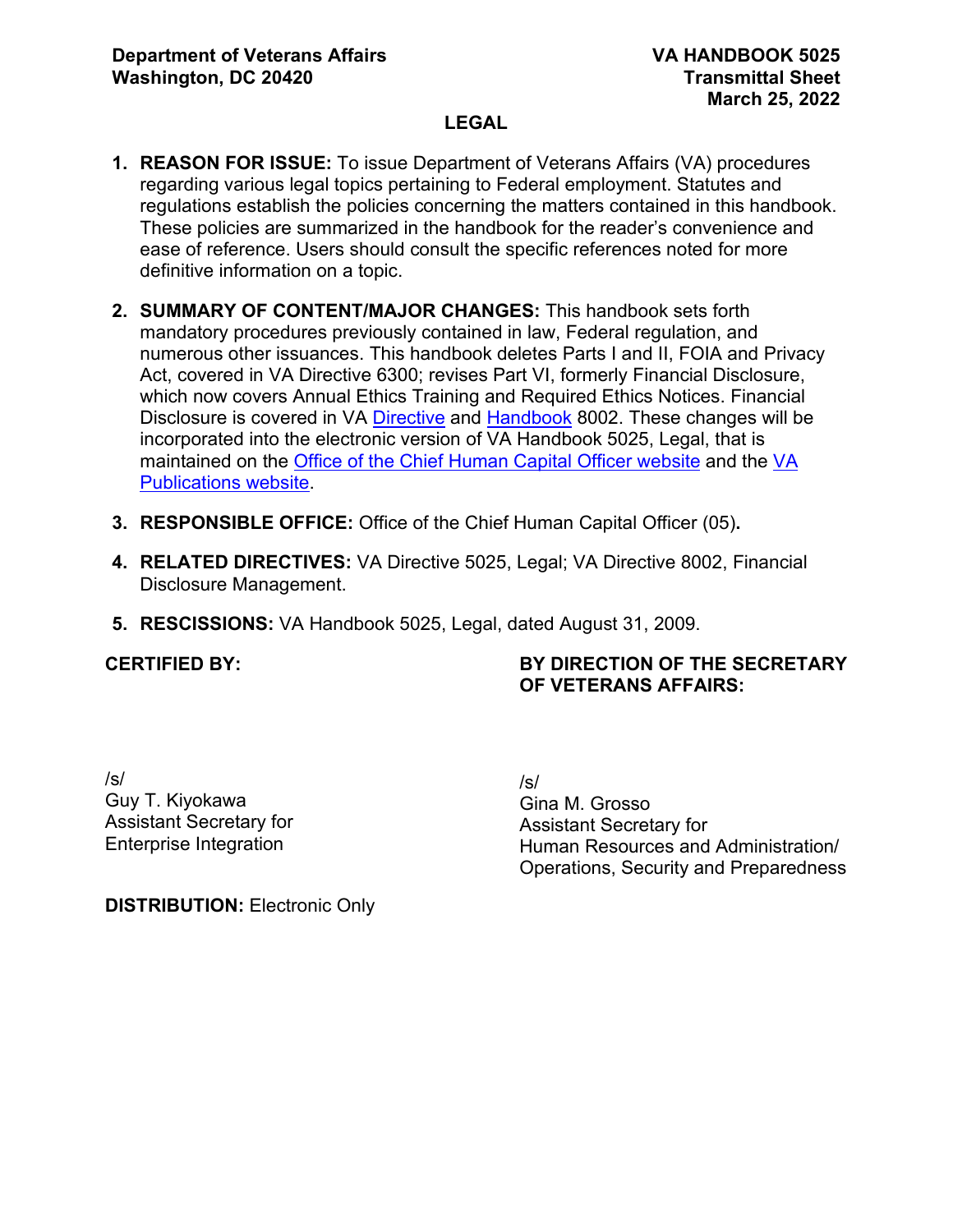### **CONTENTS**

### **[PART I.](#page-2-0) EMPLOYEE RESPONSIBILITIES AND CONDUCT**

**[PART II.](#page-6-0) ETHICAL CONDUCT**

**[PART III.](#page-13-0) POLITICAL ACTIVITY** 

**[PART IV.](#page-17-0) ANNUAL ETHICS TRAINING AND REQUIRED ETHICS NOTICES**

**[PART V.](#page-23-0) EMPLOYMENT OF RELATIVES** 

**[PART VI.](#page-26-0) CLAIMS AGAINST THE GOVERNMENT** 

**[PART VII.](#page-29-0) EMPLOYEE LIABILITY** 

**[PART VIII.](#page-31-0) EMPLOYEE ORGANIZATIONS AND ACTIVITIES** 

**[PART IX.](#page-36-0) LIMITATIONS ON REMUNERATED OUTSIDE PROFESSIONAL ACTIVITIES OF INCUMBENTS OF CERTAIN VETERANS HEALTH ADMINISTRATION POSITIONS**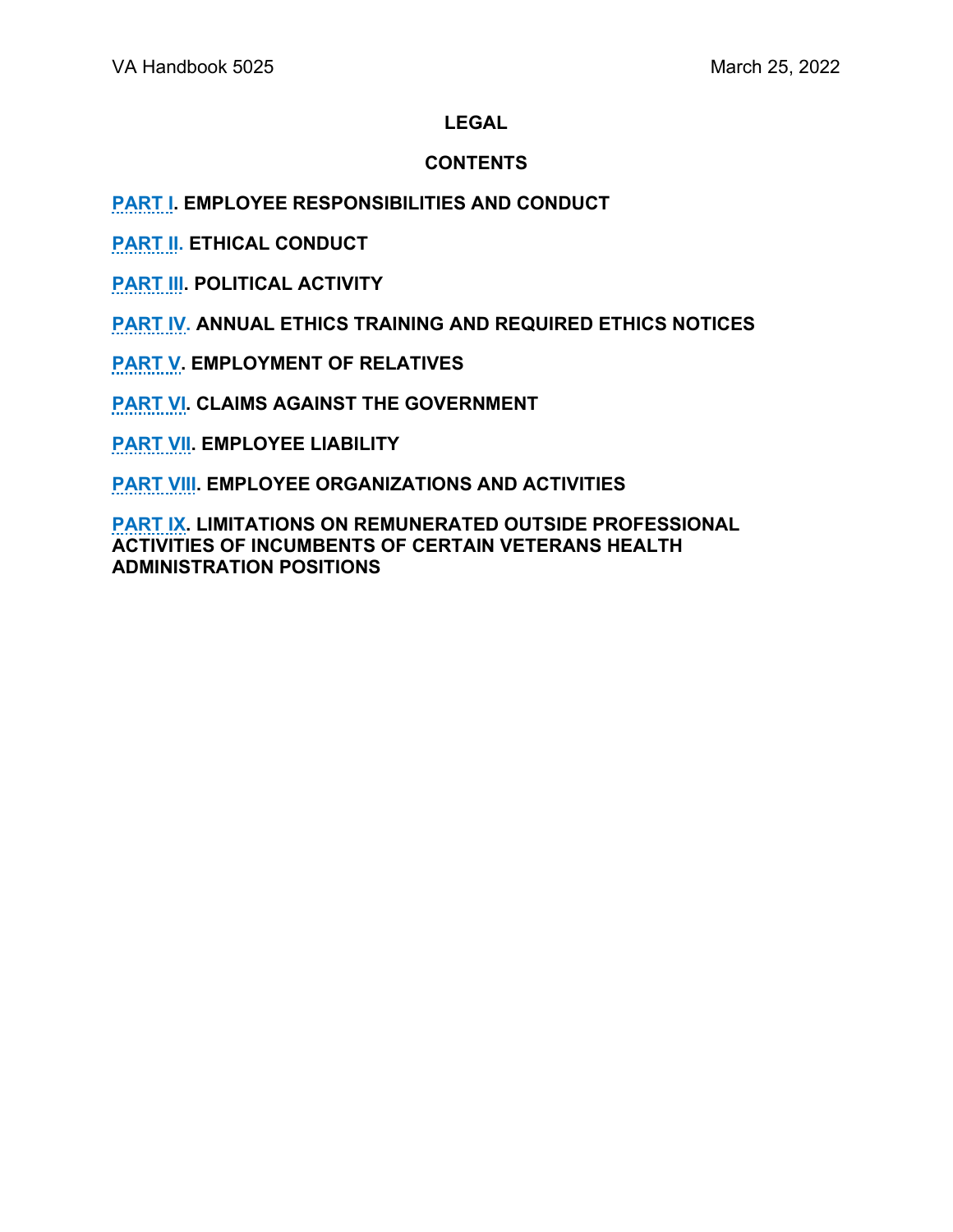# **PART I. EMPLOYEE RESPONSIBILITIES AND CONDUCT**

# **CONTENTS**

<span id="page-2-0"></span>

| <b>PARAGRAPH</b>                                                  | <b>PAGE</b> |
|-------------------------------------------------------------------|-------------|
|                                                                   |             |
|                                                                   |             |
|                                                                   |             |
|                                                                   |             |
| 5. ADDITIONAL APPLICABLE GOVERNMENTWIDE RULES ON EMPLOYEE         |             |
| 6. FEDERAL CRIMINAL CODE PROVISIONS FOCUSED ON EMPLOYEES  1-2     |             |
| 7. INTERPRETATION, EXEMPTIONS, AND WAIVER GUIDANCE CONCERNING     | $I-2$       |
| 8. SECURITY AND LAW ENFORCEMENT AT FEDERAL AND VA FACILITIES  1-3 |             |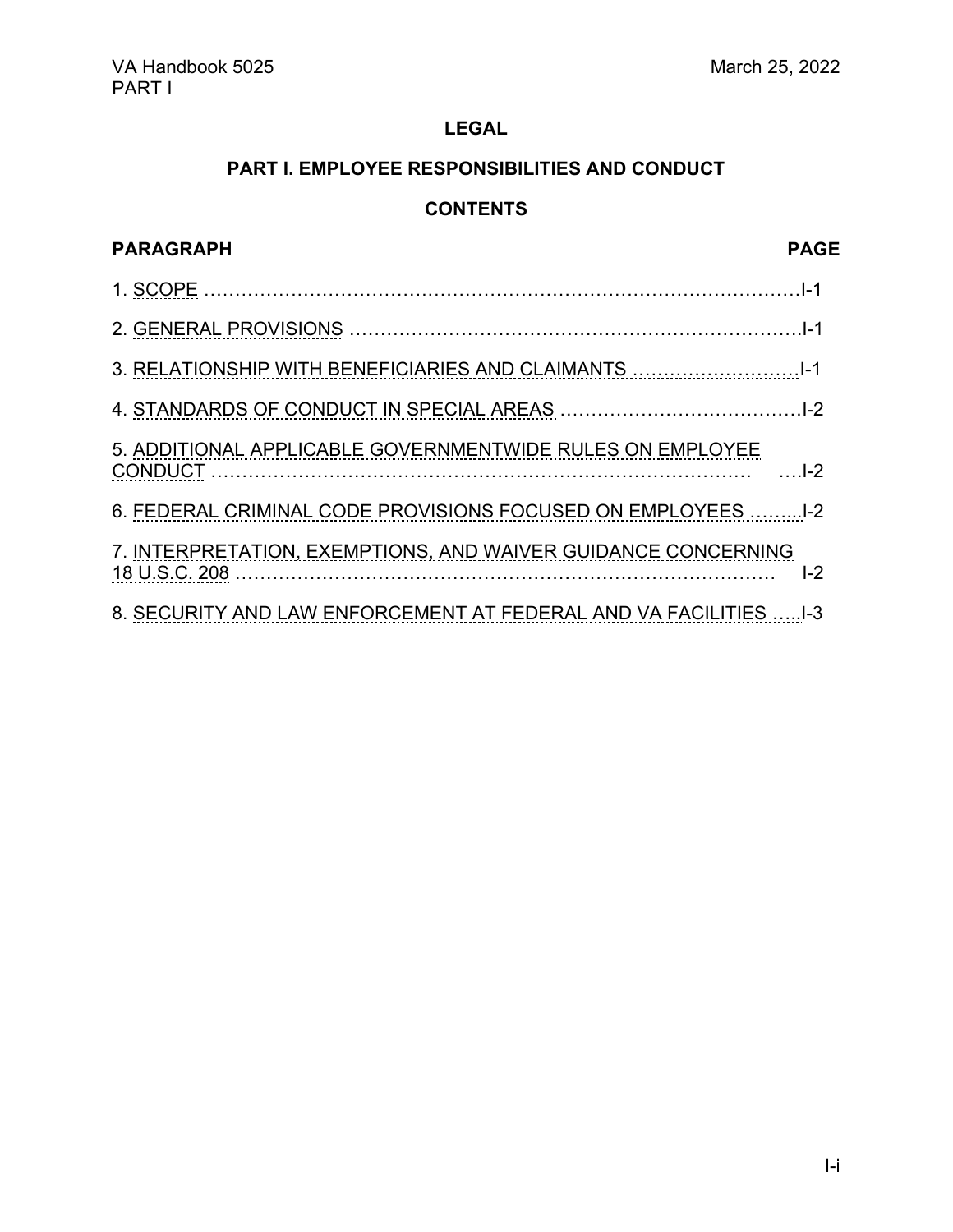### **PART I. EMPLOYEE RESPONSIBILITIES AND CONDUCT**

- **1. SCOPE.** This part applies to all VA employees, including special Government employees defined in 5 C.F.R. § 2635.102(l). Additional conduct rules (limited to particular employees) and other ethical guidance appear elsewhere in this handbook. Also, (especially where noted) refer to the proper legal reference (United States Code and/or Code of Federal Regulations) when addressing these issues in detail.
- **2. GENERAL PROVISIONS.** This part is designed to assist in accomplishing Department objectives through the exercise of informed judgment by each employee. Employees are expected to abide by the criminal conflict of interest laws, Standards of Ethical Conduct, regulations, and policies to maintain the highest possible standards of honesty, integrity, impartiality, and ethical behavior in the Department.
- **3. RELATIONSHIP WITH BENEFICIARIES AND CLAIMANTS (38 C.F.R. § 0.735- 11).** Employees are expected to be helpful to beneficiaries, patients, and claimants, but:
	- a. An employee shall not procure intoxicants or drugs for, or attempt to sell intoxicants or drugs to, patients or members, or give or attempt to give intoxicants or drugs to them unless officially prescribed for medical use.
	- b. An employee shall not abuse patients, members, or other beneficiaries, whether or not provoked.

#### **4. STANDARDS OF CONDUCT IN SPECIAL AREAS (38 C.F.R. § 0.735-12).**

#### **a. Safety**

- (1) Employees will observe safety instructions, signs, and normal safety practices and precautions, including the use of protective clothing and equipment.
- (2) Employees shall report each work-connected injury, accident, or disease.
- b. **Furnishing Testimony**. Employees will furnish information and testify freely and honestly in cases respecting employment and disciplinary matters. Refusal to testify, concealment of material facts, or willfully inaccurate testimony in connection with an investigation or hearing may be grounds for disciplinary action. Employees, however, will not be required to give testimony against themselves in any matter in which there is an indication that they may be or are involved in a violation of law wherein there is a possibility of self-incrimination.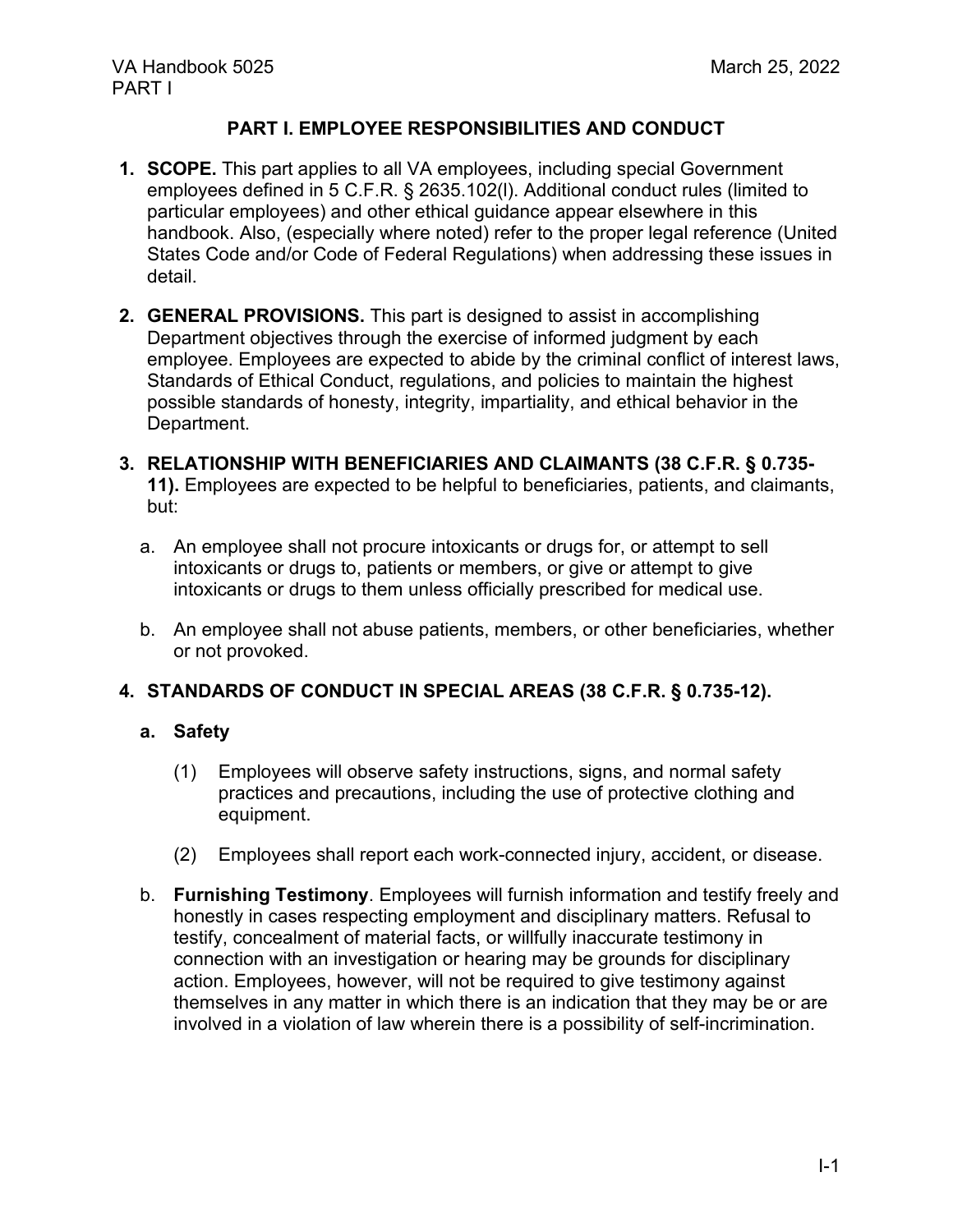#### **5. ADDITIONAL APPLICABLE GOVERNMENTWIDE RULES ON EMPLOYEE CONDUCT (5 C.F.R. Part 735).**

- a. **Gambling (5 C.F.R. § [735.201\).](https://www.ecfr.gov/current/title-5/chapter-I/subchapter-B/part-735/subpart-B/section-735.201)** While on Government-owned or leased property or on duty for the Government, all forms of gambling are prohibited, including operating a gambling device, conducting a lottery or pool, participating in a game for money or property, or selling or purchasing a number slip or ticket.
- b. **Safeguarding the Examination Process [\(5 C.F.R. \( 735.202\)](https://www.ecfr.gov/current/title-5/chapter-I/subchapter-B/part-735/subpart-B/section-735.202).** An employee shall not engage (for any reason) in teaching, lecturing, or writing for t the preparation of a person or class of persons for an examination of the Office of Personnel Management (OPM) or Board of Examiners for the Foreign Service that depends on information obtained as a result of the employee's Government employment. Exceptions to this are:
	- (1) If the information upon which the preparation is based has been made available to the general public or will be made available on request, or
	- (2) Such preparation is authorized in writing by the Director of OPM or the Director General of the Foreign Service (or their designees).
- c. **Conduct Prejudicial to the Government (5 C.F.R. § [735.203\)](https://www.ecfr.gov/current/title-5/chapter-I/subchapter-B/part-735/subpart-B/section-735.203).** An employee shall not engage in criminal, infamous, dishonest, immoral, or notoriously disgraceful conduct, or other conduct prejudicial to the Government. Employee conduct, on or off the job, which reflects adversely on the Federal Government as the employer, may be grounds for disciplinary action in addition to whatever penalty is prescribed by law.

#### **6. FEDERAL CRIMINAL CODE PROVISIONS FOCUSED ON EMPLOYEES [\(18 U.S.C.](https://www.govinfo.gov/content/pkg/USCODE-2010-title18/pdf/USCODE-2010-title18-partI-chap11.pdf) §§ 201-209).** For information concerning Federal criminal code provisions which focus on employees (bribery, acts affecting personal financial interests, activities of employees in matters against the Government, etc.), see 18 U.S.C. §§ 201-209.

**7. INTERPRETATION, EXEMPTIONS, AND WAIVER GUIDANCE CONCERNING 18 U.S.C. § 208 (Acts affecting a Personal Financial Interest) [\(5 C.F.R Part 2640\)](https://www.ecfr.gov/current/title-5/chapter-XVI/subchapter-B/part-2640?toc=1).**  18 U.S.C. § 208(a) prohibits employees of the Executive branch from participating in an official capacity in particular matters in which they have a personal financial interest, or in which their spouse or minor child, or certain persons or organizations with which they are affiliated, have a financial interest. However, the statute permits waivers of the disqualification provision in certain cases, either on an individual basis or pursuant to general regulation. Section 208(b)(2) provides that the Director of the Office of Government Ethics (OGE) may, by regulation, exempt from the general prohibition, financial interests which are too remote or too inconsequential to affect the integrity of the services of the employees to which the prohibition applies. 5 C.F.R. §§ 2640.201-206 contain the exemptions for these financial interests which are too remote or inconsequential to affect the integrity of the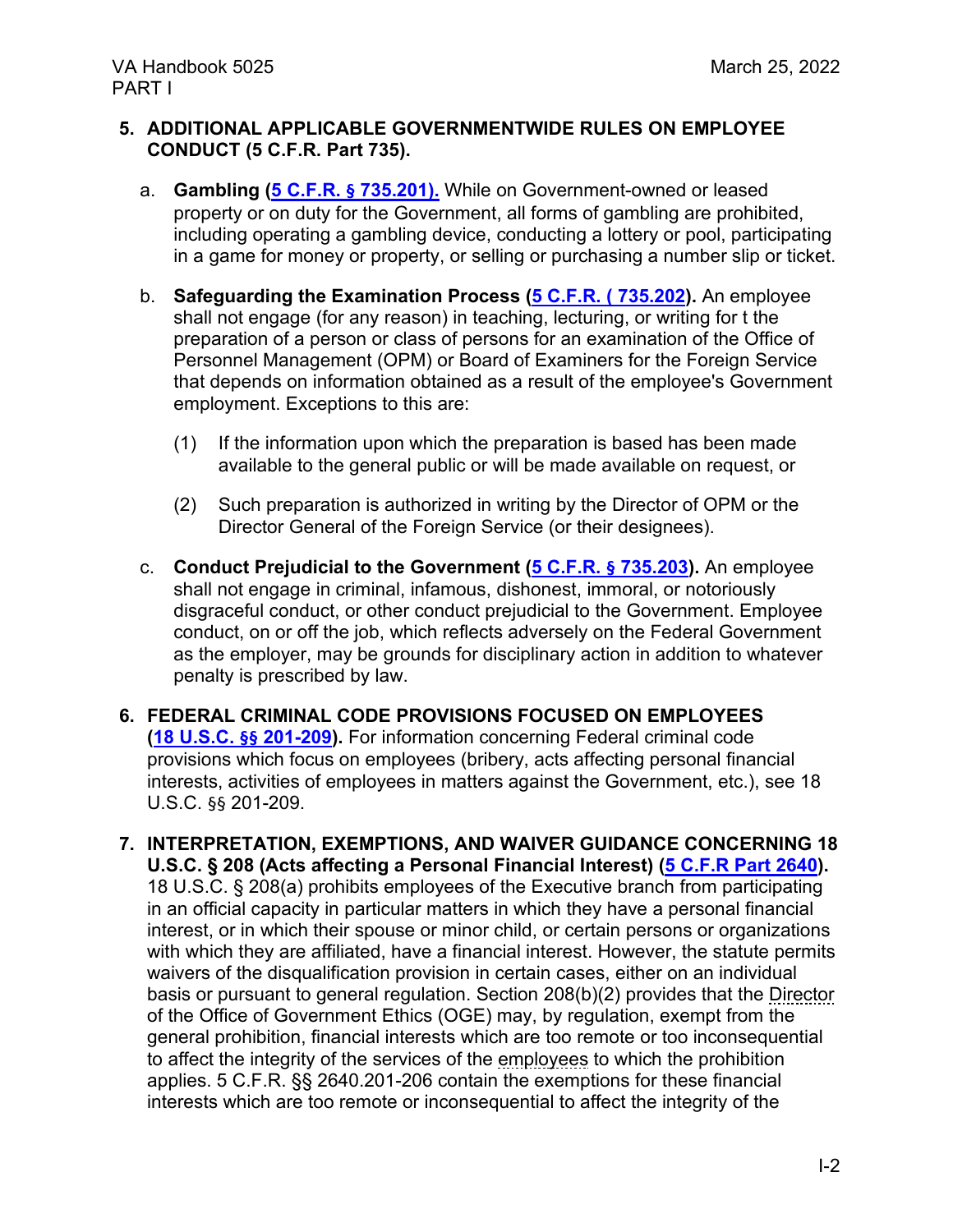services of the employees to which the prohibition applies. 5 C.F.R. §§ 2640.301- 304 provide guidance to agencies as to the process for issuing individual waivers by the employee's appointing official.

### **8. SECURITY AND LAW ENFORCEMENT AT FEDERAL AND VA FACILITIES [\(38](https://www.ecfr.gov/current/title-38/chapter-I/part-1/subject-group-ECFRe2d137639496266#1.218)**

**C.F.R. [§ 1.218\)](https://www.ecfr.gov/current/title-38/chapter-I/part-1/subject-group-ECFRe2d137639496266#1.218).** For information concerning rules and regulations applied at all property under the charge and control of VA and to all persons entering in or on such property (see 38 C.F.R. § 1.218). This section codifies the rules and regulations promulgated by the Secretary to maintain law and order and protect people and property on Department property. Conduct in violation of the rules and regulations set forth in 38 C.F.R. §§ 1.218(a)(1)-(16) subjects an offender to arrest and removal from the premises. If an offender is found guilty of violating these rules and regulations, an offender is subject to a fine, as stated in 38 C.F.R. §§ 1.218(b)(1)-(45) and may also subject an offender to a term of imprisonment, not exceeding six-months, as may be determined appropriate by a magistrate or judge of the United States District Court. While not located specifically within Human Resources (HR) policy, such issues may be useful in certain circumstances relating to employee responsibilities and conduct. For additional rules relating to conduct while on any Federal property, refer to 41 C.F.R., Chapter 101.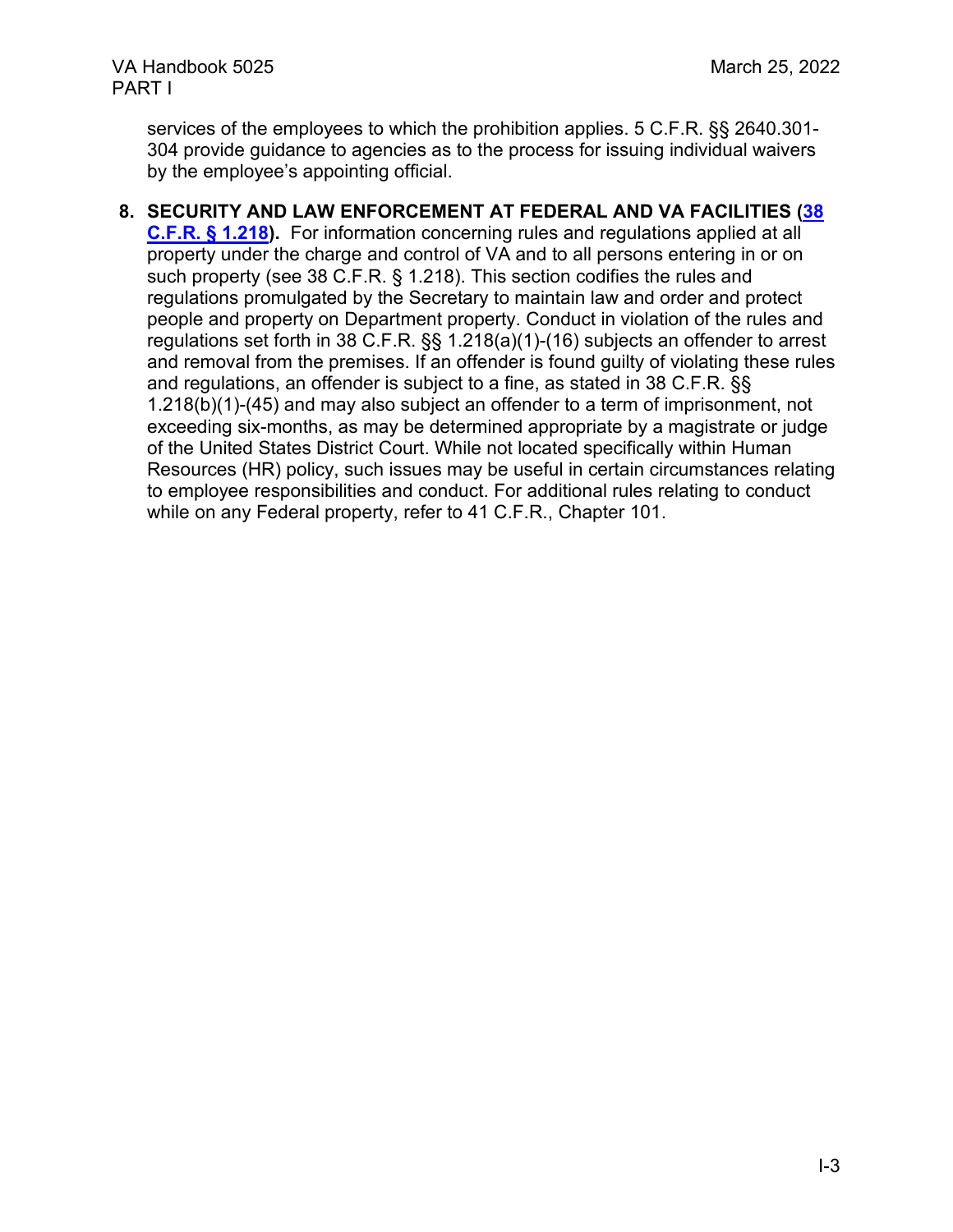### **PART II. ETHICAL CONDUCT**

## **CONTENTS**

<span id="page-6-0"></span>

| <b>PARAGRAPH</b>                                                | <b>PAGE</b> |
|-----------------------------------------------------------------|-------------|
|                                                                 |             |
|                                                                 |             |
| 3. SPECIAL GOVERNMENT EMPLOYEES AND PROCUREMENT OFFICIALS  II-3 |             |
|                                                                 |             |
|                                                                 |             |
|                                                                 |             |
| <b>APPENDIX</b>                                                 |             |
|                                                                 |             |

[PRINCIPLES OF ETHICAL CONDUCT FOR GOVERNMENT OFFICERS AND](#page-11-0) [EMPLOYEES](#page-11-0) ……………………………………………………………………II-A-1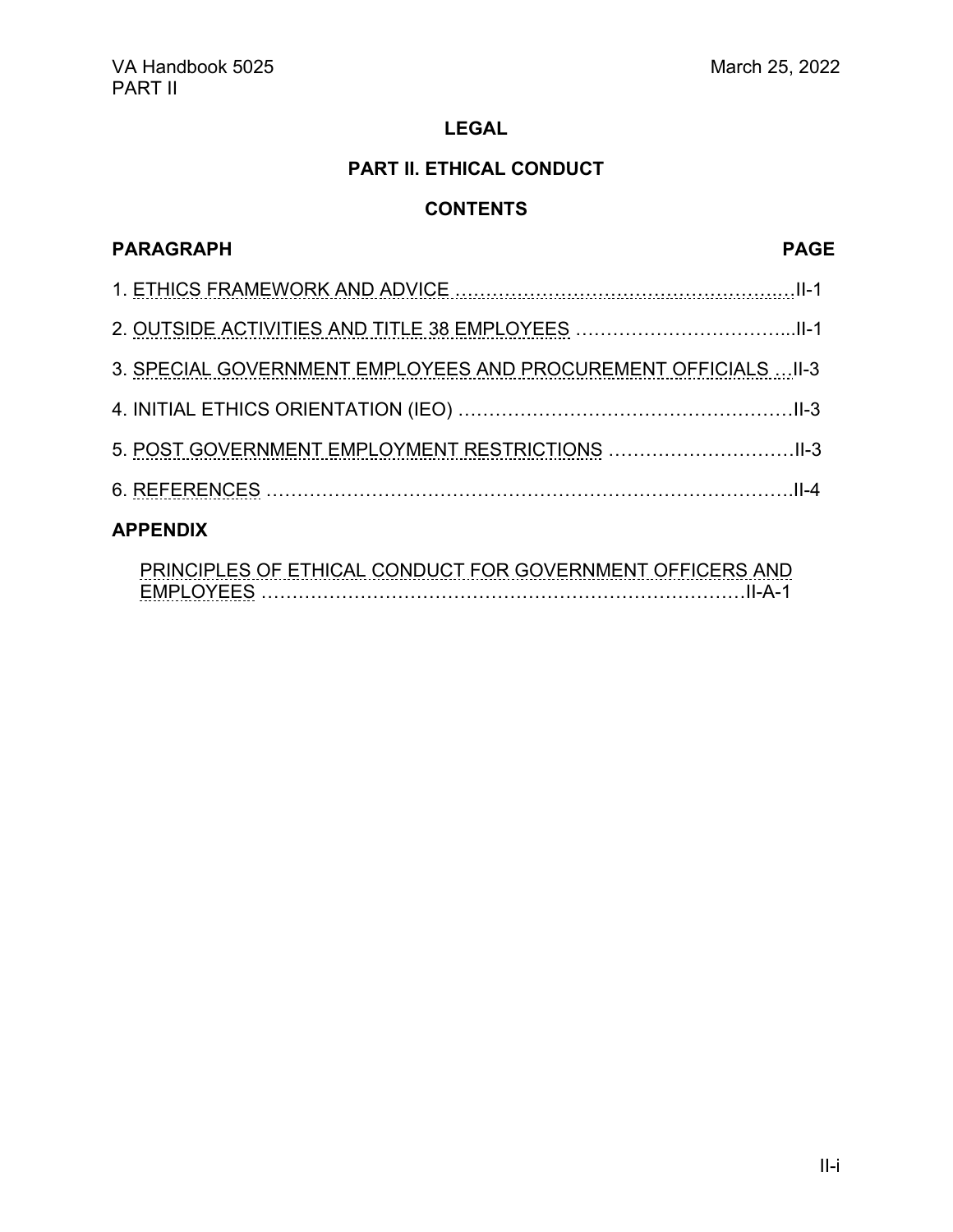### **PART II. ETHICAL CONDUCT**

#### **1. ETHICS FRAMEWORK AND ADVICE.**

- a. All VA employees are subject to the criminal conflict of interest statutes at Chapter 11 of Title 18, United States Code, and the Standards of Ethical Conduct for Employees of the Executive Branch at 5 C.F.R. Part 2635.
- b. The VA Designated Agency Ethics Official (DAEO) and the Office of General Counsel Ethics Specialty Team (EST) maintain ethics expertise and provide ethics counseling to employees, provide ethics training, and manage the agency's financial disclosure program. See VA Directive and Handbook 8002, Financial Disclosure Program. By regulation, employees receive "safe harbor" from administrative discipline if they consult the EST before acting, fully disclose all relevant facts and then follow the advice received from the EST. Employees may contact the EST at any time. Contact information for the EST is found [here.](http://www.va.gov/OGC/docs/Ethics/VA_Ethics_Officials_Contacts.pdf) The EST also maintains a [website](https://dvagov.sharepoint.com/sites/OGC-Client/law/ethics/SitePages/Home.aspx) where employees may find summaries of Government ethics law, but to receive "safe harbor" employees must obtain an opinion from the EST, as explained above.
- c. The Office of Government Ethics (OGE) maintains a [website](https://oge.gov/) that provides information on, and the text of, the ethics laws, and includes a list of other agencies to contact regarding other applicable laws which do not fall under OGE's jurisdiction, e.g., the Hatch Act (see part III of this handbook). In addition to seeking counseling from an Agency Ethics Official, employees with questions about ethics law may access the OGE website. However, to receive "safe harbor" employees must consult with the EST as previously described in paragraph 1.c. above. The Principles of Ethical Conduct for Government Officers and Employees are listed in Appendix A of this part.

#### **2. OUTSIDE ACTIVITIES AND TITLE 38 EMPLOYEES.**

- a. The following references are used to implement changes in Veterans Health Administration (VHA) policy regarding outside activities and title 38 employees.
	- (1) [Public Law 104-262,](https://www.govinfo.gov/content/pkg/PLAW-104publ262/pdf/PLAW-104publ262.pdf) the Veterans Health Care Eligibility Reform Act of 1996
	- (2) Title 38 U.S.C. chapters [73](https://www.govinfo.gov/content/pkg/USCODE-2011-title38/pdf/USCODE-2011-title38-partV-chap73.pdf) & [74](https://www.govinfo.gov/content/pkg/USCODE-2010-title38/pdf/USCODE-2010-title38-partV-chap74.pdf)
	- (3) Title [18 U.S.C. section 208\(](https://www.govinfo.gov/content/pkg/USCODE-2010-title18/pdf/USCODE-2010-title18-partI-chap11-sec208.pdf)a)
	- (4) [5 C.F.R. Part 2635](https://www.ecfr.gov/current/title-5/chapter-XVI/subchapter-B/part-2635?toc=1)
- b. Callback provisions for emergency, disaster, or other patient care needs, require full-time employees appointed under title 38 U.S.C. Chapters 73 and 74 to meet those needs beyond the minimum tour of duty and meet other institutional requirements as prescribed by the Under Secretary for Health. Full-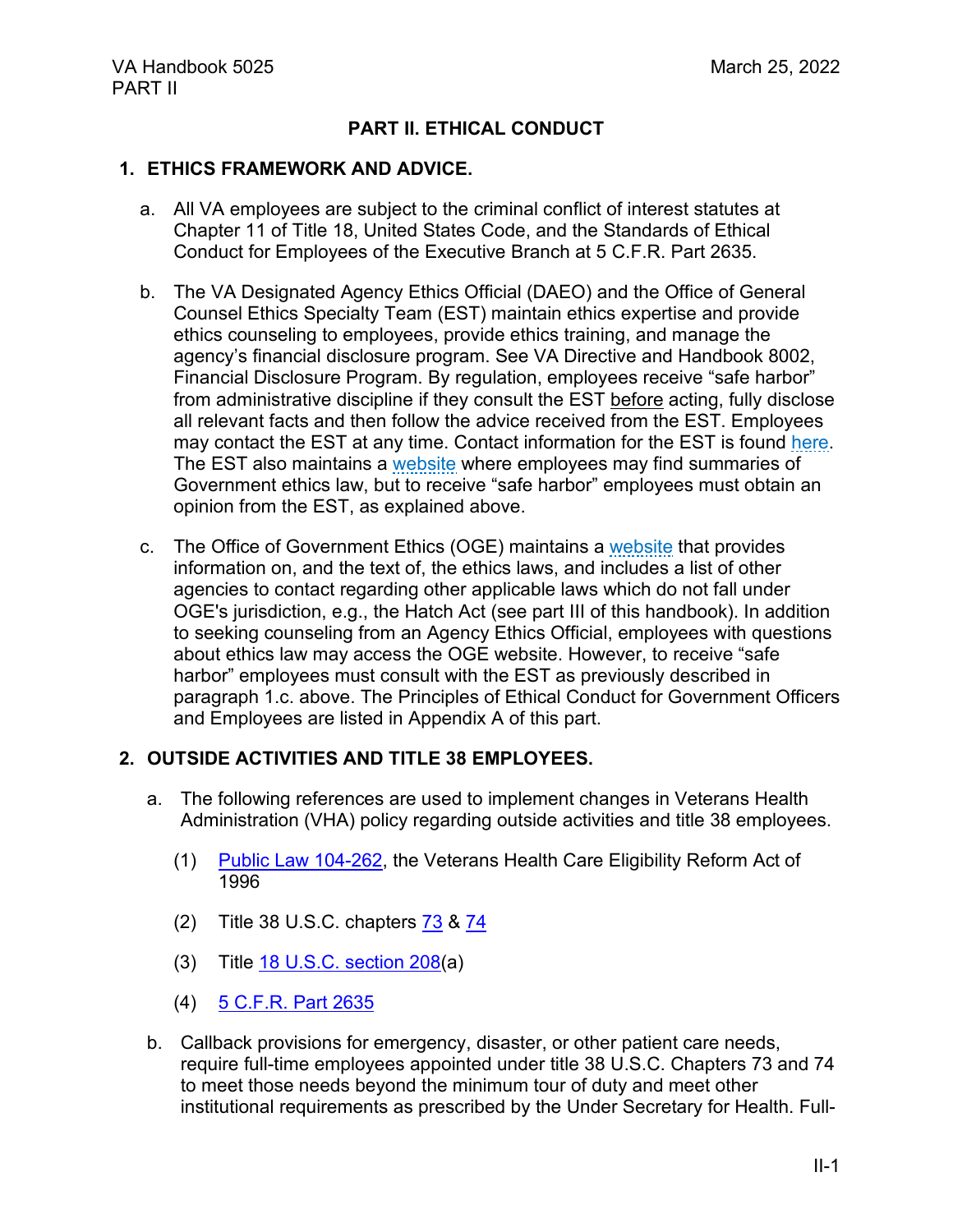time physicians, dentists, podiatrists, chiropractors, and optometrists will be continuously subject to call, 24 hours per day, seven days per week. Nurses, nurse anesthetists, physician assistants, and Expanded-Function Dental Auxiliary are subject to callback but entitled to premium pay. Employees will continue to be expected to report for work on time, capable of performing assigned duties without interference or interruption from non-VA employment sources. See [VA Handbook 5007,](https://vaww.va.gov/vapubs/viewPublication.asp?Pub_ID=1270&FType=2) Part V, Chapter 5.

- c. Full-time title 38 employees may provide care for non-VA patients outside their tours of duty. No advance approval to perform outside professional activities will be required. However, due to the call back provisions, employees are to provide management with information on how they can be reached outside their VA tour of duty.
- d. Medical Center Directors are responsible for ensuring that all VHA mission requirements and patient care needs are met. In support of these needs and requirements, title 38 employees are subject to call back and are responsible for ensuring that any outside employment they accept will not conflict with their VA responsibilities. Employees who are unable to meet these responsibilities due to outside commitments, may be subject to disciplinary action.
- e. A Federal criminal statute prohibits a Government employee, whether full-time, part-time, or a special Government employee, from participating personally and substantially in a particular matter in which the employee, to the employee's knowledge, has a financial interest, if the matter would directly and predictably affect that financial interest [\(18 U.S.C. § 208\(](https://www.govinfo.gov/content/pkg/USCODE-2018-title18/html/USCODE-2018-title18-partI-chap11-sec208.htm)a); [5 C.F.R. § 2635.402\)](https://www.ecfr.gov/cgi-bin/text-idx?SID=05f15c66d768fb428caf20ca4caf3eb2&mc=true&node=pt5.3.2635&rgn=div5#se5.3.2635_1402). The statute imputes to the employee, as a personal financial interest for purposes of this restriction, the financial interests of the employee's spouse, minor children, general partners, and any organization in which the employee serves as an officer, director, trustee, general partner, or employee. The law further imputes to the employee the financial interests of a person or organization with which the employee is negotiating for employment or has an arrangement for prospective employment. The Governmentwide Standards of Ethical Conduct for Employees of the Executive Branch, distributed to all employees, contains additional restrictions on outside activities. These are found in [5 C.F.R. Part 2635.](https://www.ecfr.gov/cgi-bin/text-idx?SID=05f15c66d768fb428caf20ca4caf3eb2&mc=true&node=pt5.3.2635&rgn=div5)
- f. The DAEO, the EST and facility Directors are responsible for bringing to the attention of all title 38 employees' conflict of interest and employee Standard of Conduct requirements. Although approval of outside professional activities is not required, when facilities are involved in scarce medical specialist contracts, sharing agreements, or affiliation agreements, particular care must be given to ensure that employees do not violate the conflict of interest and other applicable statutes. Of paramount concern is the impact on Service Chiefs, Product Line Managers, and Chiefs of Staff. Each employee involved in an outside contractual relationship, such as an affiliation with a medical school, ensures that no violations of these statutes and standards occur. When contractual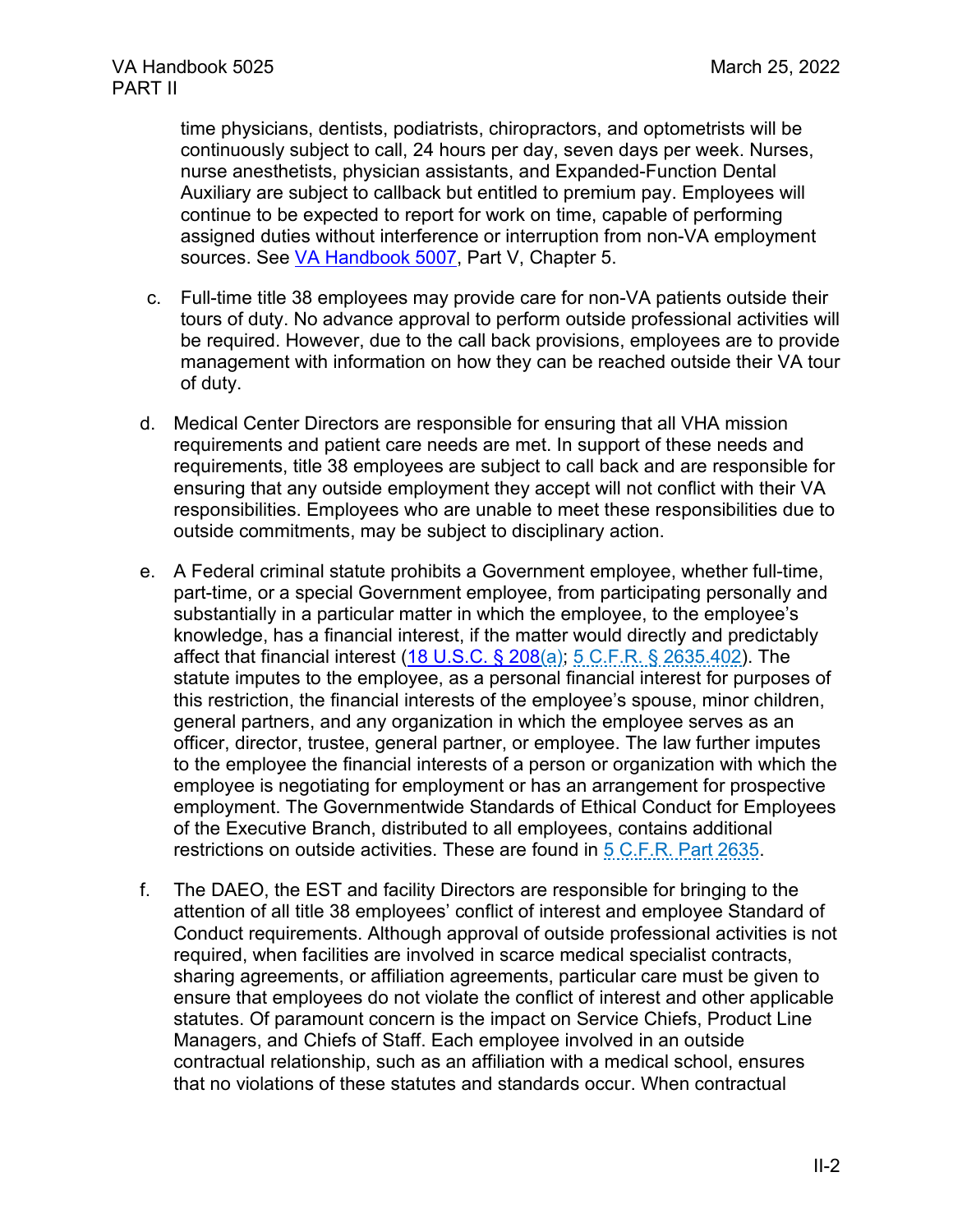relationships exist, medical center staff may wish to consult with the EST regarding possible conflicts of interest.

g. Employees should consult their supervisors and facility HR Officers on matters such as patient care responsibilities, call back, call schedules, and tours of duty.

#### **3. SPECIAL GOVERNMENT EMPLOYEES AND PROCUREMENT OFFICIALS.**

- a. **Special Government Employees.** This term, as defined in [18 U.S.C. § 202\(](https://www.govinfo.gov/content/pkg/USCODE-2018-title18/html/USCODE-2018-title18-partI-chap11-sec202.htm)a), applies to employees who are retained, designated, appointed, or employed to perform temporary duties, either on a full-time or intermittent basis, with or without compensation, for a period not to exceed 130 days calendar during any consecutive 365-day period. Special Government employees are subject to many of the ethics statutes and to most of the Standards of Ethical Conduct. However, part of some of the statutes and certain Standards do not apply at all to these employees and some impose reduced standards.
- b. **Employees Involved in Procurements, Handling Procurements and/or Administering Contracts.** While subject to the ethics statutes and the Standards, these employees are also subject to  $41 \cup S.C. \S$  2103. This statute is implemented at [Part 3.104](https://www.acquisition.gov/far/3.104) of the Federal Acquisition Regulation and imposes more rigorous standards relating to employment discussions, post-employment activities, and disclosure of procurement-sensitive information. For details, contact the EST.
- **4. INITIAL ETHICS ORIENTATION (IEO).** Within 3 months of appointment, all new employees must complete interactive ethics training, online in VA's Talent Management System (TMS) or presented live by facility HR staff as part of new employee orientation. 5 C.F.R. [§ 2638.304.](https://www.ecfr.gov/cgi-bin/text-idx?SID=f67fe503e2bf13f31711e3db28219546&mc=true&node=pt5.3.2638&rgn=div5#se5.3.2638_1304) An initial ethics orientation training presentation must address financial conflicts of interest, impartiality, misuse of position, and gifts (5 C.F.R. § 2638.304(e)(1)). Employees must also receive the following written materials (or written instructions for accessing them): a summary of the Standards of Conduct, instructions for contacting the EST, and any other information required by the DAEO. Ethics training assigned to all employees through TMS fulfills this requirement. If live ethics orientation training is provided, it must be reported in TMS.

### **5. POST-GOVERNMENT EMPLOYMENT RESTRICTIONS.**

- a. All VA employees are subject to the criminal post-Government employment restrictions at [18 U.S.C. § 207,](https://www.govinfo.gov/content/pkg/USCODE-2018-title18/html/USCODE-2018-title18-partI-chap11-sec207.htm) and the post-employment conflict of interest restrictions at 5 C.F.R. [Part 2641.](https://www.ecfr.gov/cgi-bin/text-idx?SID=30a2ef8dca8a6569809ce742a2966f32&mc=true&node=pt5.3.2641&rgn=div5) Employees should seek additional guidance from the EST.
- b. Former employees are permanently banned from representing anyone before the Executive branch or a Federal court in a "particular matter involving specific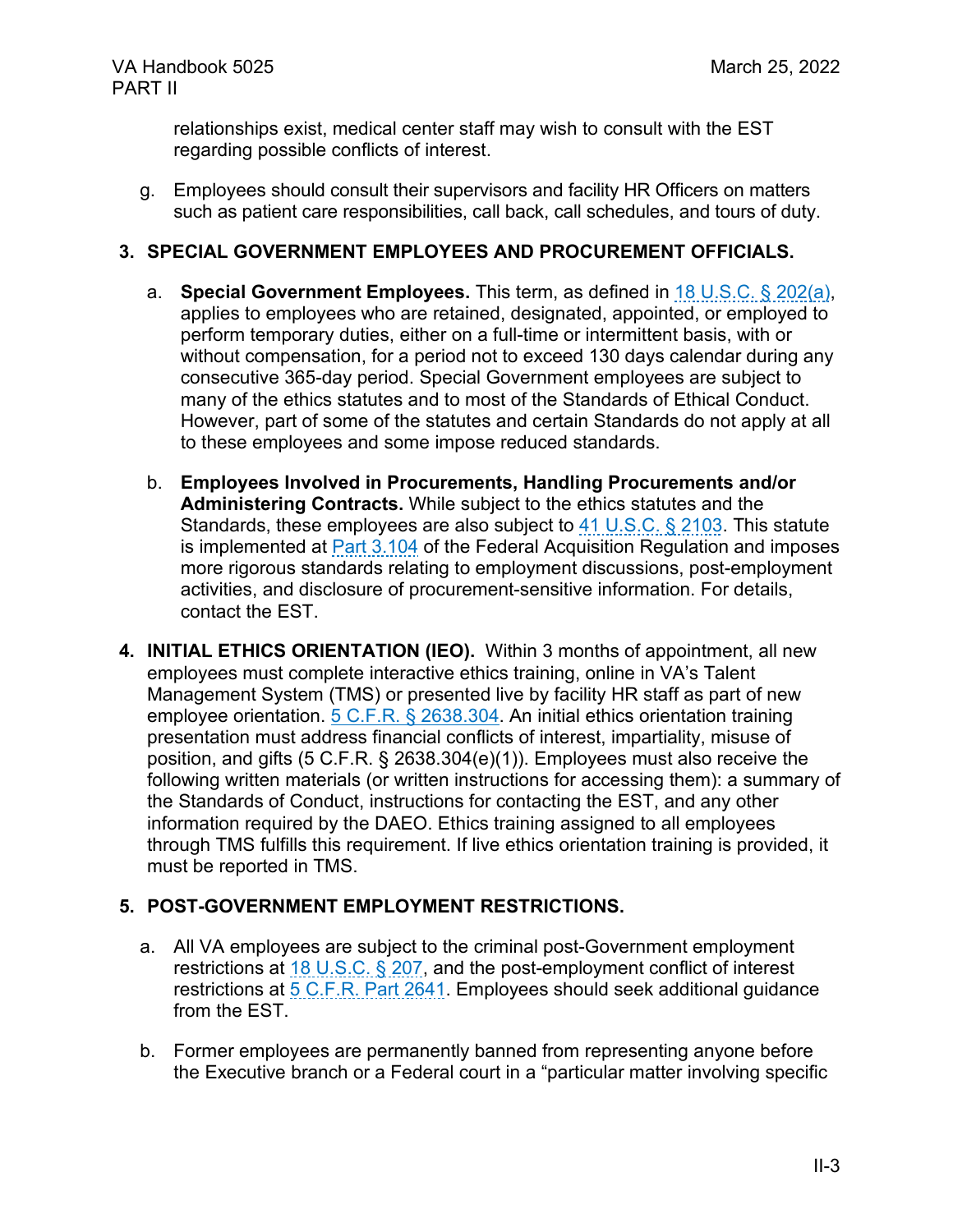parties" in which they "participated personally and substantially" during their Federal employment (18 U.S.C. § 207(a)(1); 5 C.F.R. § 2641.201).

- c. Former employees are banned for two years from representing anyone before the Executive branch or a Federal court in a "particular matter involving specific parties" which they reasonably should have known was pending under their official responsibility within one year prior to their termination of Government employment (18 U.S.C. § 207(a)(2); 5 C.F.R. § 2641.202).
- d. For one year from the date an employee leaves a senior position, the former senior employee may not make any communication or appearance before any officer or employee of VA in connection with any matter on which official action is sought (18 U.S.C. § 207(c); 5 C.F.R.§ 2641.204). Senior employees include personnel whose basic pay exceeds 86.5 percent of the rate for level II of the Executive Schedule (EX- II).

### **6. REFERENCES.**

- a. [5 C.F.R. Part 2635](https://www.ecfr.gov/current/title-5/chapter-XVI/subchapter-B/part-2635?toc=1)
- b. [5 C.F.R. Part 2638](https://www.ecfr.gov/current/title-5/chapter-XVI/subchapter-B/part-2638?toc=1)
- c. [5 C.F.R. Part 2641](https://www.ecfr.gov/current/title-5/chapter-XVI/subchapter-B/part-2641?toc=1)
- d. [18 U.S.C. § 207](https://www.govinfo.gov/content/pkg/USCODE-2020-title18/pdf/USCODE-2020-title18-partI-chap11-sec207.pdf)
- e. [18 U.S.C. § 208](https://www.ecfr.gov/current/title-5/chapter-XVI/subchapter-B/part-2641?toc=1)
- f. Executive Order (EO) [12674,](https://oge.gov/Web/oge.nsf/Legal%20Docs/3C728A4A61F46BB9852585BA005BF000/$FILE/2cffba1932d54681af32485c48d855282.pdf?open) as amended by EO [12731](https://oge.gov/Web/oge.nsf/Legal%20Docs/50FF3D56F1834B87852585BA005BEFFF/$FILE/f69da5359a134002808b96ca703cc4692.pdf?open)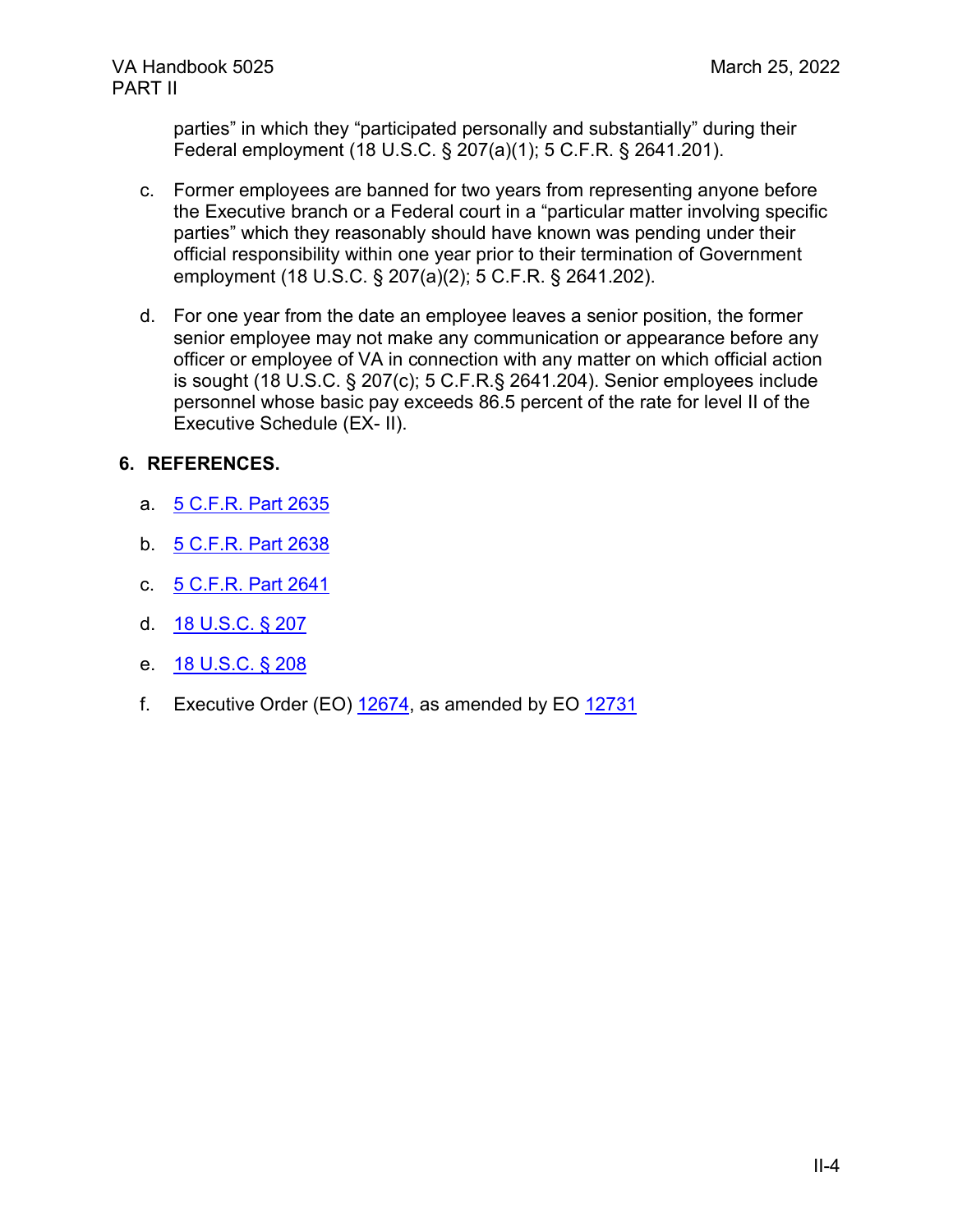#### **APPENDIX A.**

# **PRINCIPLES OF ETHICAL CONDUCT FOR GOVERNMENT OFFICERS AND EMPLOYEES**

- <span id="page-11-0"></span>1. Public service is a public trust, requiring employees to place loyalty to the Constitution, the laws, and ethical principles above private gain.
- 2. Employees shall not hold financial interests that conflict with the conscientious performance of duty.
- 3. Employees shall not engage in financial transactions using nonpublic Government information or allow the improper use of such information to further any private interest.
- 4. An employee shall not, except as permitted by the Standards of Ethical Conduct, solicit or accept any gift or other item of monetary value from any person or entity seeking official action from, doing business with, or conducting activities regulated by the employee's agency, or whose interests may be substantially affected by the performance or nonperformance of the employee's duties.
- 5. Employees shall put forth honest effort in the performance of their duties.
- 6. Employees shall not knowingly make unauthorized commitments or promises of any kind purporting to bind the Government.
- 7. Employees shall not use public office for private gain.
- 8. Employees shall act impartially and not give preferential treatment to any private organization or individual.
- 9. Employees shall protect and conserve Federal property and not use it for other than authorized activities.
- 10. Employees shall not engage in outside employment or activities that conflict with official Government duties and responsibilities, including seeking or negotiating for employment.
- 11. Employees shall disclose waste, fraud, abuse, and corruption to appropriate authorities.
- 12. Employees shall satisfy their obligations as citizens in good faith, including all financial obligations, especially those – such as Federal, State, or local taxes – that are imposed by law.
- 13. Employees shall adhere to all laws and regulations that provide equal opportunity for all Americans regardless of race, color, religion, sex, national origin, age, or disability.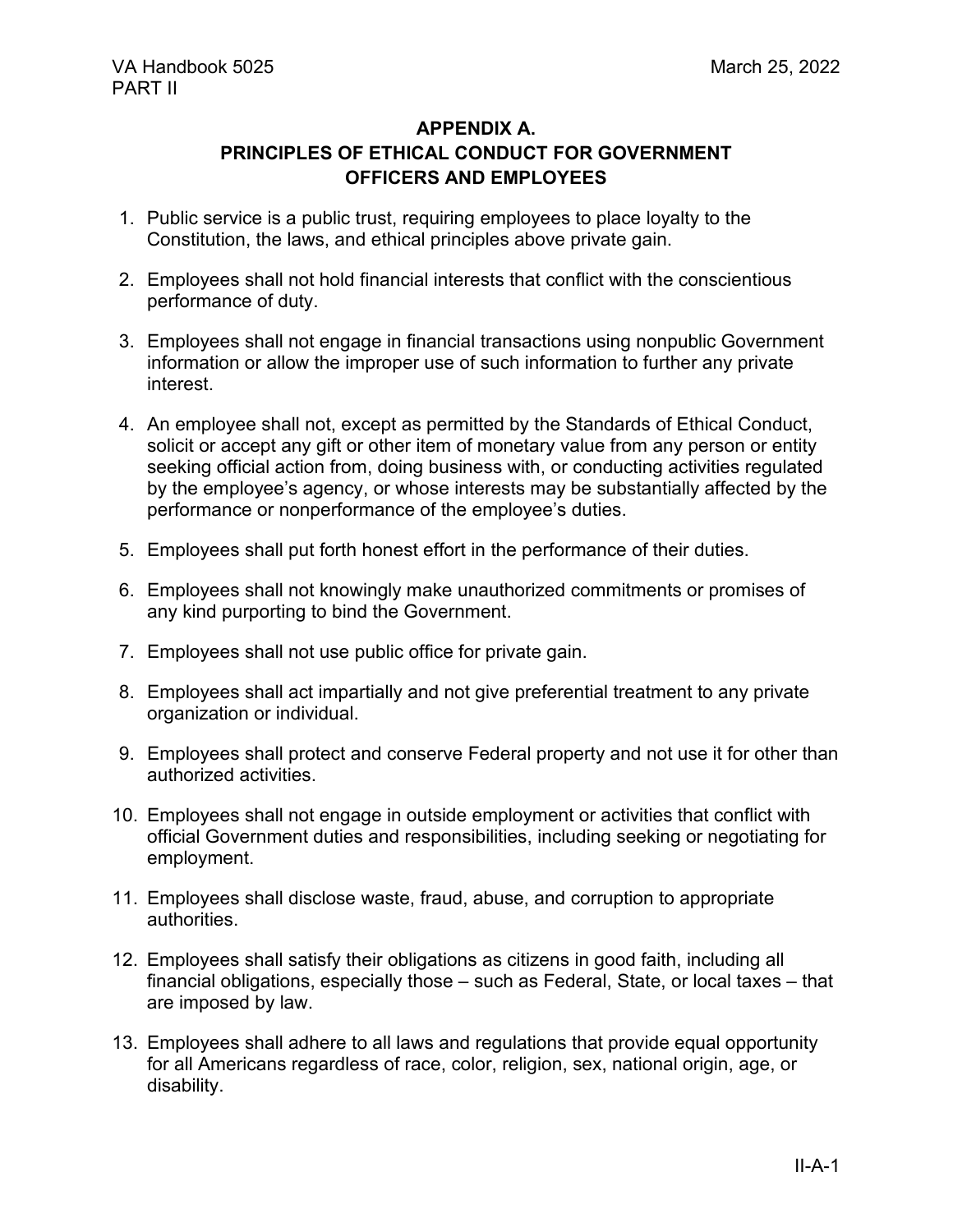14.Employees shall endeavor to avoid any actions creating the appearance that they are violating the law, or the ethical standards set forth in the Standards of Ethical Conduct. Whether particular circumstances create an appearance that the law or these standards have been violated shall be determined from the perspective of a reasonable person with knowledge of the relevant facts.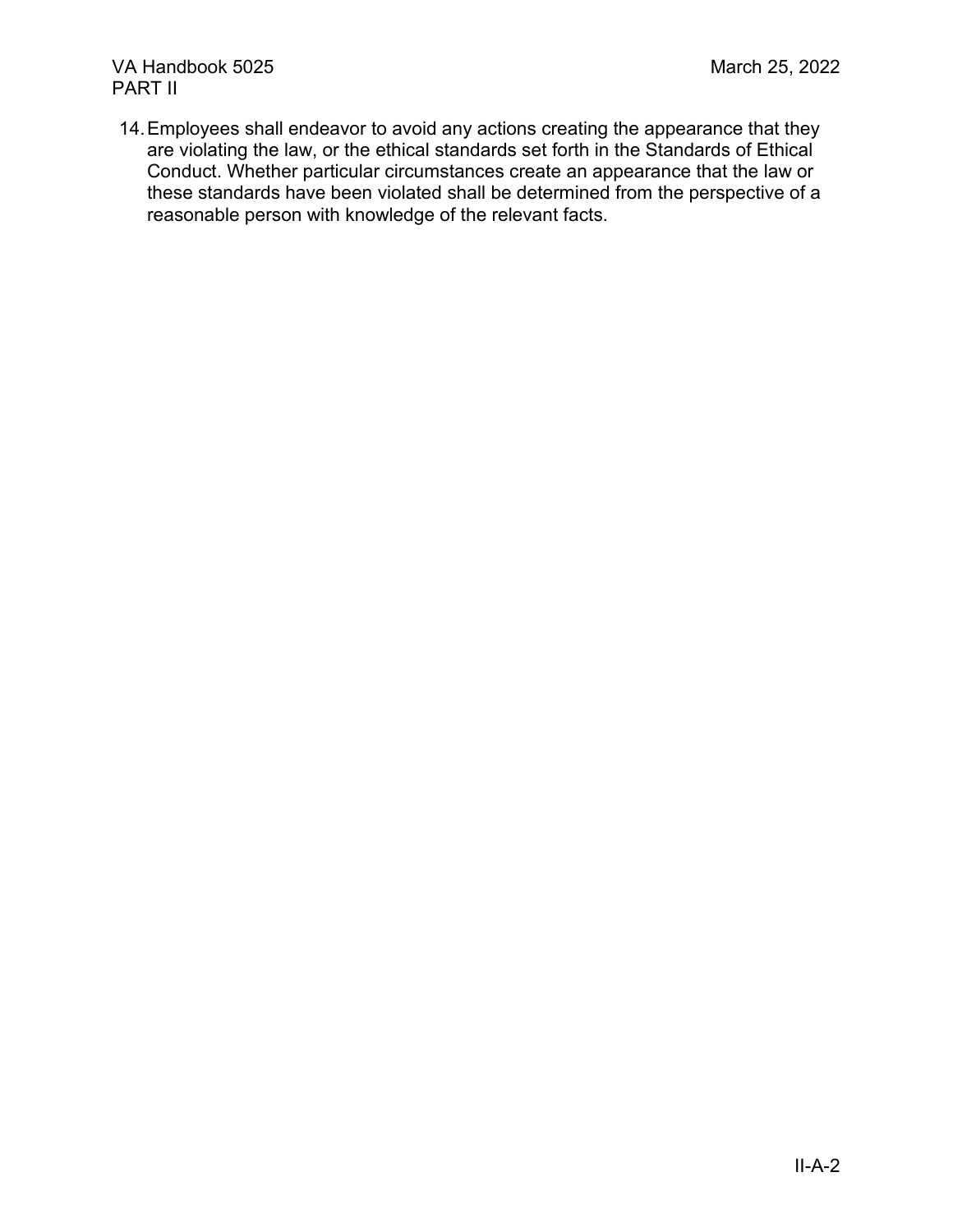# **PART III. POLITICAL ACTIVITY**

# **CONTENTS**

<span id="page-13-0"></span>

| <b>PARAGRAPH</b>                                                   | <b>PAGE</b> |
|--------------------------------------------------------------------|-------------|
|                                                                    |             |
|                                                                    |             |
| 3. POLITICAL ACTIVITY UNDER THE HATCH ACT REFORM AMENDMENTS  III-1 |             |
|                                                                    |             |
|                                                                    |             |
|                                                                    |             |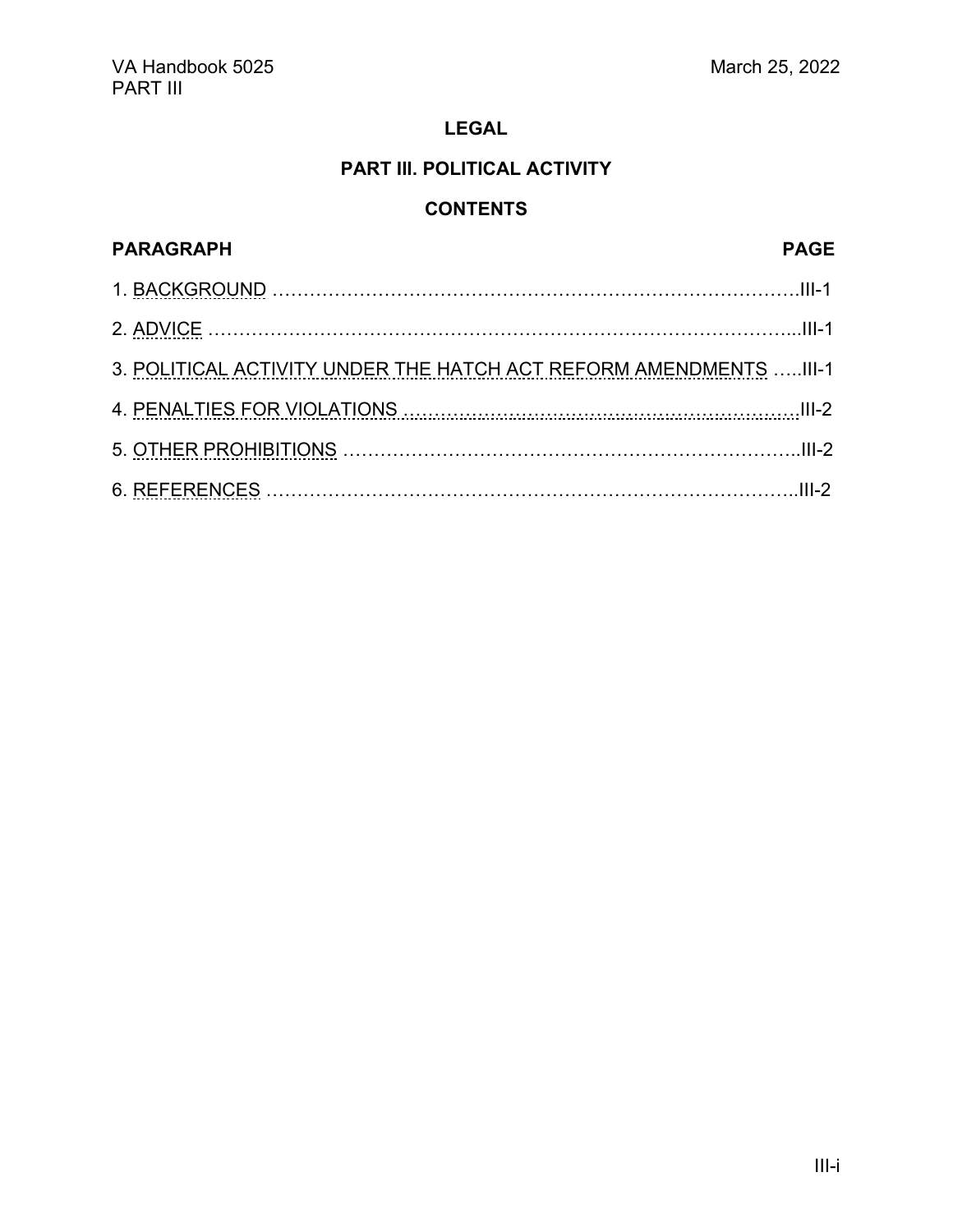### **PART III. POLITICAL ACTIVITY**

- **1. BACKGROUND**. The Hatch Act [\(5 U.S.C. §§ 7321-7326\)](https://www.govinfo.gov/content/pkg/USCODE-2018-title5/html/USCODE-2018-title5-partIII-subpartF-chap73-subchapIII.htm) permits employees outside of the career Senior Executive Service (SES) freedom to engage in partisan political activities. (Permitted and restricted activities for all SES employees are contained in Directive and Handbook 5027, Senior Executive Service.)
- **2. ADVICE**. Contact your local HR Office, your local District Counsel's Office or the EST.
- **3. POLITICAL ACTIVITY UNDER THE HATCH ACT REFORM AMENDMENTS**. The following permitted and prohibited activities generally apply to VA employees, except career SES:

| May generally be involved in partisan<br>political activities when off-duty. | May not use their official authority or<br>influence to interfere with an election.                                                                                                                                                                                                                                                      |
|------------------------------------------------------------------------------|------------------------------------------------------------------------------------------------------------------------------------------------------------------------------------------------------------------------------------------------------------------------------------------------------------------------------------------|
| May be candidates for public office in<br>nonpartisan elections.             | May not solicit, accept, or receive<br>political contributions unless both<br>individuals are members of the same<br>Federal labor or employee<br>organization, the individual solicited is<br>not a subordinate employee, and the<br>solicitation is for a contribution to the<br>organization's multicandidate political<br>committee. |
| May contribute money to political<br>organizations.                          | May not knowingly solicit or<br>discourage the political activity of any<br>person who has business before the<br>agency.                                                                                                                                                                                                                |
| May attend political fundraising<br>functions.                               | May not engage in political activity<br>while on duty, on Federal premises, in<br>uniform, or using a vehicle owned or<br>leased by the Government.                                                                                                                                                                                      |
| May attend and be active at political<br>rallies and meetings.               | May not display partisan political<br>buttons or posters while on duty or in<br>any Government office.                                                                                                                                                                                                                                   |
| May join and be an active member of a<br>political party or club.            | May not solicit, accept, or receive<br>political contributions from the general<br>public.                                                                                                                                                                                                                                               |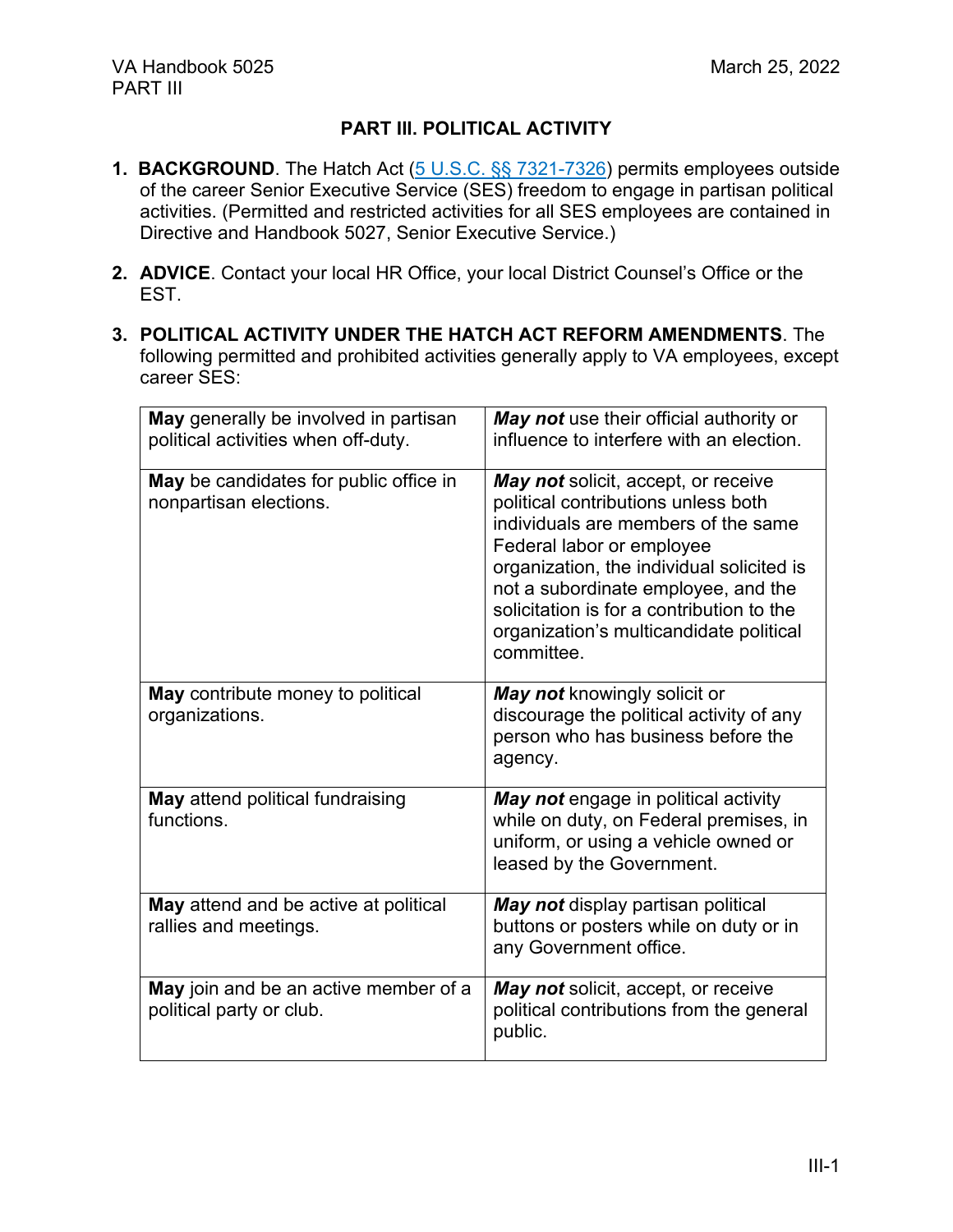| May campaign for or against<br>candidates in partisan elections.                                                                                                  | May not run for the nomination or as a<br>candidate for public office in a partisan<br>election.                                                                                                                     |
|-------------------------------------------------------------------------------------------------------------------------------------------------------------------|----------------------------------------------------------------------------------------------------------------------------------------------------------------------------------------------------------------------|
| May make campaign speeches for<br>candidates in partisan elections.                                                                                               | May not complete allotment forms for<br>voluntary contributions to Political<br>Action Committees (PAC) at work or<br>on-duty, or personally deliver the<br>completed forms to his or her agency<br>payroll office.  |
| May distribute campaign literature in<br>partisan elections.                                                                                                      | <b>May not</b> solicit, accept, or receive<br>individual uncompensated volunteer<br>services from subordinates.                                                                                                      |
| May participate in a political convention<br>as a delegate, alternate, or proxy.                                                                                  | May not participate in partisan political<br>activities, or display partisan political<br>posters or banners, in the office of<br>Federal employee labor organizations,<br>which are located on Federal<br>premises. |
| May hold office in political parties or<br>clubs.                                                                                                                 | May not encourage or discourage the<br>political activity of a subordinate.                                                                                                                                          |
| May voluntarily contribute to a PAC<br>through a voluntary salary allotment in<br>agencies where the agency head<br>permits employees to make such<br>allotments. |                                                                                                                                                                                                                      |

- **4. PENALTIES FOR VIOLATIONS (5 U.S.C. § 7326).** Removal, reduction in grade, debarment from Federal employment for a period not to exceed five years, suspension or reprimand, and a civil penalty not to exceed \$1,000.
- **5. OTHER PROHIBITIONS.** In addition to amending the Hatch Act, the Reform Amendments:
	- a. Make it a crime to intimidate, threaten, command, or coerce a Federal employee to engage in, or not to engage in, any political activity.
	- b. Forbid specified individuals from making, transmitting, soliciting, requesting, considering, or accepting political recommendations.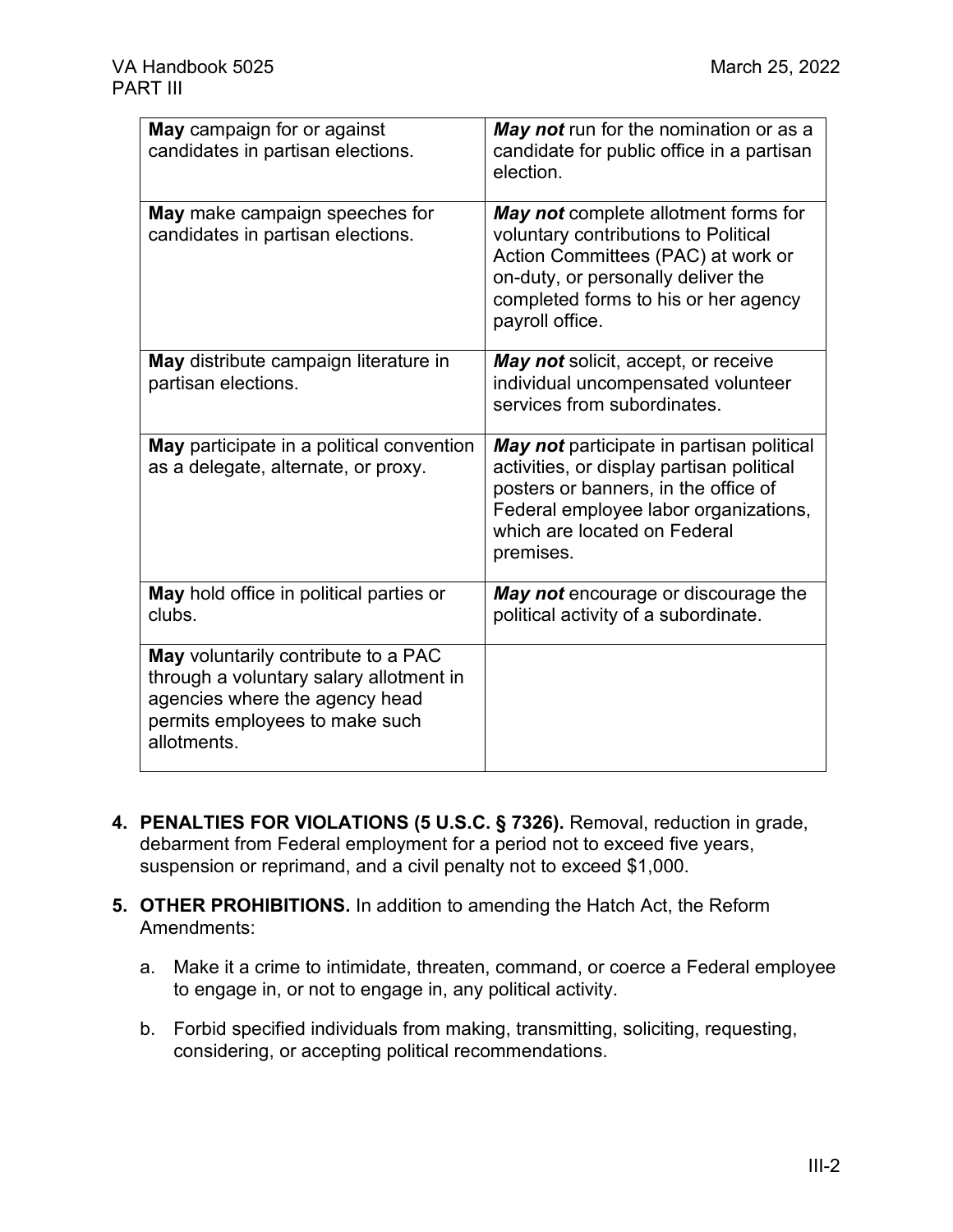VA Handbook 5025 March 25, 2022 PART III

### **6. REFERENCES.**

- a. 5 C.F.R. Parts [733,](https://www.ecfr.gov/cgi-bin/text-idx?SID=e2e55f87a4176ccf8855e8da9170a6b6&mc=true&node=pt5.2.733&rgn=div5) [734](https://www.ecfr.gov/cgi-bin/text-idx?SID=e2e55f87a4176ccf8855e8da9170a6b6&mc=true&node=pt5.2.734&rgn=div5)
- b. [Office of Special Counsel](https://osc.gov/Services/Pages/HatchAct.aspx)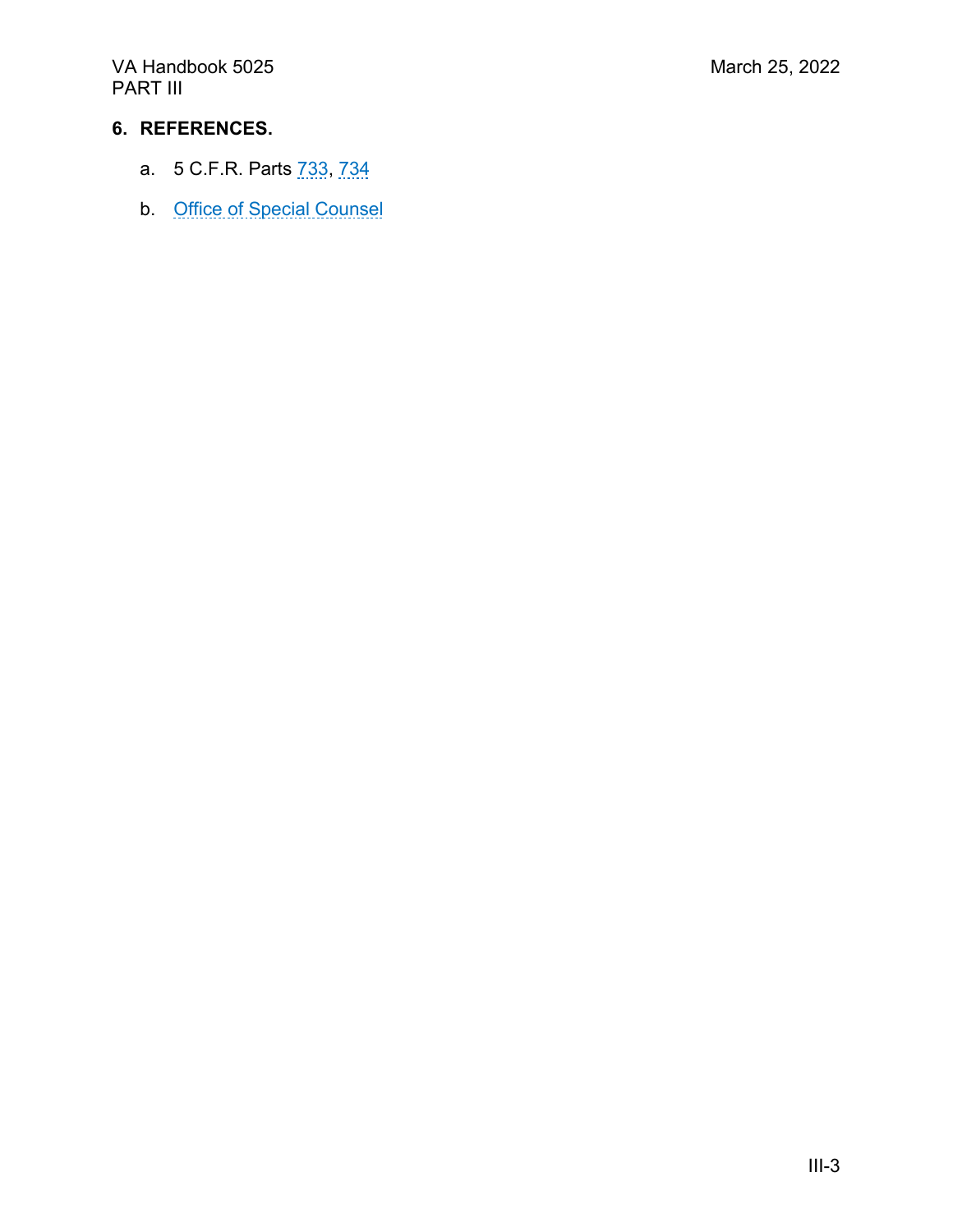### **PART IV. ANNUAL ETHICS TRAINING**

### **AND REQUIRED ETHICS NOTICES**

### **CONTENTS**

# <span id="page-17-0"></span>**PARAGRAPH PAGE** 1. ANNUAL ETHICS TRAINING……………………………………………………………IV-1 2. NOTICE TO PROSPECTIVE EMPLOYEES …………………………….…………… IV-1 3. NOTICE TO NEW SUPERVISORS …………………………..………………………..IV-1 4. OFFICE OF THE CHIEF HUMAN CAPITAL OFFICER REPORTING REQUIREMENT …………………………………………………………………………………………………IV-2 5. CONTACT INFORMATION ……………………………………………………….….…IV-2 **APPENDIX** A. GOVERNMENT ETHICS NOTICE FOR PROSPECTIVE NEW

| <b>EMPLOYEES</b>                                       |  |  |  |  |  |
|--------------------------------------------------------|--|--|--|--|--|
| <b>B. GOVERNMENT ETHICS NOTICE FOR NEW SUPERVISORS</b> |  |  |  |  |  |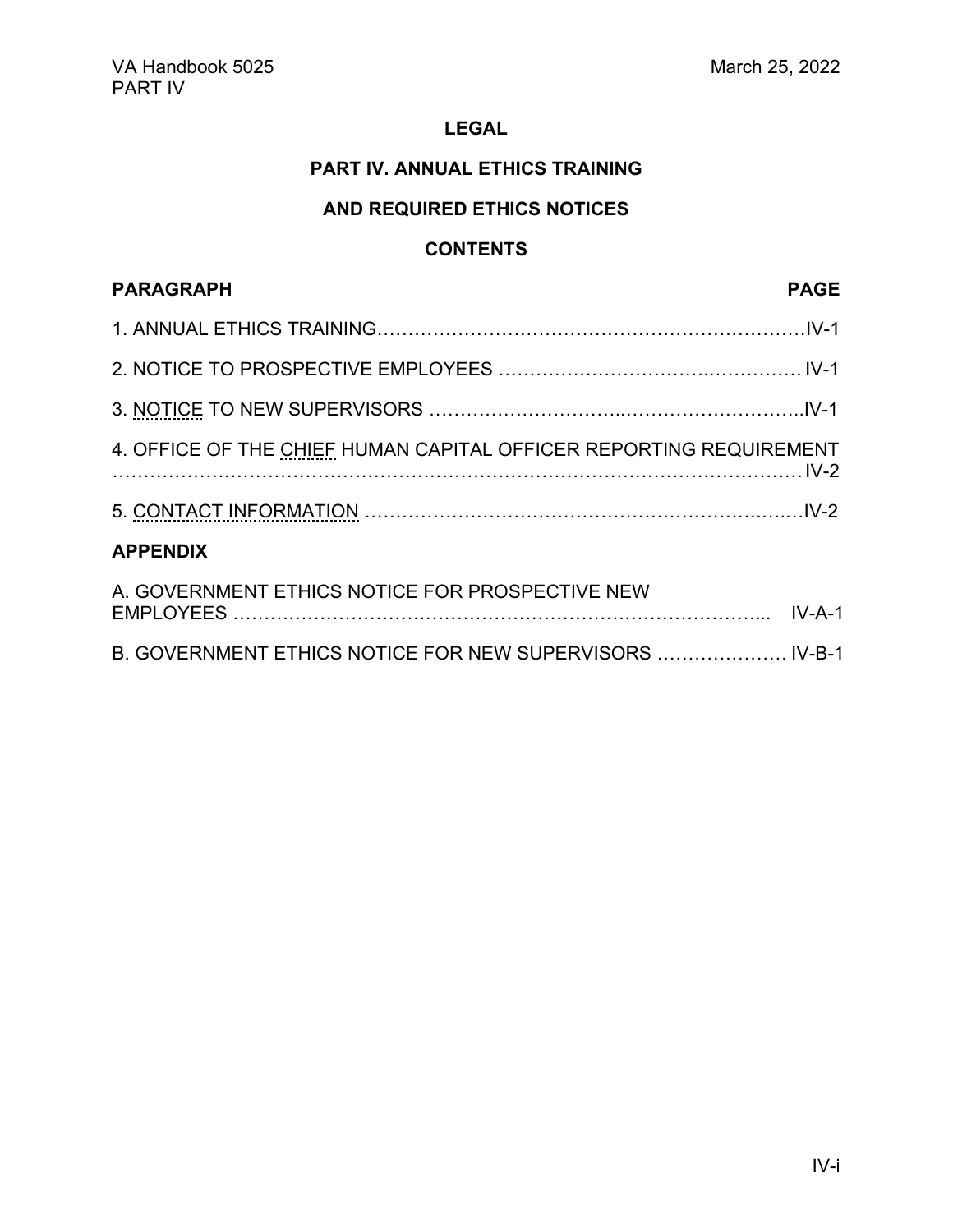### **PART IV. ANNUAL ETHICS TRAINING**

### **AND REQUIRED ETHICS NOTICES**

#### **1. ANNUAL ETHICS TRAINING.**

- a. Public financial disclosure report filers. Presidentially appointed, Senate confirmed employees will receive one hour of live training annually. All other SES, Schedule C, non-career SES appointees, and certain title 38 executives are required to receive one hour of live training once every two years from a qualified instructor and interactive training in alternate years. See [5 C.F.R.](https://www.ecfr.gov/cgi-bin/text-idx?SID=4a192e885aa4979cefe4aba9f6e39274&mc=true&node=pt5.3.2638&rgn=div5#se5.3.2638_1308) § [2638.308.](https://www.ecfr.gov/cgi-bin/text-idx?SID=4a192e885aa4979cefe4aba9f6e39274&mc=true&node=pt5.3.2638&rgn=div5#se5.3.2638_1308)
- b. All other employees. All employees who do not file a public financial disclosure report are required to receive one hour of interactive ethics training annually.
- **2. NOTICE TO PROSPECTIVE EMPLOYEES.** HR Officers are required to ensure that all tentative offers of employment to prospective VA employees contain a statement of VA's commitment to Government ethics, notice that the employee is subject to the Standards of Conduct and the criminal conflict of interest statutes, information about how to contact agency ethics officials, and notice of the time to complete initial ethics orientation [\(5 C.F.R. § 2638.303\)](https://www.ecfr.gov/cgi-bin/text-idx?SID=a1e1673427a10ba2dba82e4de85dc6c4&mc=true&node=pt5.3.2638&rgn=div5#se5.3.2638_1303). If the employee is entering a position that requires the employee to file a financial disclosure report, the letter must notify the employee that the report must be filed within 30 calendar days of entering the position. See Appendix A to Part IV of this handbook for suggested language. HR Officers must also ensure that all job opportunity announcements state whether the position requires the filing of a financial disclosure report. For more information on which employees must file a financial disclosure report, see VA Handbook 8002.
- **3. NOTICE TO NEW SUPERVISORS**. In accordance with [5 C.F.R. § 2638.306,](https://www.ecfr.gov/cgi-bin/text-idx?SID=a1e1673427a10ba2dba82e4de85dc6c4&mc=true&node=pt5.3.2638&rgn=div5#se5.3.2638_1306) within one (1) year of an employee's initial appointment to a supervisory position, HR will provide the new supervisor with the following materials (see Appendix B to Part IV of this handbook for suggested language):
	- a. Contact information for the Agency Ethics Officials (OGC EST).
	- b. The text of  $5 \text{ C.F.R.}$  § 2638.103 (Government ethics responsibilities of supervisors).
	- **c.** A copy of, or hyperlink to, the Principles of Ethical Conduct, [5 C.F.R. §](https://www.ecfr.gov/cgi-bin/text-idx?SID=8a18172d8ae8d668a56100f9a85bf163&mc=true&node=pt5.3.2635&rgn=div5#se5.3.2635_1101)  [2635.101\(b\).](https://www.ecfr.gov/cgi-bin/text-idx?SID=8a18172d8ae8d668a56100f9a85bf163&mc=true&node=pt5.3.2635&rgn=div5#se5.3.2635_1101)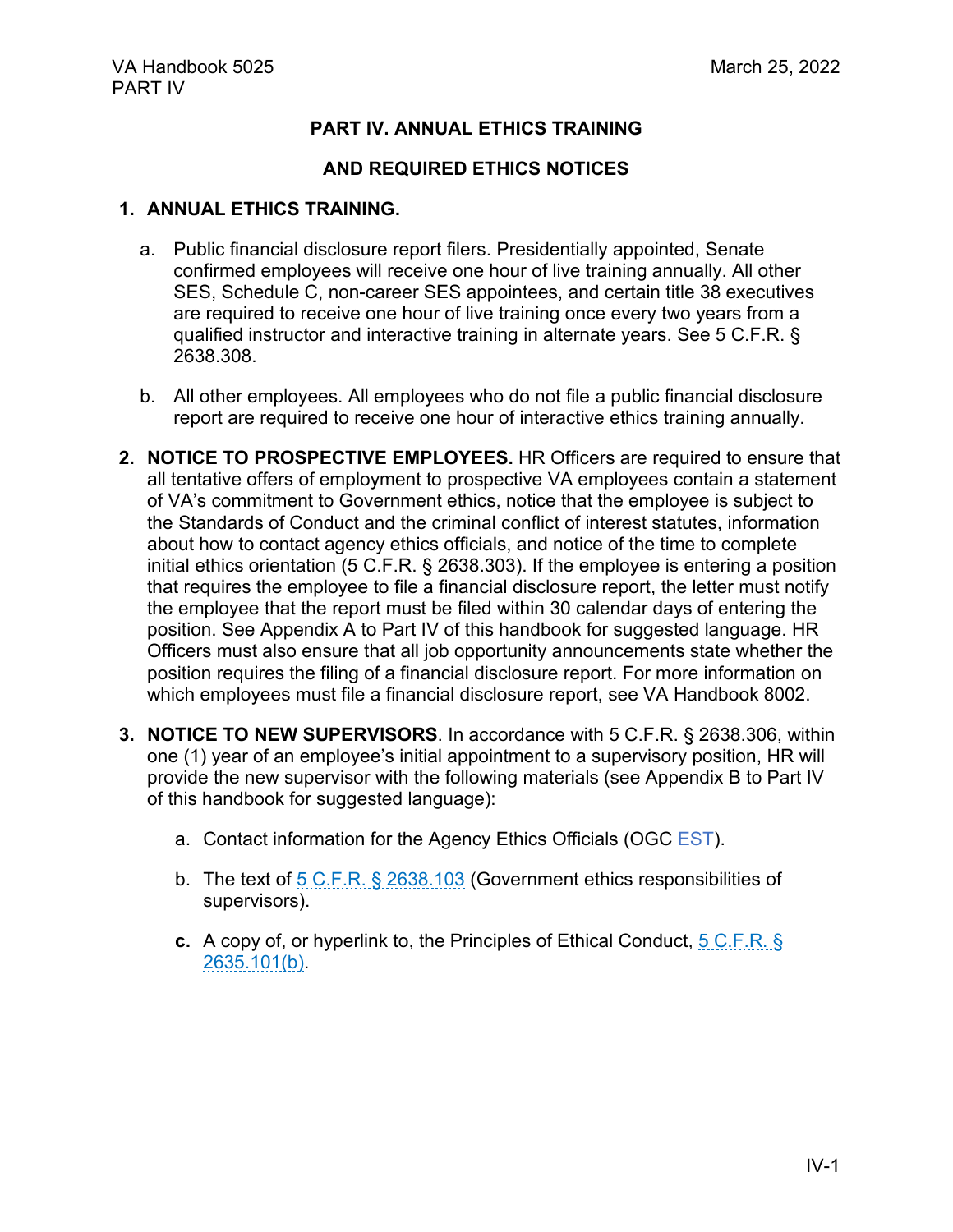- **4. OFFICE OF THE CHIEF HUMAN CAPITAL OFFICER (OCHCO) REPORTING REQUIREMENT**. By January 15 of each year, the office of the OCHCO shall notify the DAEO that the Department has complied with the notice requirements discussed in paragraphs 2 and 3 above of this part.
	- a. By January 15 annually, OCHCO will submit to the DAEO a written summary of the procedures OCHCO has established to ensure compliance with the notice requirements for new supervisors and prospective employees discussed in paragraphs 2 and 3 above. OCHCO will also provide written confirmation that there is a reasonable basis for concluding that the procedures have been implemented.
	- b. By January 15 annually, OCHCO will submit to the DAEO examples of written offers of employment that comply with the requirements of paragraph 2 above.
- **5. CONTACT INFORMATION.** For more information, please contact the [Ethics](http://www.va.gov/OGC/docs/Ethics/VA_Ethics_Officials_Contacts.pdf)  [Specialty Team](http://www.va.gov/OGC/docs/Ethics/VA_Ethics_Officials_Contacts.pdf)**.**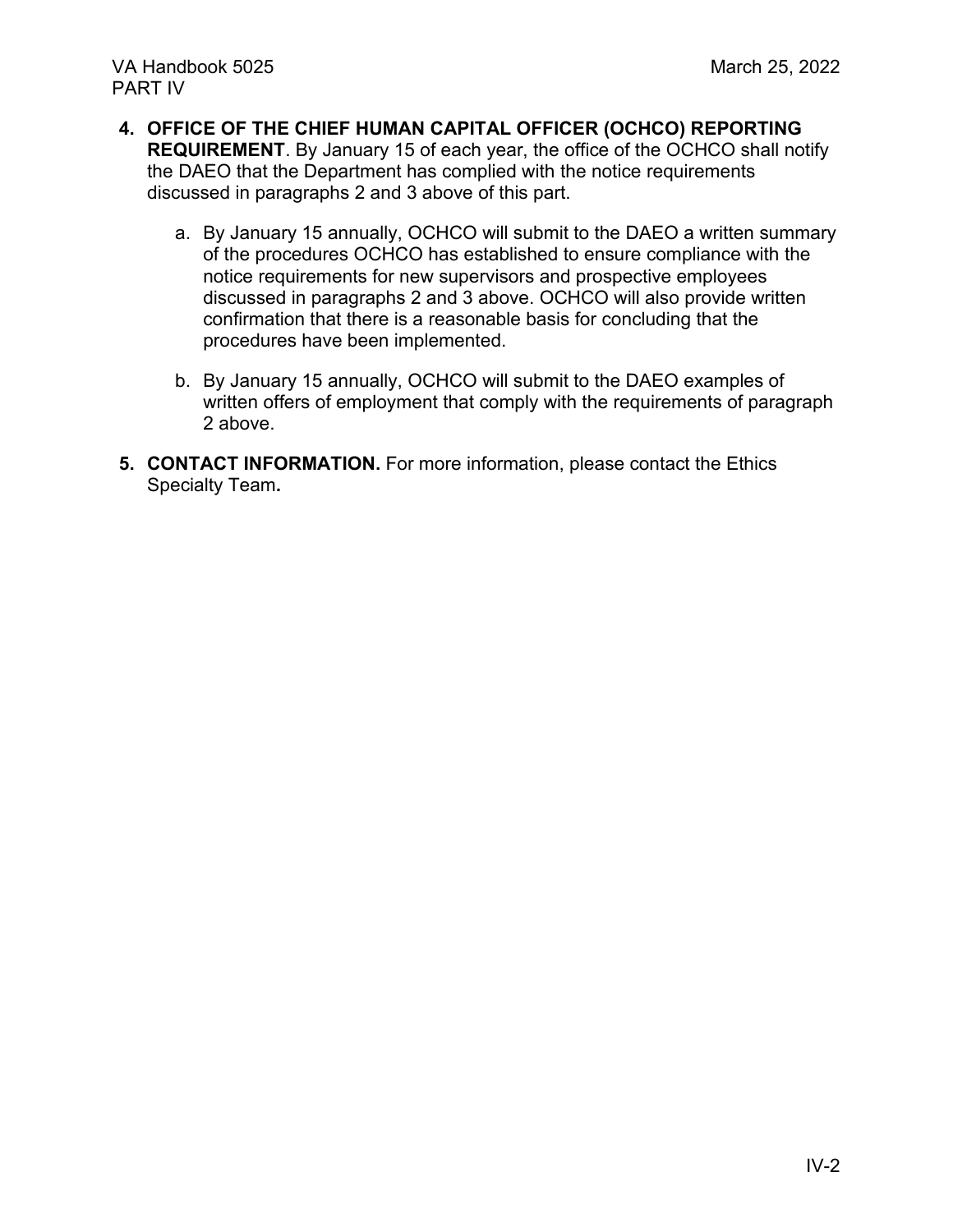### **Appendix A**

#### **GOVERNMENT ETHICS NOTICE FOR PROSPECTIVE VA EMPLOYEES**

- **1.** VA is committed to an ethical culture. All employees are expected to abide by all Government ethics laws and avoid any actions that raise even the appearance of impropriety.
- **2.** As a VA employee, you will be subject to criminal statutes and Government ethics regulations that ensure that every citizen can have complete confidence in the integrity of VA's operations. If you believe that you will be unable to abide by these laws, you should not accept the offer of VA employment.
- **3.** You will be subject to the bribery and criminal conflict of interest statutes (18 U.S.C. [§ 201-209\)](https://www.govinfo.gov/content/pkg/USCODE-2019-title18/html/USCODE-2019-title18-partI-chap11.htm).
- **4.** In general, these statutes prohibit employees from:
	- a. Accepting or soliciting bribes.
	- b. Representing outside entities before the Federal Government.
	- c. Participating in Federal matters that affect their financial interest.
	- d. Communicating with or appearing before the Federal Government, in some situations, after leaving Federal employment.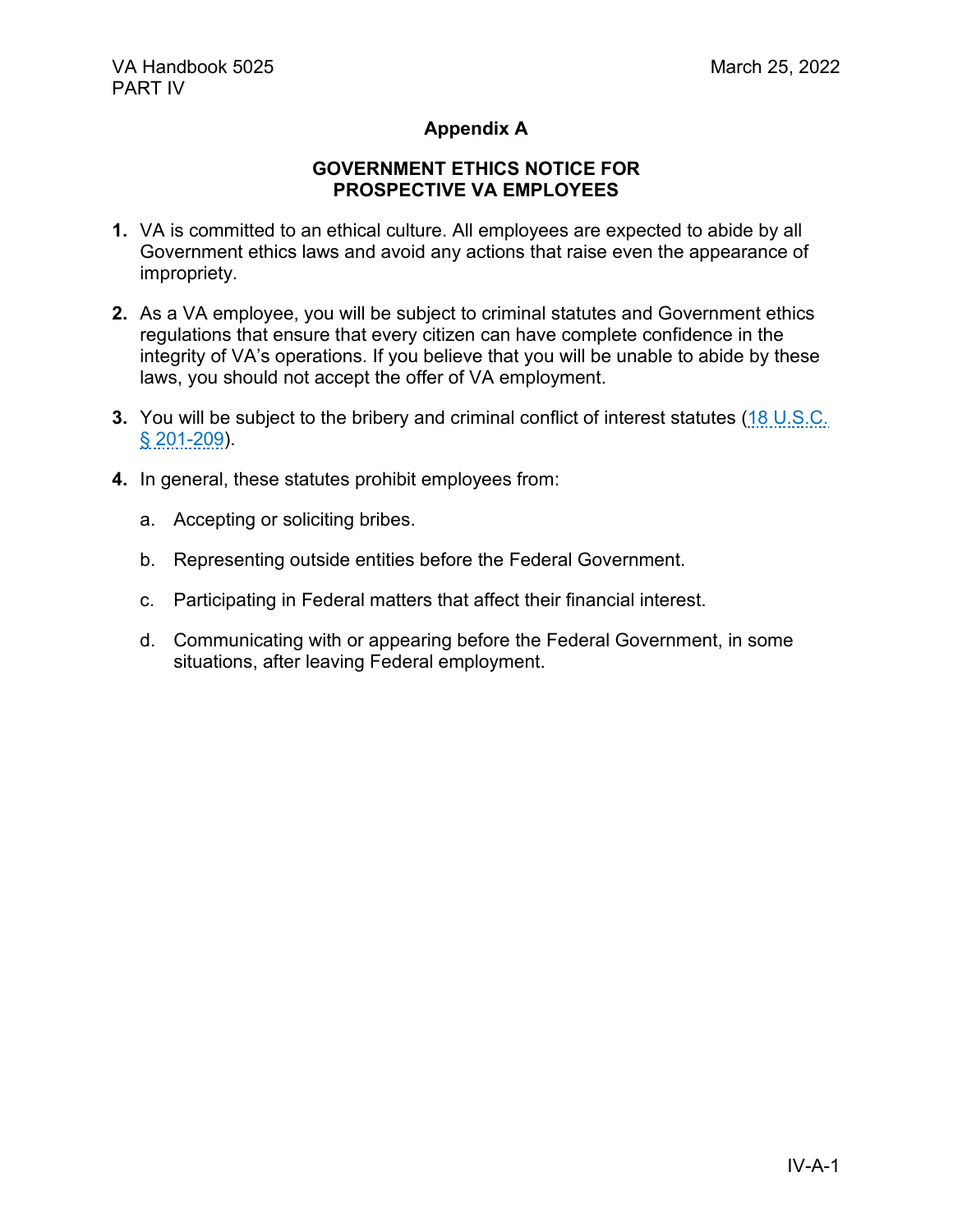- **5.** You will also be subject to the Standards of Ethical Conduct for Employees of the Executive Branch [\(5 C.F.R. Part 2635\)](https://www.ecfr.gov/cgi-bin/text-idx?SID=7c65031af92f4ef19ec3b675a06f73b8&mc=true&node=pt5.3.2635&rgn=div5). These regulations cover acceptance of gifts from outside sources, misuse of your VA position, impartiality, and outside activities. The impartiality regulations, in particular, may limit your ability to work on VA matters that affect persons such as relatives and entities that you continue to be associated with or were associated within the year prior to your joining VA.
- **6.** All new VA employees must complete initial ethics orientation within three months following their appointment. Your supervisor (or HR office) will provide further orientation instructions after your appointment.
- **7.** If you are required to submit a financial disclosure report, as noted in the announcement for your position, you must do so within 30 calendar days after you begin employment. Your HR office will notify an Office of General Counsel EST paralegal upon your arrival, and the paralegal will provide you with instructions on how to file your report. To ensure timely and accurate processing of your report, please review the guidance provided by the EST paralegal.
- **8.** If you have questions about Government ethics issues, even before you accept your offer of employment, please contact the EST:
	- a. [GovernmentEthics@va.gov](mailto:GovernmentEthics@va.gov) VA Central Office (Washington, D.C.)
	- b. [OGCNorthAtlanticEthics@va.gov](mailto:OGCNorthAtlanticEthics@va.gov) CT, DC, DE, MA, MD, ME, NC, NH, NJ, NY, PA, RI, VA, VT, WV
	- c. [OGCSouthEastEthics@va.gov](mailto:OGCSouthEastEthics@va.gov) AL, FL, GA, KY, Puerto Rico, SC, TN
	- d. [OGCMidwestEthics@va.gov](mailto:OGCMidwestEthics@va.gov) IA, IL, IN, KS, MI, MN, MO, NE, ND, OH, SD, WI
	- e. [OGCContinentalEthics@va.gov](mailto:OGCContinentalEthics@va.gov) AR, CO, LA, MS, MT, OK, TX, UT, WY
	- f. [OGCPacificEthics@va.gov](mailto:OGCPacificEthics@va.gov) AK, AZ, CA, Guam, HI, ID, NM, NV, OR, Philippines, WA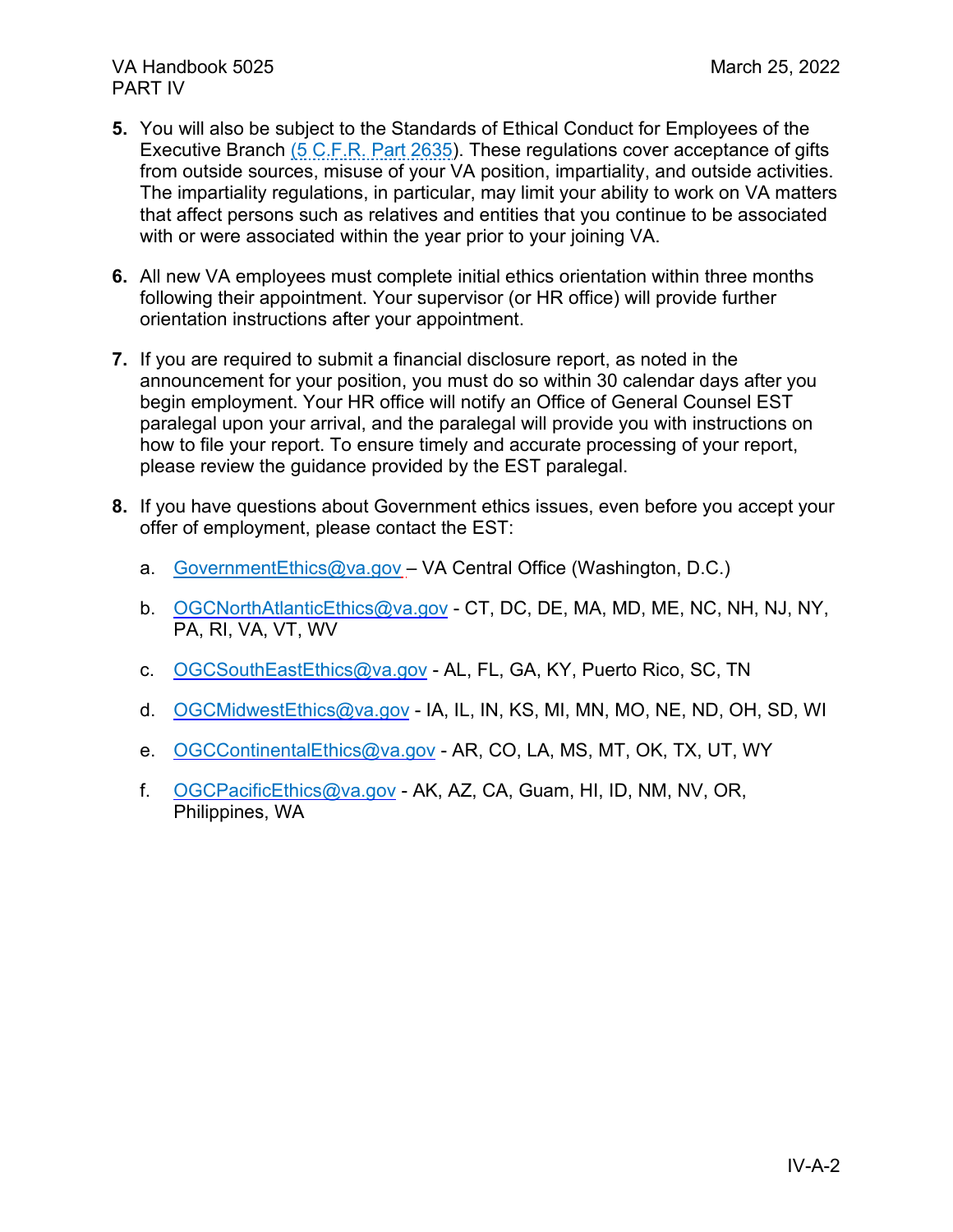### **APPENDIX B**

### **GOVERNMENT ETHICS NOTICE FOR NEW SUPERVISORS**

- **1.** VA is committed to an ethical culture. All employees are expected to abide by all Government ethics laws and avoid any actions that raise even the appearance of impropriety.
- **2.** Every supervisor in the executive branch has a heightened personal responsibility for advancing Government ethics. Supervisors must serve as models of ethical behavior for subordinates. Supervisors have a responsibility to help ensure that subordinates are aware of their ethical obligations under the Standards of Conduct and that subordinates know how to contact agency ethics officials. Supervisors are also responsible for working with agency ethics officials to help resolve conflicts of interest and enforce Government ethics laws and regulations, including those requiring certain employees to file financial disclosure reports. In addition, supervisors are responsible, when requested, for assisting agency ethics officials in evaluating potential conflicts of interest and identifying positions subject to financial disclosure requirements.
- **3.** Please review the [Principles of Ethical Conduct.](https://www.ecfr.gov/cgi-bin/text-idx?SID=8ebeba62d375f8aa8afee9be811f5014&mc=true&node=pt5.3.2635&rgn=div5#se5.3.2635_1101) 5 C.F.R. § 2635.101.
- **4.** If you or your subordinates have questions about Government ethics issues, please contact the Office of General Counsel's EST:
	- a. [GovernmentEthics@va.gov –](mailto:GovernmentEthics@va.gov) VA Central Office (Washington, D.C.)
	- c. [OGCNorthAtlanticEthics@va.gov](mailto:OGCNorthAtlanticEthics@va.gov) CT, DC, DE, MA, MD, ME, NC, NH, NJ, NY, PA, RI, VA, VT, WV
	- d. [OGCSouthEastEthics@va.gov -](mailto:OGCSouthEastEthics@va.gov) AL, FL, GA, KY, Puerto Rico, SC, TN
	- e. [OGCMidwestEthics@va.gov](mailto:OGCMidwestEthics@va.gov) IA, IL, IN, KS, MI, MN, MO, NE, ND, OH, SD, WI
	- f. [OGCContinentalEthics@va.gov](mailto:OGCContinentalEthics@va.gov) AR, CO, LA, MS, MT, OK, TX, UT, WY
	- g. [OGCPacificEthics@va.gov](mailto:OGCPacificEthics@va.gov) AK, AZ, CA, Guam, HI, ID, NM, NV, OR, Philippines, WA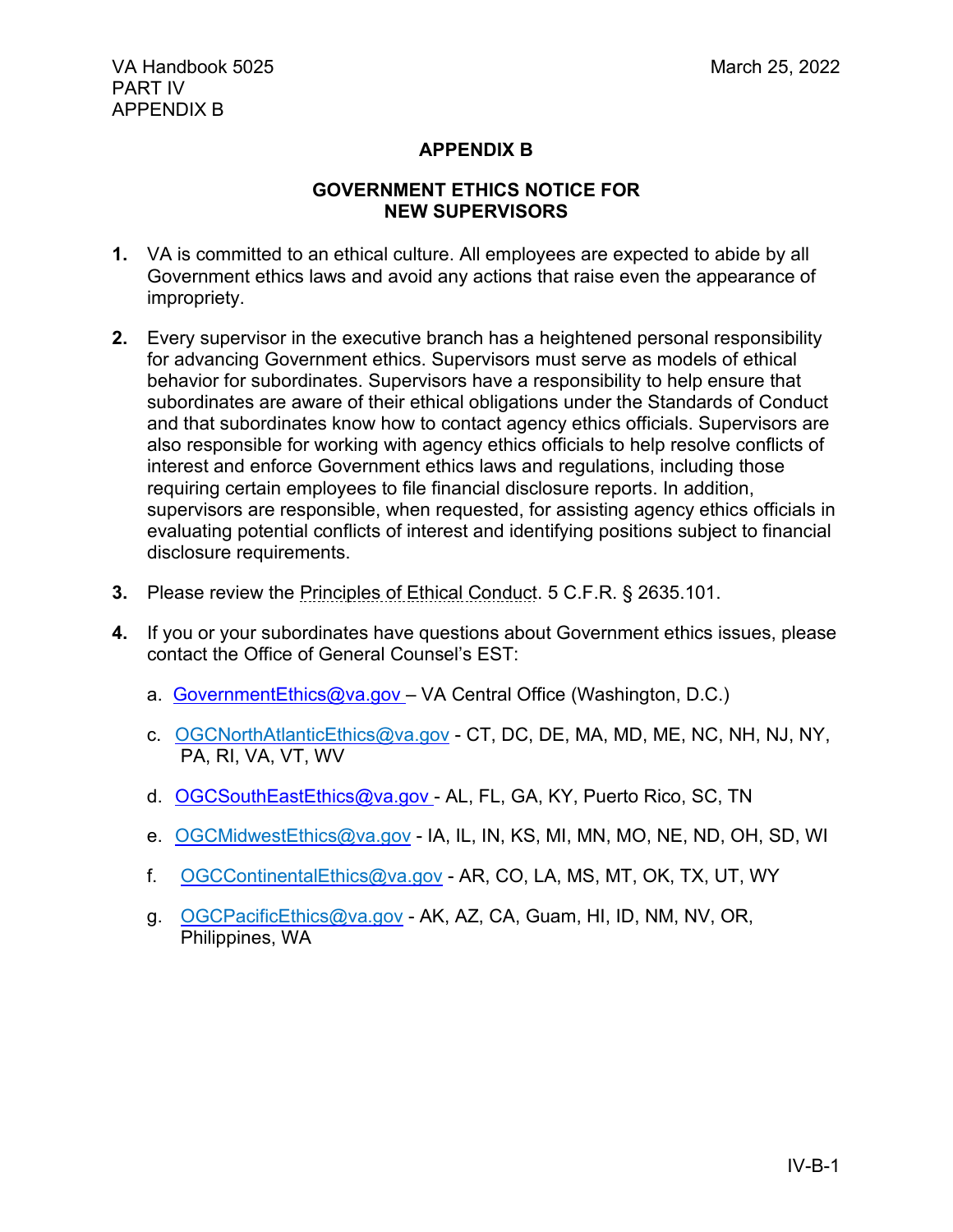# **PART V. EMPLOYMENT OF RELATIVES**

## **CONTENTS**

<span id="page-23-0"></span>

| <b>PARAGRAPH</b> | <b>PAGE</b> |
|------------------|-------------|
|                  |             |
|                  |             |
|                  |             |
|                  |             |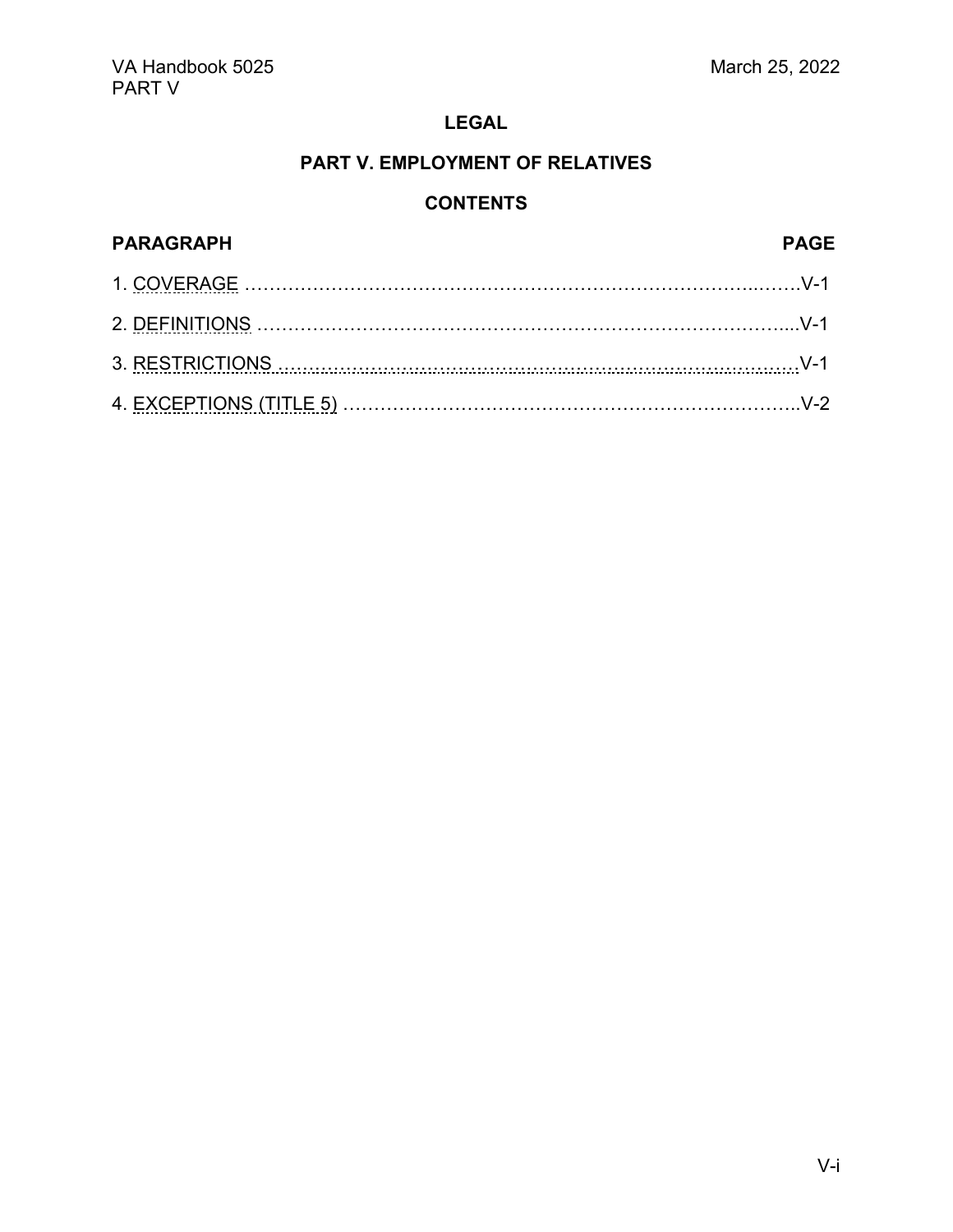#### **PART V. EMPLOYMENT OF RELATIVES**

#### **1. COVERAGE.**

- a. **Statutory.** The restrictions on the employment of relatives applies to all VA employees.
	- (1) [5 U.S.C. §§ 2302\(](https://www.govinfo.gov/content/pkg/USCODE-2013-title5/pdf/USCODE-2013-title5-partIII-subpartA-chap23-sec2302.pdf)b)(7), [3110](https://www.govinfo.gov/content/pkg/USCODE-2010-title5/pdf/USCODE-2010-title5-partIII-subpartB-chap31-subchapI-sec3110.pdf) for title 5 positions.
	- (2)  $5 \text{ U.S.C.}$  §§ 2105(f) and  $2302(b)$ (7) for title 38 positions.
- b. **Regulatory.** 5 C.F.R. Part 310 applies to appointment, employment, promotion or advancement in the competitive service and the excepted service in the Executive Branch. VA Handbook 5005, Part II, Chapter 3, Section A, paragraph 3d. extends restrictions in those regulations to title 38 employees.

### **2. DEFINITIONS (5 U.S.C. § 3110).**

- a. **Public Official.** An officer, including the President and a Member of Congress, a member of the uniformed services, an employee, or any other individual in whom is vested the authority by law, rule or regulation or to whom the authority has been delegated to appoint, employ, promote or advance individuals, or to recommend individuals for appointment, employment, promotion, or advancement in connection with employment in an agency.
- b. **Relative.** With respect to a public official, an individual who is related to the public official as father, mother, son, daughter, brother, sister, uncle, aunt, first cousin, nephew, niece, husband, wife, father-in-law, mother-in-law, son-in-law, daughter-in-law, brother-in-law, sister-in-law, stepfather, stepmother, stepson, stepdaughter, stepbrother, stepsister, half-brother, or half-sister.

#### **3. RESTRICTIONS (5 U.S.C. § 3110).**

- a. Public officials shall not appoint, employ, promote, advance, advocate or recommend for appointment, employment, promotion, or advancement, in or to a civilian position in the agency in which they are serving or over which they exercise jurisdiction or control, any individual who is a relative of the public official. Public officials may not recommend or refer a relative for consideration by a public official standing lower in the chain of command (title 5 and title 38).
- b. Money shall not be paid from the Treasury to an individual appointed, employed, promoted, or advanced in violation of this section (title 5).
- c. Extreme care must be taken to avoid any possibility or likelihood that the nepotism law may be violated in an employment action. Appointing and selecting officials will be guided by the regulations and policy requirements in 5 C.F.R. Part 310. Management officials will take appropriate actions to avoid situations that have the potential for, or appearance of, violating nepotism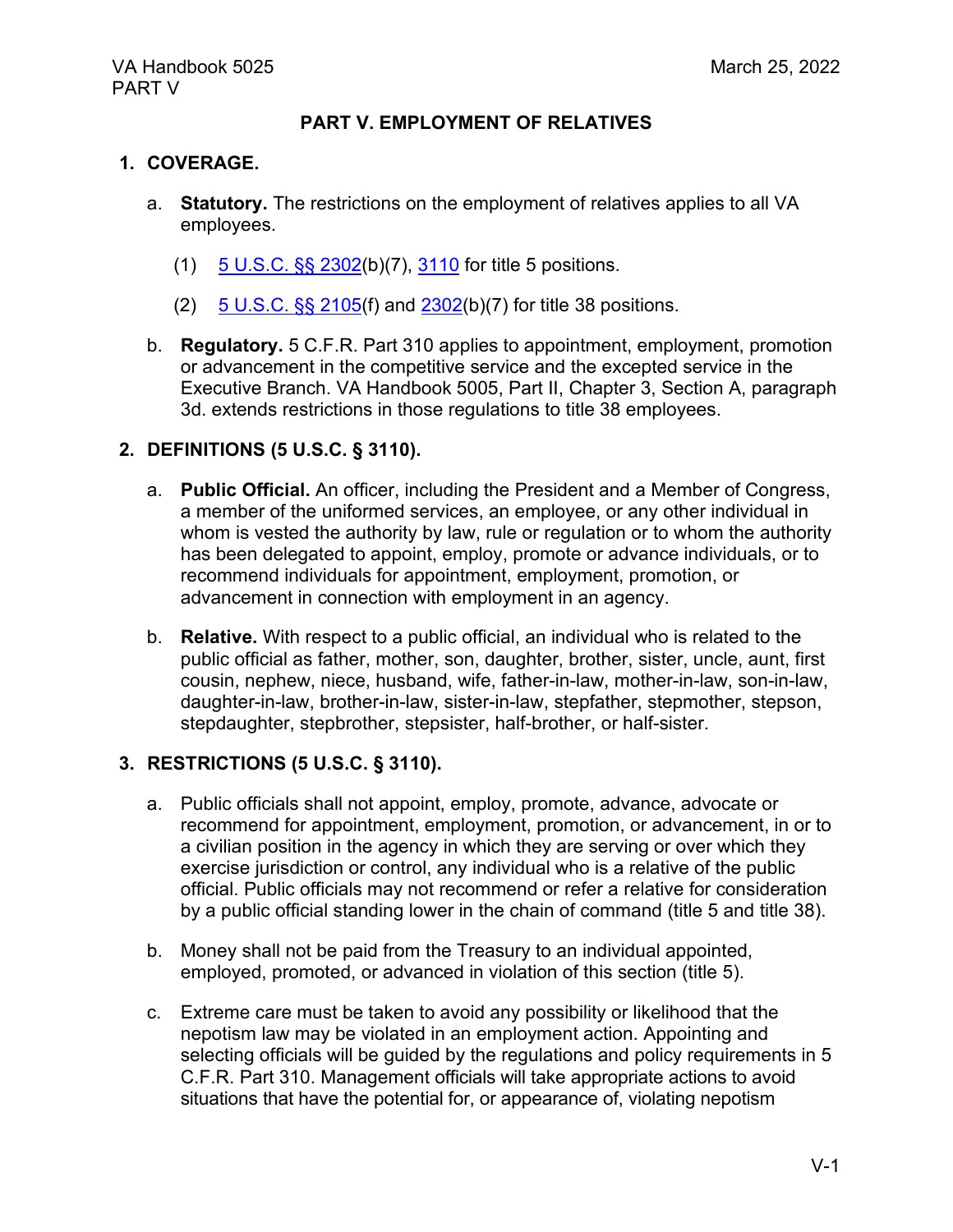requirements. As a minimum, management officials and HR Officers will identify and document those instances in which relatives are employed, or are being considered for employment, in the same organizational element or positions within the same chain of command. These officials will review all proposed personnel actions affecting relatives of employees to assure that there is no violation of merit principles and that the requirements in 5 U.S.C. § 2302 and 5 U.S.C. § 3110 have been met (title 5).

d. Where relatives are employed, or are being considered for employment, in the same organizational element, or positions within the same chain of command, and are spouses or members of the same household, HR Officers will contact the OGC EST. These situations potentially violate criminal conflict of interest law, 18 U.S.C. § 208.

### **4. EXCEPTIONS (TITLE 5).**

- a. In the competitive service, preference eligibles may be appointed if their names are within reach for selection from an appropriate certificate of eligibles and no alternative selection can be made from the certificate without passing over the preference eligible for a non-preference eligible.
- b. In an emergency resulting from a natural disaster or similar unforeseen event, OPM may prescribe regulations authorizing the temporary employment of individuals whose employment would otherwise be prohibited.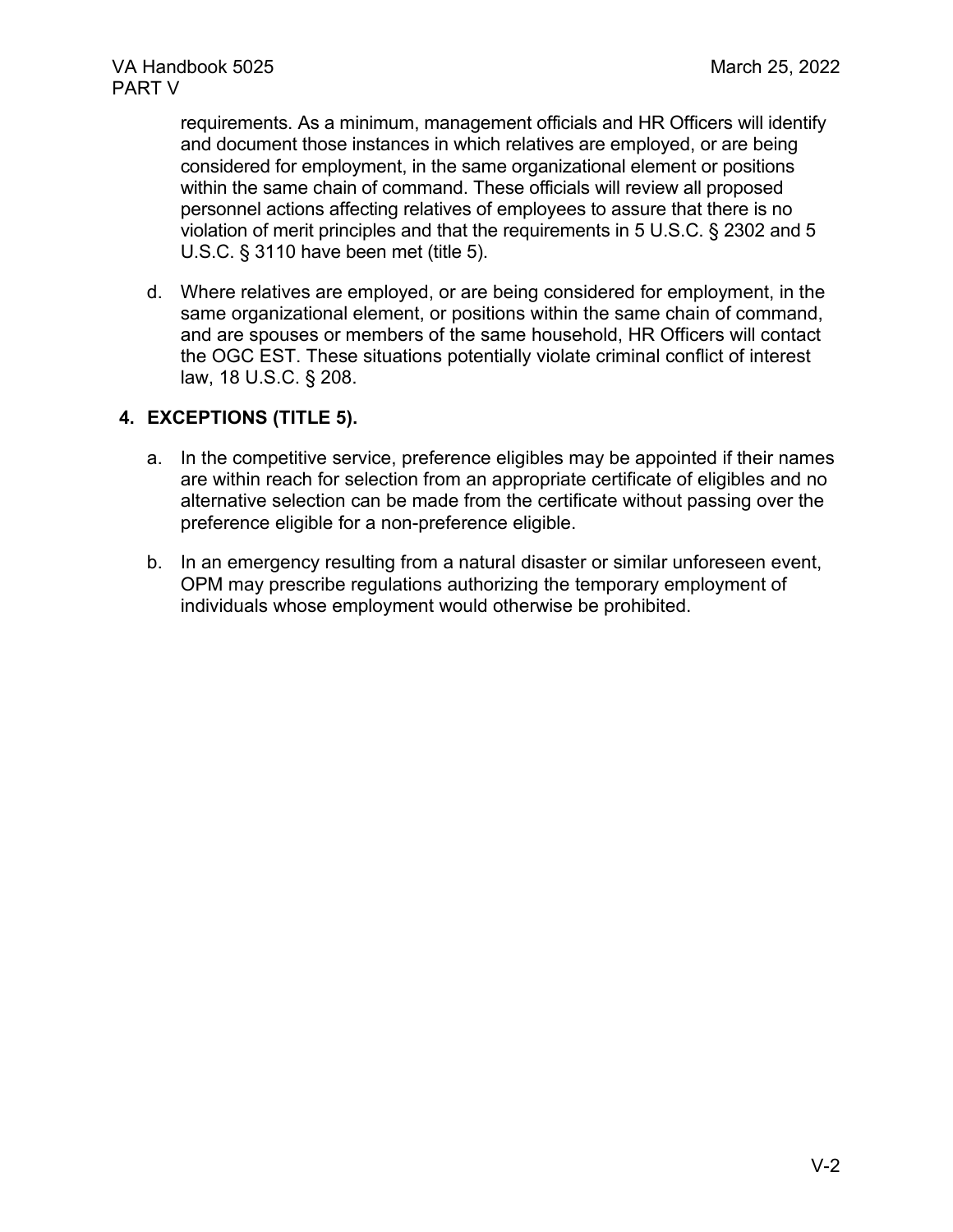### **PART VI. CLAIMS AGAINST THE GOVERNMENT**

## **CONTENTS**

<span id="page-26-0"></span>

| <b>PARAGRAPH</b>                           | <b>PAGE</b> |
|--------------------------------------------|-------------|
|                                            |             |
| 2. REIMBURSEMENT FOR DAMAGE OR DESTRUCTION |             |
| 3. REIMBURSEMENT FOR DAMAGE OR DESTRUCTION |             |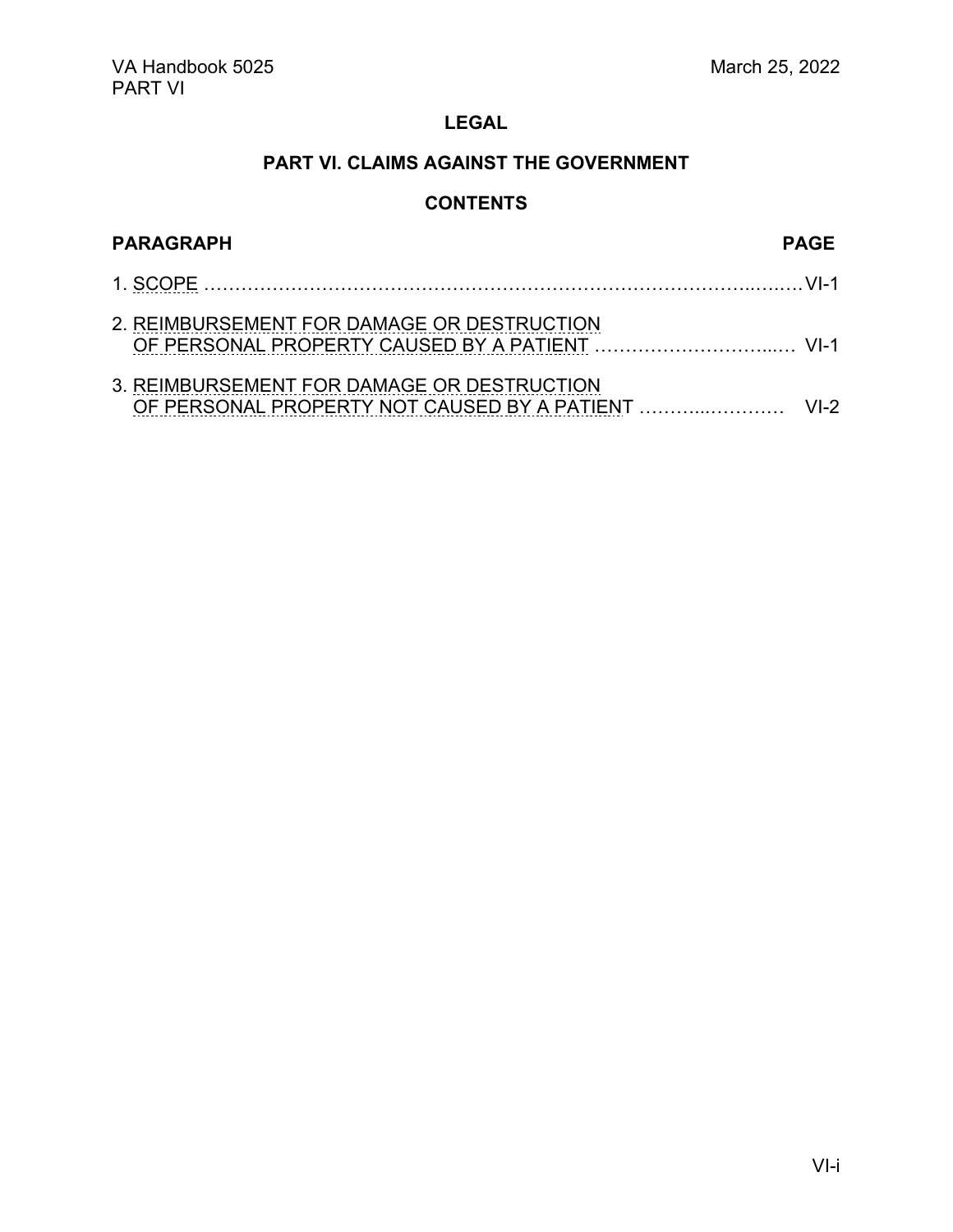### **PART VI. CLAIMS AGAINST THE GOVERNMENT**

**1. SCOPE.** This part applies to monetary claims made against the Federal Government due to damage or loss of personal property**.**

### **2. REIMBURSEMENT FOR DAMAGE OR DESTRUCTION OF PERSONAL PROPERTY CAUSED BY A PATIENT.**

- a. Employees may claim reimbursement under [38 U.S.C.§ 703\(](https://www.govinfo.gov/content/pkg/USCODE-1999-title38/pdf/USCODE-1999-title38-partI-chap7-sec703.pdf)e), [38 C.F.R](https://www.ecfr.gov/current/title-38/chapter-I/part-17/subject-group-ECFR83df7a07cfb1155#subject-group-ECFR83df7a07cfb1155)  [17.113 -](https://www.ecfr.gov/current/title-38/chapter-I/part-17/subject-group-ECFR83df7a07cfb1155#subject-group-ECFR83df7a07cfb1155) 17.115, for their personal property damaged or destroyed by a patient or patient member while the employee was engaged in the performance of official duties. Personal property is normally used in day-to-day employment (e.g., eyeglasses, hearing aids, clothing, etc.), which does not violate VA or field facility policies or regulations.
- b. The supervisor or appropriate official will inspect the damage or destroyed property, preferably when the incident occurs. All damaged property should be repaired whenever possible, but replacement is allowed when repair is not economically feasible. Reimbursement for repair or replacement will be made only to the employee.
- c. Claims will be filed on VA Form 4629, *Claim for Reimbursement for Damaged or Destroyed Personal Property*, as soon as practicable after the damage or destruction occurs.
	- (1) The employee who sustains the loss will complete Section I of VA Form 4629, obtain the signatures of witnesses, if any, and submit the claim to the supervisor or other appropriate official.
	- (2) An appropriate official, normally the chief of a service at a medical center or equivalent at other field facilities, will review the claim, obtain any additional information needed and, if possible, determine the feasibility of repair. The official will complete section II of the form and forward the claim to the field facility Director or designee. The field facility Director or designee will approve the claim and forward it for payment or give the reasons for disapproval.
	- (3) A receipt, or a merchant's estimate, for the cost of repair or replacement will accompany the claim. The facility Director may waive this requirement when it is impractical to get a receipt or estimate. The Director will certify that the amount claimed has been verified as fair and reasonable.
- d. The facility Director where the incident occurs will adjudicate an employee claim. The claimant may be an employee of another VA organizational element, such as a regional office Veterans Benefits Counselor on duty at a medical center.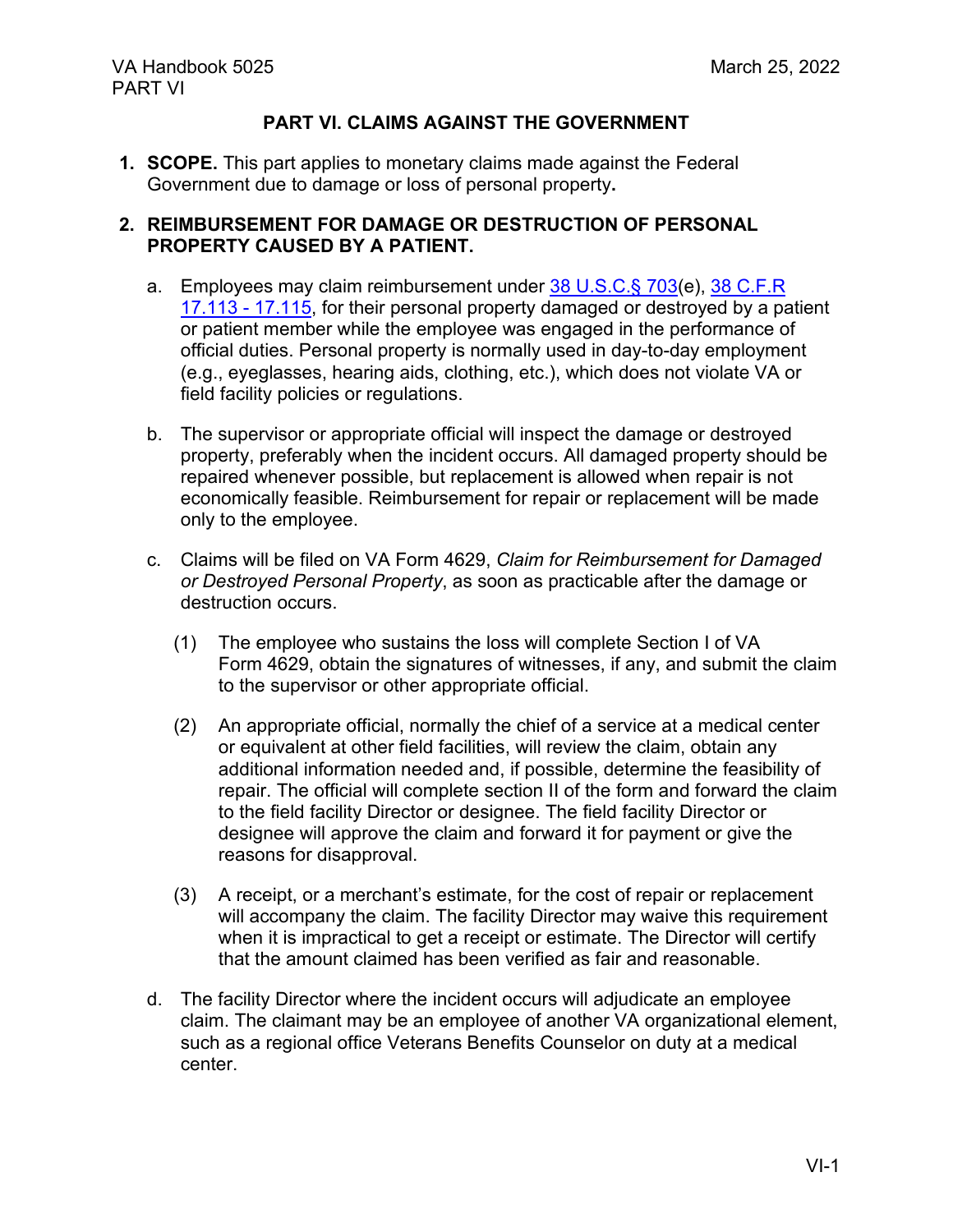**3. REIMBURSEMENT FOR DAMAGE OR DESTRUCTION OF PERSONAL PROPERTY NOT CAUSED BY A PATIENT.** An employee may file a claim under the Military Personnel and Civilian Employee's Claim Act, [31 U.S.C. § 3721](https://www.govinfo.gov/content/pkg/USCODE-2010-title31/pdf/USCODE-2010-title31-subtitleIII-chap37-subchapIII-sec3721.pdf) [\(38](https://www.ecfr.gov/current/title-38/chapter-I/part-14/subject-group-ECFRaa6d0714eaaba77#subject-group-ECFRaa6d0714eaaba77)  [C.F.R. 14.664 -](https://www.ecfr.gov/current/title-38/chapter-I/part-14/subject-group-ECFRaa6d0714eaaba77#subject-group-ECFRaa6d0714eaaba77) 14.669) to recover not more than \$40,000 due to damage or loss of personal property incident to service. However, a claim of this type generally may not be considered unless it was first filed under 38 U.S.C. § 703(e), 38 C.F.R. 17.115 (see paragraph 2 of this part) and was denied.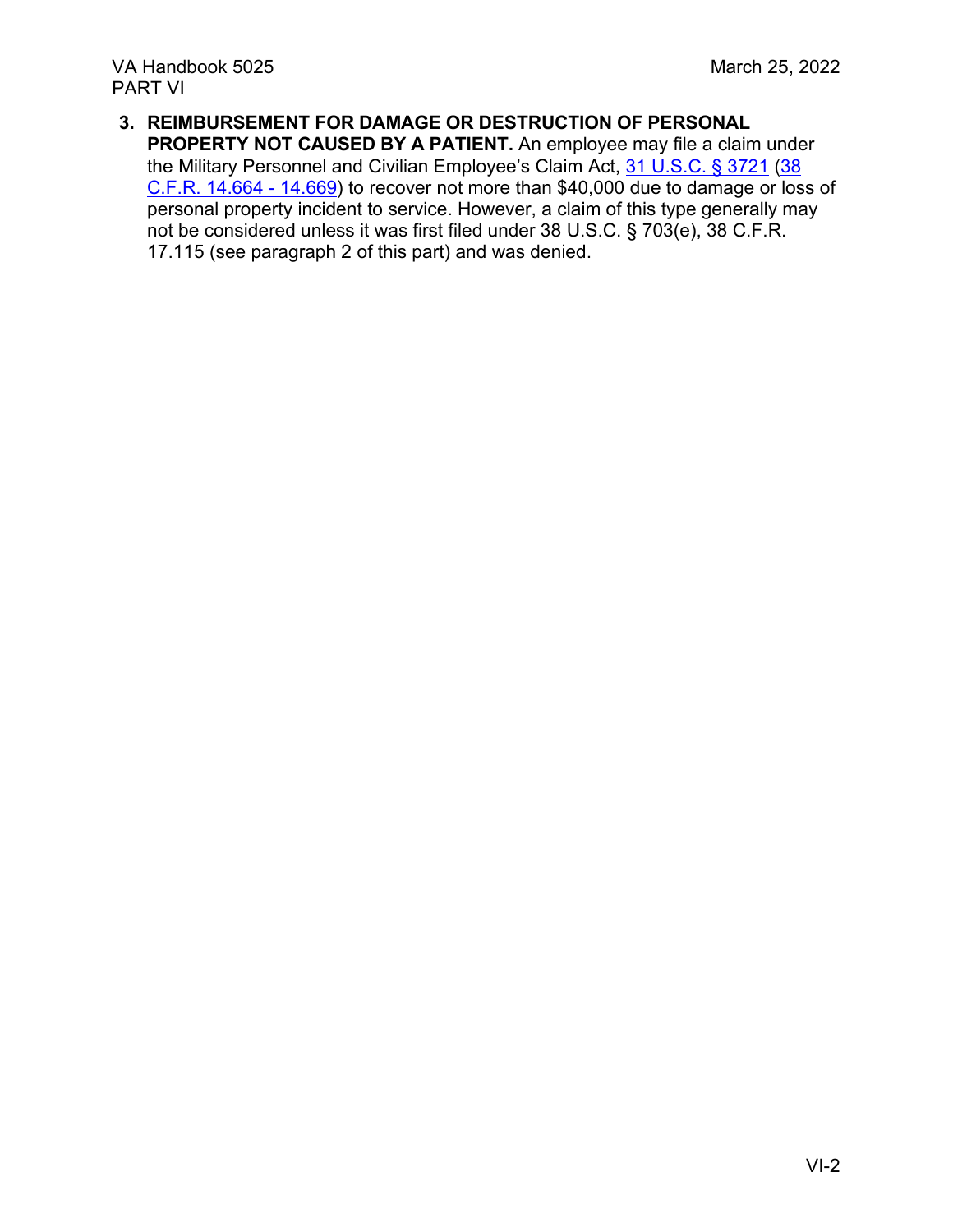### **PART VII. EMPLOYEE LIABILITY**

### **CONTENTS**

### <span id="page-29-0"></span>**PARAGRAPHPAGE**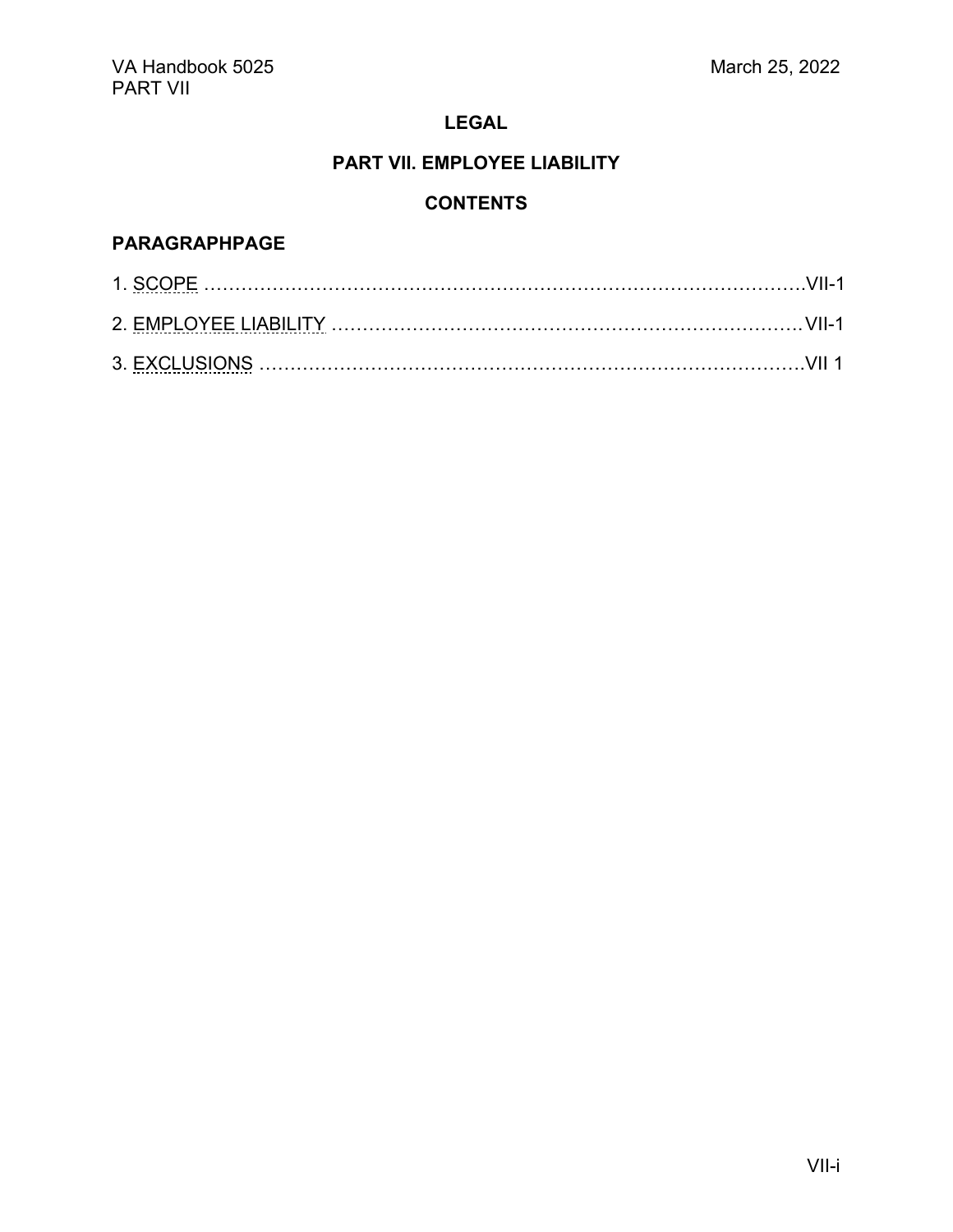### **PART VII. EMPLOYEE LIABILITY**

**1. SCOPE.** This part applies to claims made against Government employees for injury or death resulting from negligent or wrongful acts or omission**.**

### **2. EMPLOYEE LIABILITY.**

- a. Title 28 U.S.C.  $\S$  2671 2680 provides that a suit against the United States will be the exclusive remedy available to a claimant for injury or death resulting from a negligent or wrongful act or omission of any Government employee while acting within the scope of employment.
- b. The claimant must file an administrative claim with the Federal agency, which has six months to consider it prior to its approval or denial. The District Counsel should be consulted for further information on this subject.

### **3. EXCLUSIONS.**

- a. Employees who operate motor vehicles or privately-owned vehicles on Government property would not be covered for an accident while driving a Government vehicle, not in the scope of employment, such as deviating from a generally traveled route to perform personal errands. Those employees should consider carrying private liability insurance to cover the situation in which the employee may not be afforded the protection of 28 U.S.C. § 2679, as discussed above.
- b. If an employee operator of a motor vehicle is injured or killed in the scope of employment, the sole resource against the Government would be limited to the provisions of 5 U.S.C., Chapter 81, *Compensation for Work Injuries*, since that chapter of title 5 is the exclusive remedy against the Government for workrelated injuries. See VA Directive 5810, *Managing Workers' Compensation Cases and Costs*.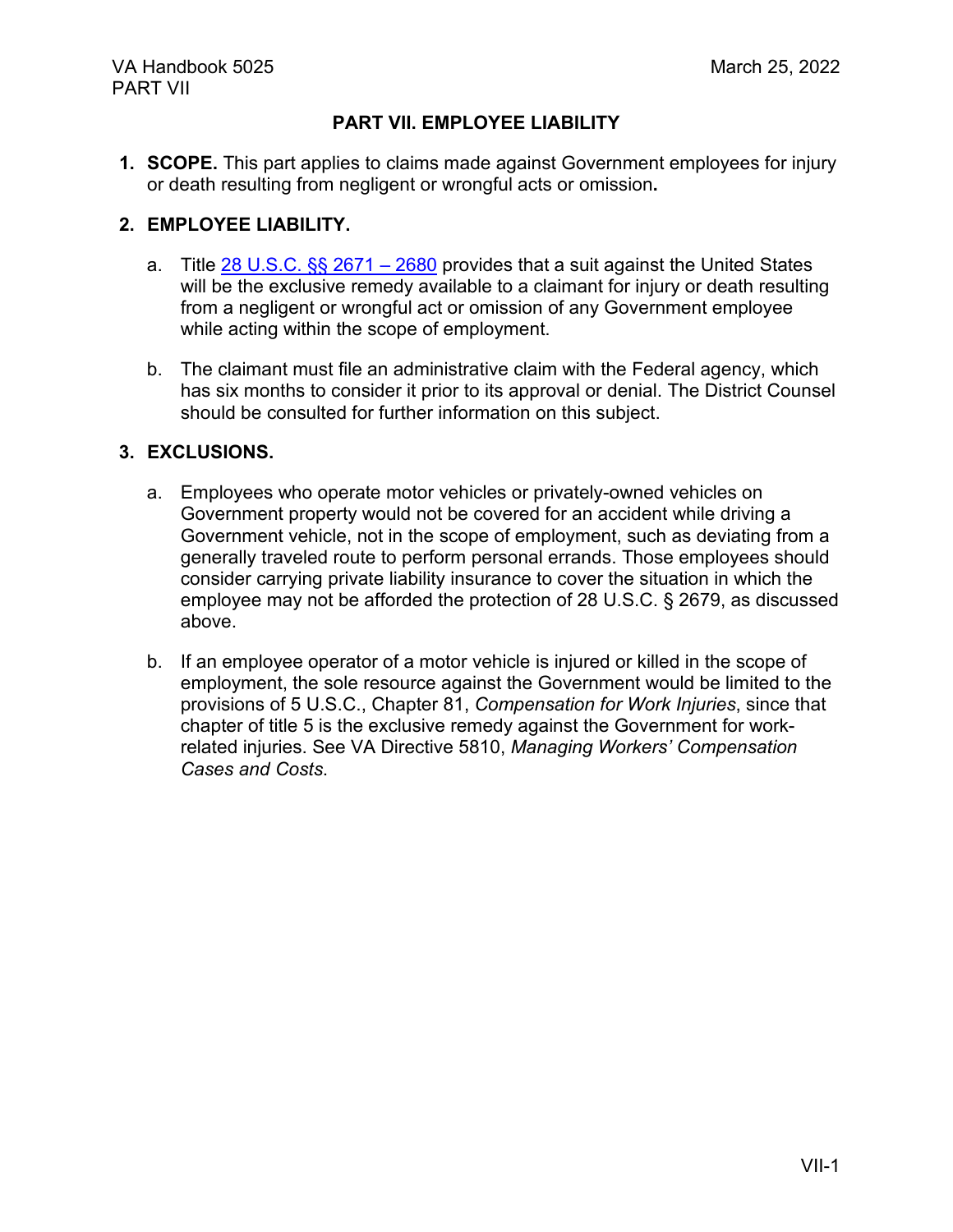### **PART VIII. EMPLOYEE ORGANIZATIONS AND ACTIVITIES**

### **CONTENTS**

## <span id="page-31-0"></span>**PARAGRAPHPAGE**

| 7. MANAGEMENT-EMPLOYEE ASSOCIATION RELATIONSHIPS  VIII-2 |  |
|----------------------------------------------------------|--|
|                                                          |  |
|                                                          |  |
|                                                          |  |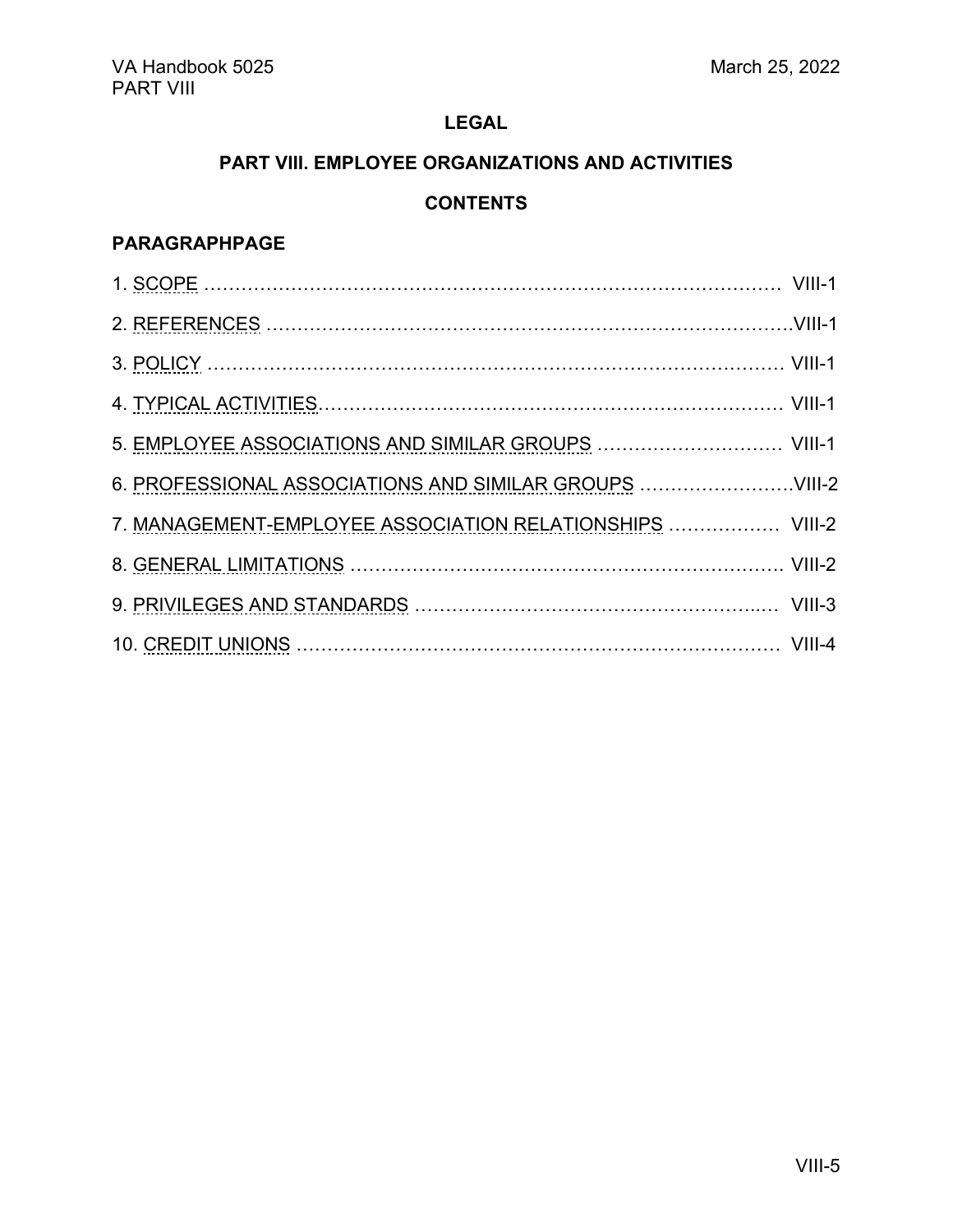#### **PART VIII. EMPLOYEE ORGANIZATIONS AND ACTIVITIES**

**1. SCOPE.** This part prescribes policies and instructions concerning employee associations and other employee groups of similar purpose or nature in VA, regardless of the name given the organization. While credit unions come within this category, they are subject to the special provisions of paragraph 10, rather than the other provisions of this part.

### **2. REFERENCES**. [12 U.S.C. §§ 1751-1775](https://www.govinfo.gov/content/pkg/USCODE-2014-title12/pdf/USCODE-2014-title12-chap14.pdf)

### **3. POLICY.**

- a. VA recognizes that voluntary, cooperative activities by employees to meet their mutual needs or interests, serve their common welfare, or make their relationships and employment more pleasant can contribute substantially to a favorable work environment. VA, therefore, looks with favor on such activities and on democratically constituted associations and similar groups voluntarily formed for those purposes. Subject to the provisions of this chapter, an employee association or similar group may engage in any activity in the interest of employees, of the general type of those described in paragraph 4 of this part but not limited to those specifically mentioned therein, that its membership wishes to take up.
- b. VA officials and employees, in their official capacities, will not represent VA in any activity or function held in a facility that segregates the races or excludes minority group participation.
- **4. TYPICAL ACTIVITIES.** Typical of the activities appropriate for an employee association or similar group are athletic, recreational, entertainment, social or cultural activities; employee newspapers; welfare or emergency assistance funds; group insurance other than Government-provided plans; and concessions (such as for vending machines) which they may properly be authorized to operate. These services are treated in more detail elsewhere in this manual.
- **5. EMPLOYEE ASSOCIATIONS AND SIMILAR GROUPS.** The typical organization of this nature is composed of or open to all VA employees in a facility. The payment of nominal dues may be a requirement of membership. Normally, this organization is referred to as an employee association, and engages in several activities or is formed for specific or general purposes. Its individual activities may be carried on directly by the association itself or by subordinate groups therein. Groups may be formed for a limited purpose, either in the absence of a typical association or separate from an existing one. This chapter applies to all such groups as well as the typical associations, even though references hereinafter are only to associations.
- **6. PROFESSIONAL ASSOCIATIONS AND SIMILAR GROUPS.** Activities appropriate for a professional association or similar group are social, fraternal, or professional activities that may include, but are not limited to, such things as continuing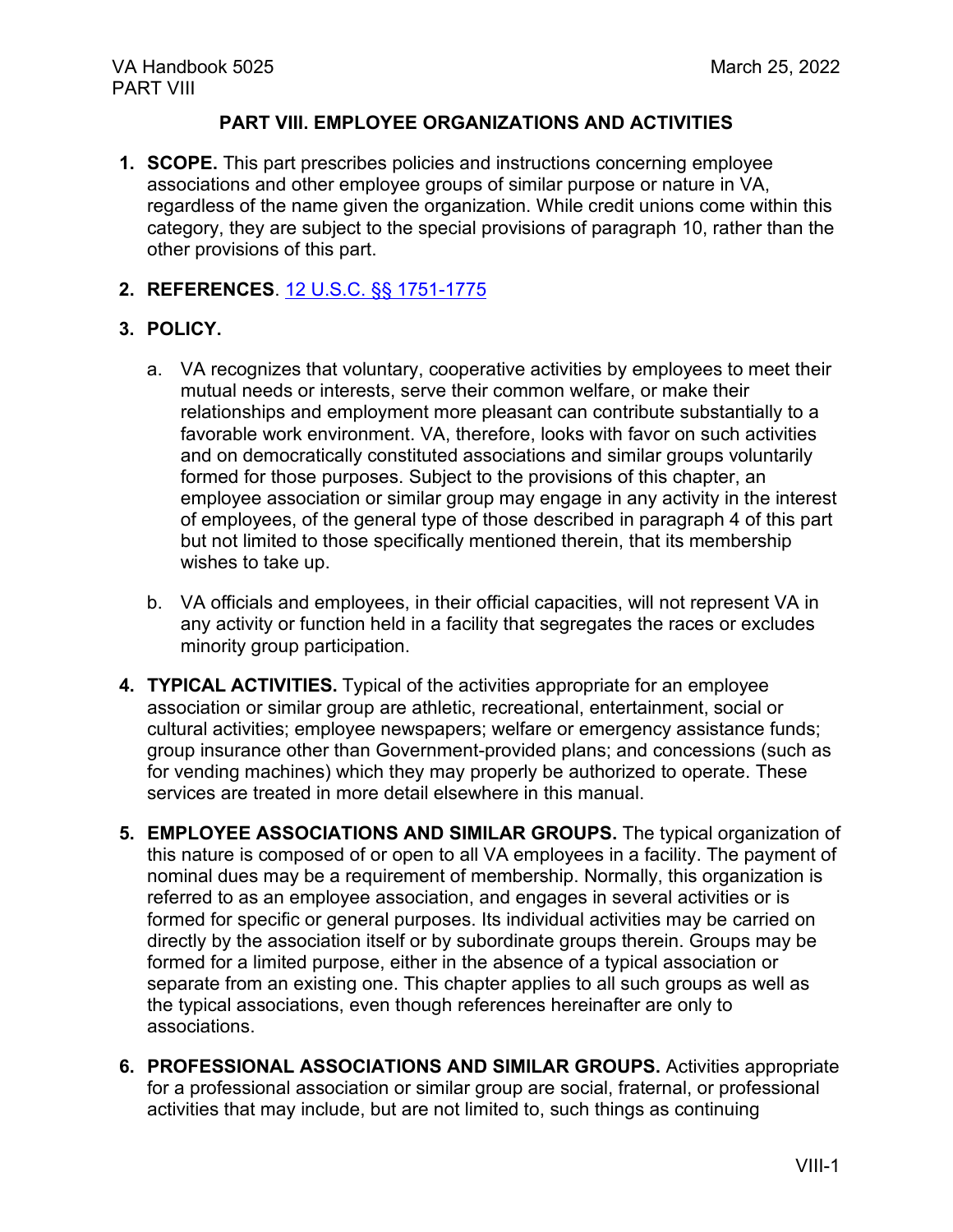education, training, and professional development. Activities may *not* include dealings *that assume the character of negotiations* with management over personnel policies, practices, or matters involving conditions of employment where an exclusive bargaining unit exists.

#### **7. MANAGEMENT-EMPLOYEE ASSOCIATION RELATIONSHIPS.**

- a. Employee associations and their interests are essentially private matters, and their activities are private. Yet employee associations are composed entirely of VA employees and are closely identified with VA. The relationship between an employee association and local management is therefore a cooperative one, based on mutual recognition of each other's interests, responsibilities, rights, and limitations.
- b. Local management consults with employee associations or employees wishing to start one on their request and makes available advisory assistance on such questions as organization, constitution, bylaws, finance, recreation, and publications. If there is sufficient evidence of employee interest, it is appropriate for management to help start an employee association or activity to meet a clear need. The HR office will usually represent management in dealing with employee associations.
- c. VA gives encouragement, assistance, recognition, and privileges to employee associations because of their services to employees and their benefits to employee welfare and morale. At the same time, certain safeguards are to be observed because VA is affected by the acts of its employees and is concerned with their welfare and morale.

#### **8. GENERAL LIMITATIONS.**

- a. The activities of an employee association shall be compatible with applicable laws, regulations, VA and facility policies, and good community relations.
- b. No use may be made of the name, sponsorship, facilities, or activity of VA by or for any employee association or recreational organization practicing discrimination based on race, creed, color, or national origin.
- c. The activities will be not represented, directly or implied, as official activities of VA. The association's name, membership cards, and publicity will be such as to make this clear.
- d. No funds appropriated to VA will be used for any employee association activities.
- e. Restrictions on the use by employees of VA recreational facilities and equipment, given elsewhere in this manual, shall include the use by associations.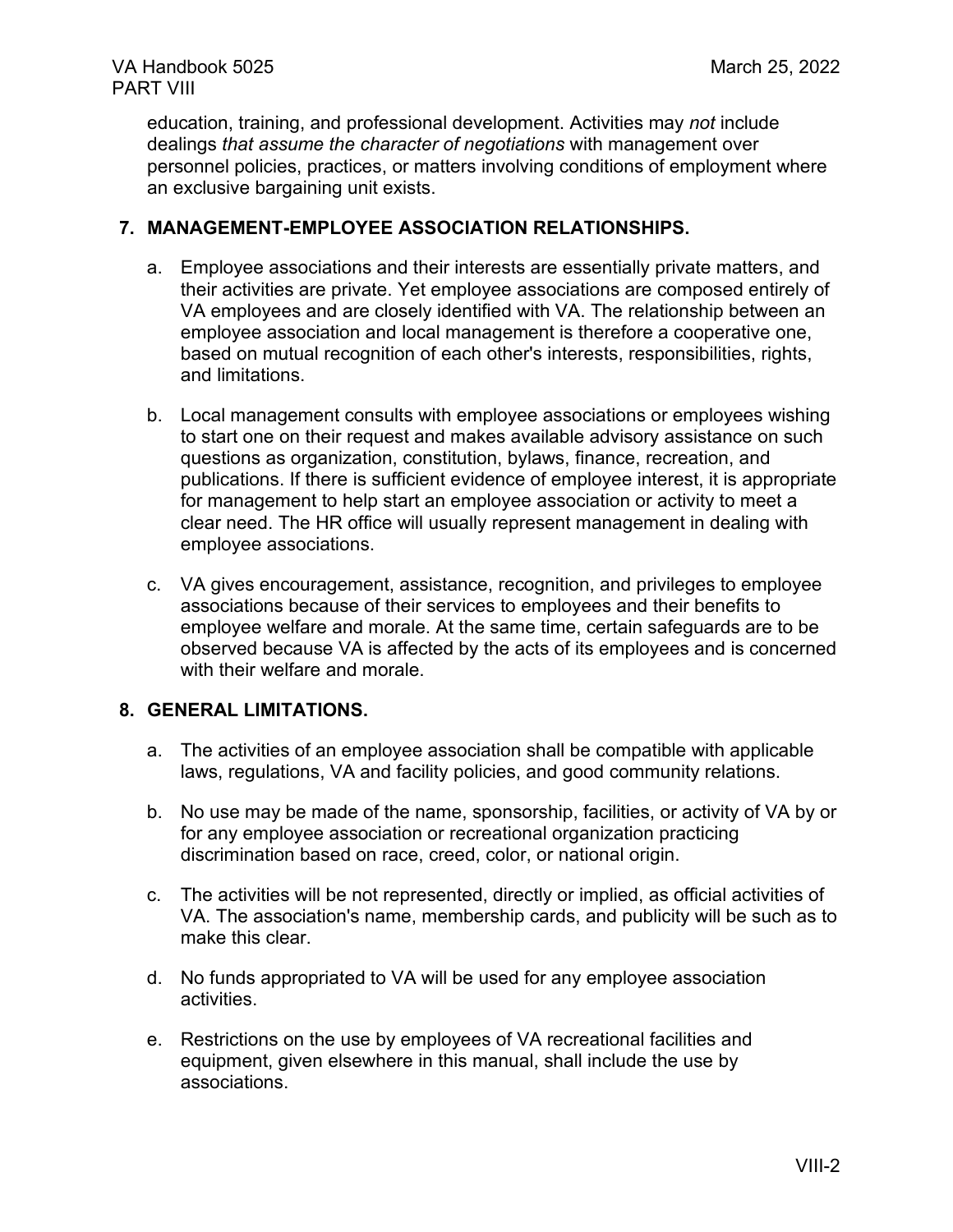- f. Employee associations will not be recognized for the purpose of presenting or considering individual personnel matters, grievances, or appeals (see VA Directive and Handbook 5023, Labor-Management Relations).
- g. Employee associations will not use VA indicia, e.g., VA seal or logo.

#### **9. PRIVILEGES AND STANDARDS.**

- a. As long as an association is constituted and operated in accordance with the standards listed below, it will not only be given encouragement and cooperation but will be authorized to:
	- (1) Conduct meetings or activities outside working hours on VA premises in accordance with arrangements with the HR Officer or other appropriate administrative official.
	- (2) Publicize its activities using bulletin boards and by circularizing employees.
	- (3) Exercise such other privileges that will not add any expense to the Government or interfere with the regularly assigned duties of employees or VA's services to Veterans.
	- (4) All employee associations and similar groups (as defined in paragraph 5) shall be afforded access to VA facilities to post notices and conduct appropriate activities on equal bases. Such access shall not be unreasonably withheld.
- b. The standards for an association to be given such privileges are that:
	- (1) It is democratically organized and operated and all employees in the area for which it is established are eligible for membership at their option.
	- (2) It provides full opportunity for all members to elect those who conduct its affairs and that elections are held at sufficiently frequent intervals to permit membership control. In addition, the typical association usually will have a constitution and bylaws.
	- (3) It has a financial audit of its funds made annually by a qualified person or persons not a part of the association management, and furnishes the facility head a copy of the audit report.
	- (4) Full information about it is supplied to its members.
		- (a) If there is a constitution and bylaws, each member will be furnished copies of these documents including all changes. This may be done by periodic publication.
		- (b) Members will be currently informed on its activities.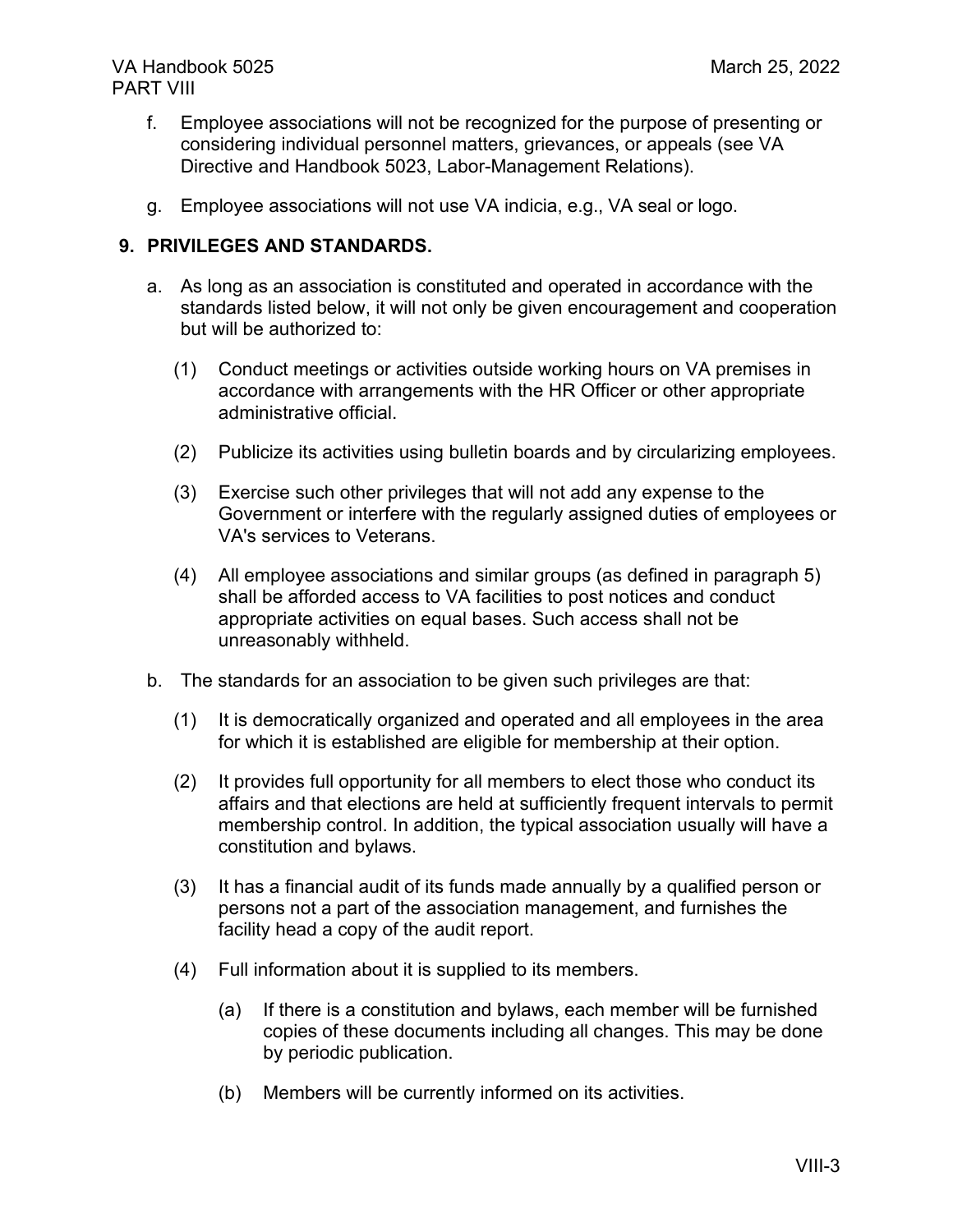- (c) An annual and adequate financial report will be prepared and posted on all bulletin boards or otherwise effectively brought to the attention of all members.
- (5) If there is a constitution and bylaws, copies thereof and changes therein shall be supplied to the installation's HR Officer. Copies of activity and financial reports will also be supplied the HR Officer.
- (6) The association must recognize that VA has a legitimate concern with its operations and provide local VA management with a reasonable opportunity to discharge its responsibility.
- c. All professional or qualifying employee associations (and similar groups) must be given equal access for use of VA facilities to the extent the access is granted to other professional or qualifying employee associations (and similar groups) at a particular facility.

### **10.CREDIT UNIONS.**

- a. The credit union is one of the employee organizations looked upon with favor, particularly whenever employees are interested in organizing and operating one. Credit unions are to be chartered either under State law or under the Federal Credit Union Act, 12 U.S.C. §§ 1751-1775. This act is administered by the National Credit Union Administration (NCUA). Advice and assistance with respect to the organization or operation of credit unions may be secured either from the appropriate State agency or from the NCUA.
- b. In accordance with the provisions of 12 U.S.C. § 1770, VA facilities may allot space for the transaction of credit union business. In addition, credit unions may be permitted to:
	- (1) Transact business during working hours, provided there is no interference with the performance of the employees' official duties.
	- (2) Publicize their activities through bulletin boards and by circularizing individual employees.
	- (3) Make incidental use of office equipment.
	- (4) Exercise such other privileges as will not entail any expense to the Government or disruption of the official activities of the office or facility. The HR Officer will usually represent management in dealing with credit unions.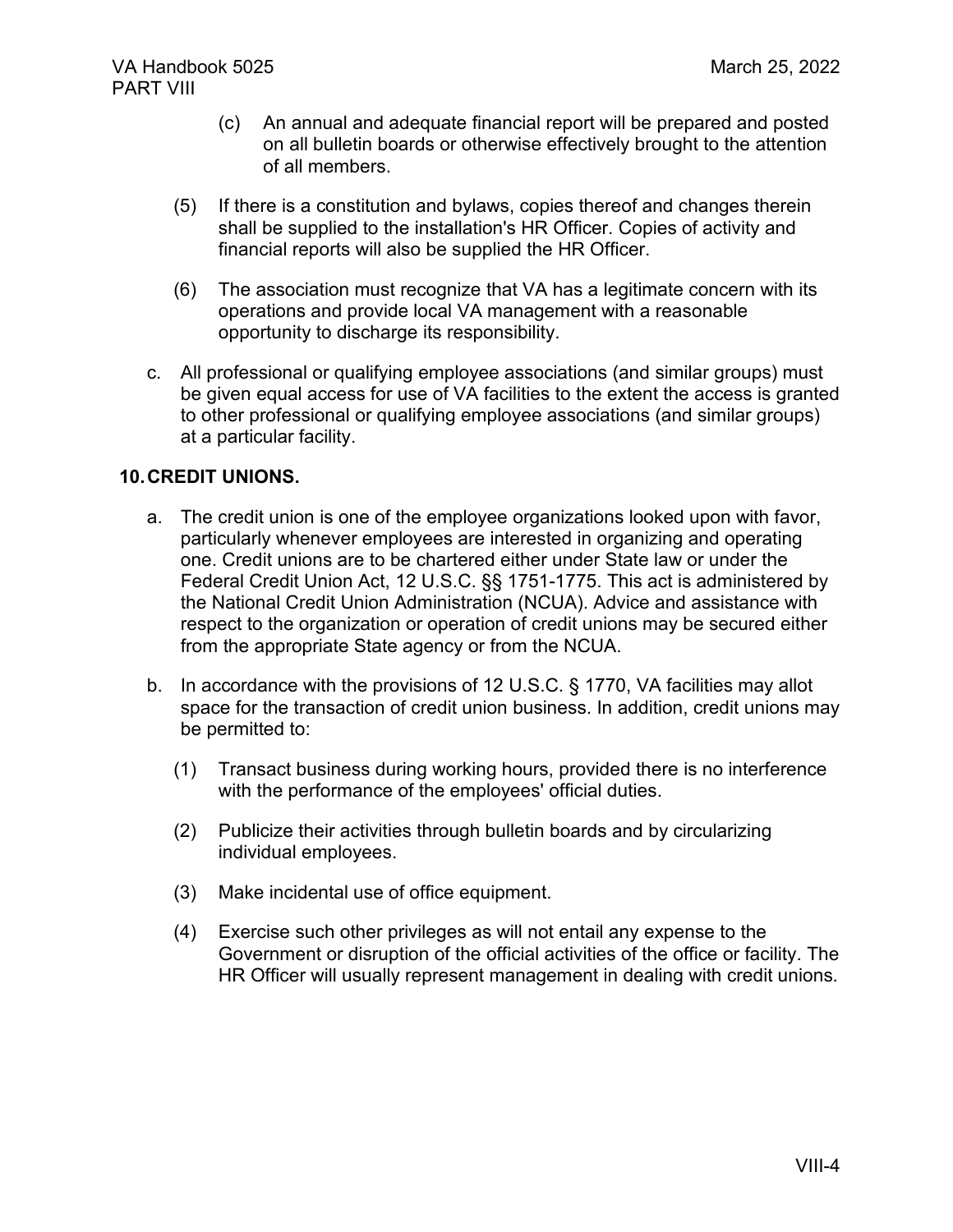#### <span id="page-36-0"></span>**PART IX. LIMITATIONS ON REMUNERATED OUTSIDE PROFESSIONAL ACTIVITIES OF INCUMBENTS OF CERTAIN VETERANS HEALTH ADMINISTRATION POSITIONS**

### **CONTENTS**

### PARAGRAPHPAGE

| 5. ENROLLMENT IN FEDERAL HEALTH BENEFITS PROGRAM |  |
|--------------------------------------------------|--|
|                                                  |  |
|                                                  |  |
|                                                  |  |

### **APPENDICES**

| A. SAMPLE CERTIFICATION DESCRIBING A CHIEF OF STAFF'S* (OR OTHER    |  |
|---------------------------------------------------------------------|--|
| EMPLOYEE IN THE COVERED POSITION'S) RELATIONSHIP WITH AN AFFILIATED |  |
| INSTITUTION TO RULE OUT CONFLICTS OF INTEREST UNDER THE FEDERAL     |  |
|                                                                     |  |
|                                                                     |  |
|                                                                     |  |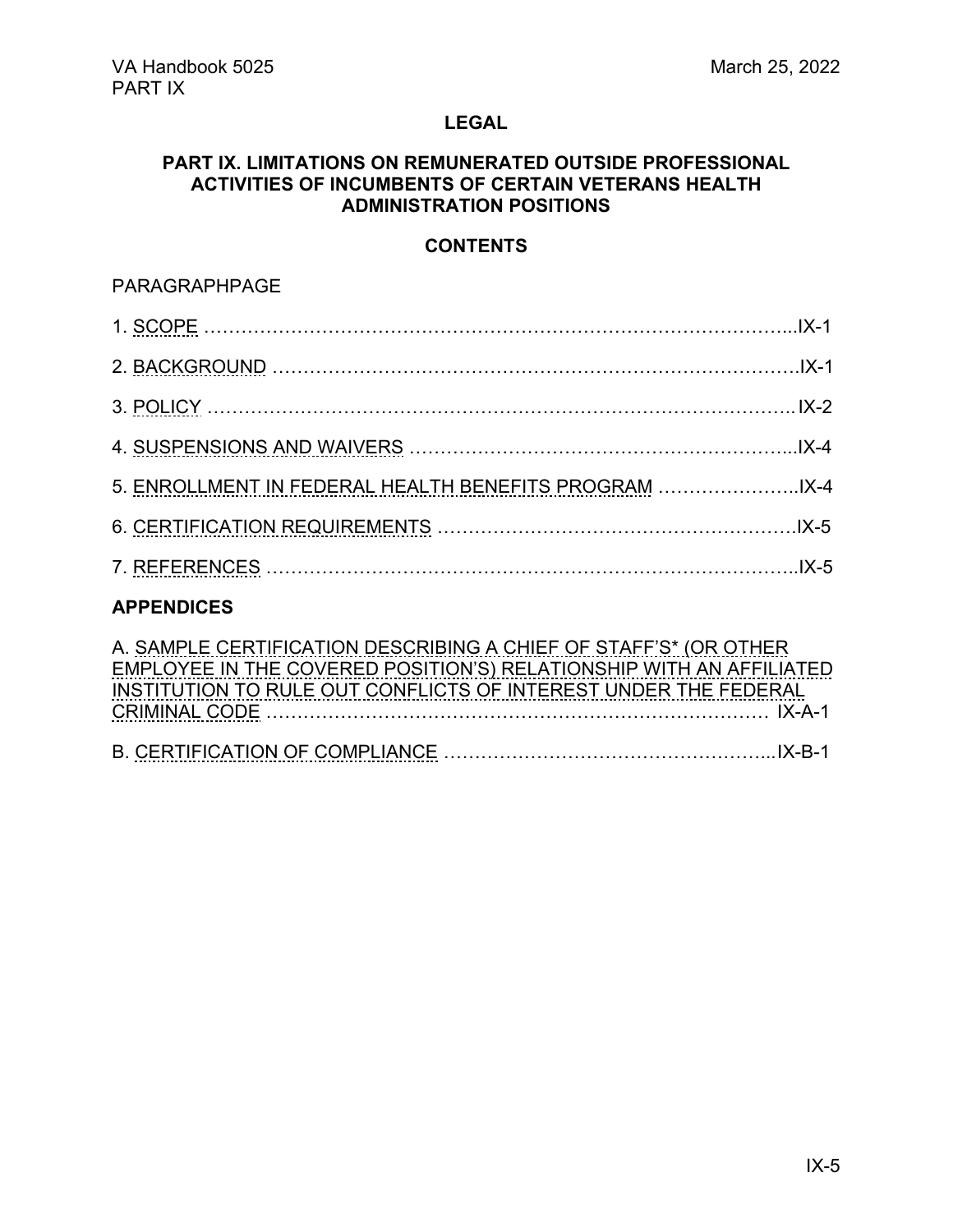#### **PART IX. LIMITATIONS ON REMUNERATED OUTSIDE PROFESSIONAL ACTIVITIES OF INCUMBENTS OF CERTAIN VETERANS HEALTH ADMINISTRATION POSITIONS**

#### **1. SCOPE.**

- a. The policies and procedures in this part apply to individuals who occupy fulltime title 38 physician and dentist positions of facility Director, Chief of Staff, Veterans Integrated Service Network (VISN) Director, VISN Service/Product Line Manager, VISN Chief Medical Officer and VA Central Office Clinical Executive (including Chief Officers, Deputy Chief Officers, Chief Consultant and national program managers). This policy does not pertain to facility positions below the level of Chief of Staff, or to relationships with the Department of Defense. The term Chief of Staff includes equivalent assignments in health care systems such as Deputy Chief of Staff, Associate Chief of Staff, or other titles when incumbents of such positions function as the Chief Medical Officer for a facility within the health care system.
- b. This part preserves the discretion of affiliated institutions to approve physicians to supervise residents and does not override any such approval or limit the supervision itself. This part affects the relationships between individual physicians and affiliated institutions only insofar as is necessary, in accordance with law, to avoid conflicts of interest and the appearance thereof.
- c. This part does not waive or limit conflict of interest laws, regulations, or policies.

#### **2. BACKGROUND.**

- a. Federal criminal statute and regulation prohibit a Government employee, whether full-time, part-time, or a special Government employee, from participating personally and substantially in a particular matter in which the employee, to the employee's knowledge, has a financial interest, if the matter would directly and predictably affect that financial interest (18 U.S.C. § 208(a)). The statute imputes to the employee, as a personal financial interest for purposes of this restriction, the financial interests of the employee's spouse, minor children, general partners, and any organization in which the employee serves as an officer, director, trustee, general partner, or employee. The law further imputes to the employee the financial interests of a person or organization with which the employee is negotiating for employment or has an arrangement for prospective employment. The Governmentwide Standards of Ethical Conduct for Employees of the Executive Branch, applicable to all employees, contains additional restrictions on outside activities. These are found in 5 C.F.R. Part 2635 and applied in VHA Handbook 1660.3.
- b. When VHA facilities are involved in scarce medical specialist contracts, sharing agreements, sole source contracting arrangements, Cooperative Research and Development Agreements, affiliation agreements and other particular matters, particular care must be given to ensure that employees do not violate the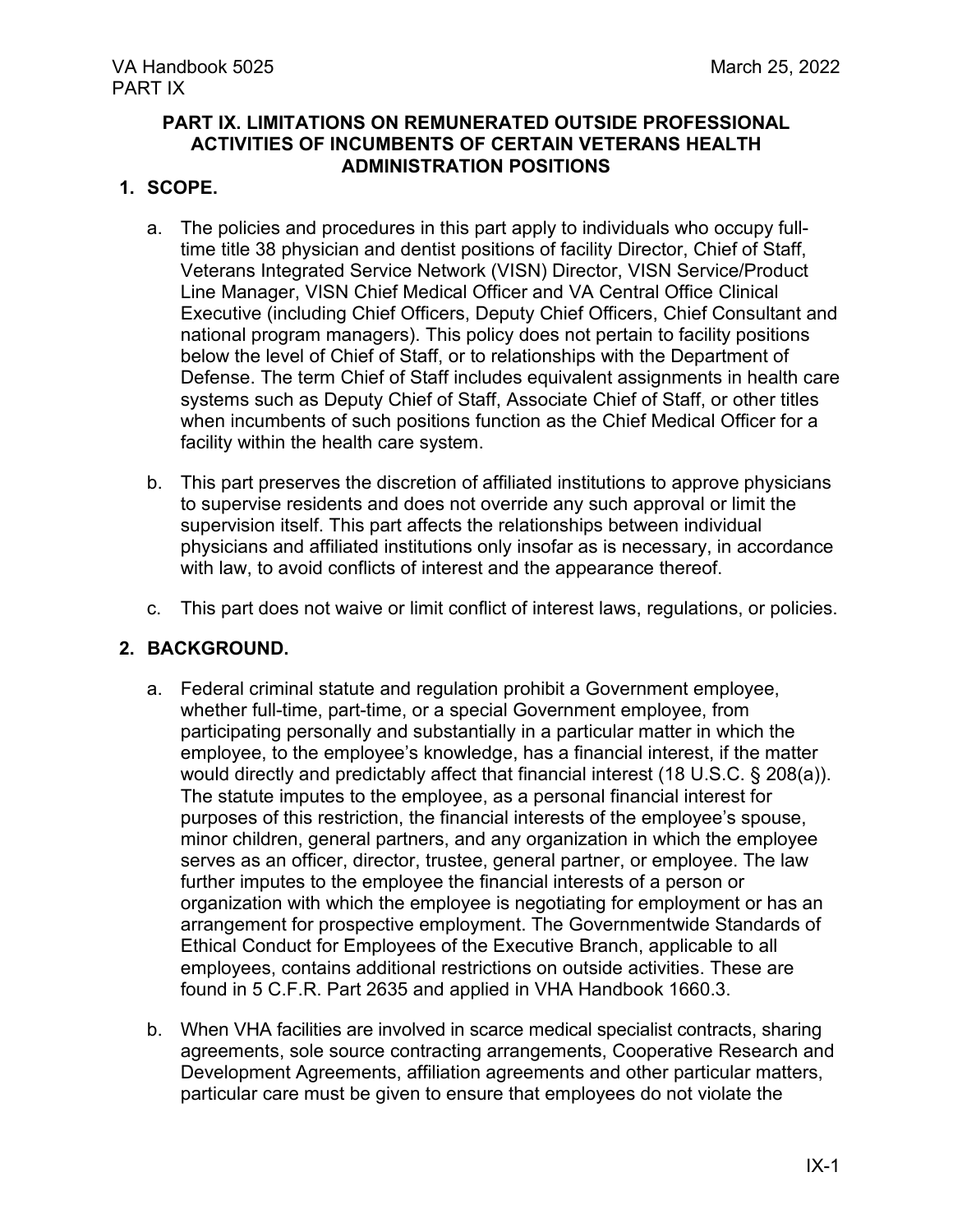conflict of interest and other applicable statutes. Of paramount concern is the impact on facility Directors, Chiefs of Staff, VISN Directors, VISN Service/Product Line Managers, VISN Chief Medical Officers and VA Central Office Clinical Executives (including Chief Officers, Deputy Chief Officers, Chief Consultants and national program managers) who are employees or officers of an affiliated institution, or who may have, or be negotiating for, future employment with such institutions (see [VHA Handbook 1660.03\)](https://vaww.va.gov/vhapublications/ViewPublication.asp?pub_ID=3152).

c. The policies presented below will enable facility Chiefs of Staff and individuals in other covered positions (listed in 3.a. below) to fully exercise their authority and meet their responsibilities in representing the interest of VA in negotiations and other dealings with affiliated institutions. Facility Chiefs of Staff and individuals in other covered positions are required to exercise oversight and due diligence in executing all contracting relationships with affiliated institutions.

### **3. POLICY.**

- a. Covered positions. In order to ensure that conflicts of interest do not restrict the senior clinician managers from carrying out the full responsibilities of their positions with regard to contracts and other matters with affiliated institutions, individuals occupying full-time title 38 physician and dentist positions and serving as facility Director, Chief of Staff, VISN Director, VISN Service/Product Line Manager, VISN Chief Medical Officer and VA Central Office Clinical Executive (including Chief Officers, Deputy Chief Officers, Chief Consultants and national program managers) are prohibited from accepting remuneration from institutions affiliated with a VHA organization to which they are assigned, or which fall under their official responsibility.
- b. This prohibition also applies to remuneration received by employees in covered positions from or through practice groups or any other entities associated with the affiliated institution or from entities under contract with the affiliated institution.
- c. For purposes of this prohibition, remuneration includes current and ongoing benefits of significant monetary value, including but not limited to wages, salary, and other taxable benefits such as affiliate contributions to life insurance, disability insurance and retirement plans. General faculty benefits applicable to all faculty members that are not part of an employment arrangement and are of minimal value, such as parking permits, library access, admissions to artistic and athletic events, access to online university resources, etc. are excluded from this prohibition. Also excluded from this prohibition are royalties and other remuneration earned from patents or copyrights, as well as the use of titles and honorifics associated with faculty membership. Also excluded from this prohibition are benefits to which an employee has already accrued entitlement by prior employment with the affiliated institution, such as funds within retirement accounts and subsidized tuition benefits for employee or family members, as well as malpractice coverage for uncompensated clinical care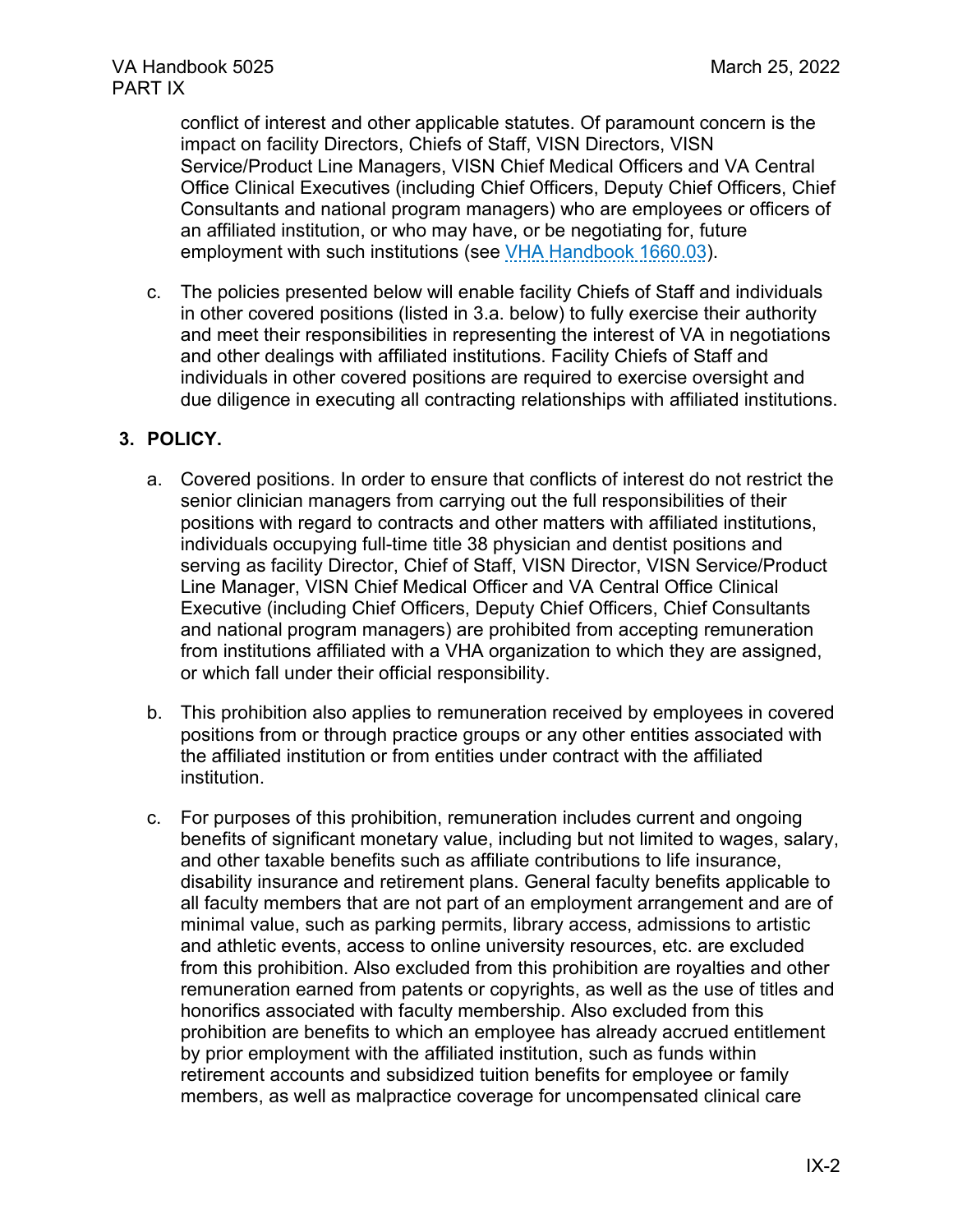duties. A benefit is accrued if its receipt is not contingent upon continued employment beyond the effective date of this prohibition.

- d. Employees in covered positions are also prohibited from negotiating or entering into arrangements for future remuneration with institutions affiliated with a VHA organization to which they are assigned, or which fall under their official responsibility during a period of time that they are carrying out the full range of their duties and responsibilities. However, it is recognized that employees in covered positions may have a legitimate need or desire to plan for future employment with affiliated institutions. Therefore, employees in covered positions must notify their supervisors when they seek employment opportunities with an affiliated institution. After proper notification and approval of the supervisor, employees in covered positions may negotiate or enter into arrangements for employment with affiliated institutions, provided they fully recuse themselves from all negotiations with those institutions on behalf of VA, and from participating in any other matter affecting the financial interests of the affiliate during the period that such negotiations are pending. The employee must immediately disclose to the supervisor when an employment agreement is reached with the affiliate. The employee must leave VA employment, or leave the covered position, within a six-month period from the time supervisory approval to negotiate is granted. If the negotiations do not result in an employment arrangement, the employee must immediately inform the supervisor of this outcome and consult with the EST before resuming the full performance of their duties.
- e. Employees in covered positions are prohibited from being employees of affiliated institutions (except as provided for in paragraph 3.g. below) and from holding positions with affiliated institutions that involve a fiduciary responsibility to the institution, such as officers, directors or trustees; and from negotiating for, or having arrangements for future employment even in cases where the employee in the covered position receives no remuneration for holding such a position or having such an arrangement (except pursuant to a recusal as provided in paragraph 3.d. above).
- f. These prohibitions are effective for employees newly appointed to covered positions as of 120 calendar days from the date of their appointment to the covered position.
- g. Employees in covered positions may hold honorary titles with affiliated institutions, such as Dean or Professor, and accept a faculty membership title (Instructor, Assistant Professor, Associate Professor, Professor) provided the affiliated institution provides no remuneration with the title and the institution certifies in accordance with Appendix A of this part that none of the relationships contemplated by the conflict of interest law exists between the employee in the covered positions and the affiliated institution.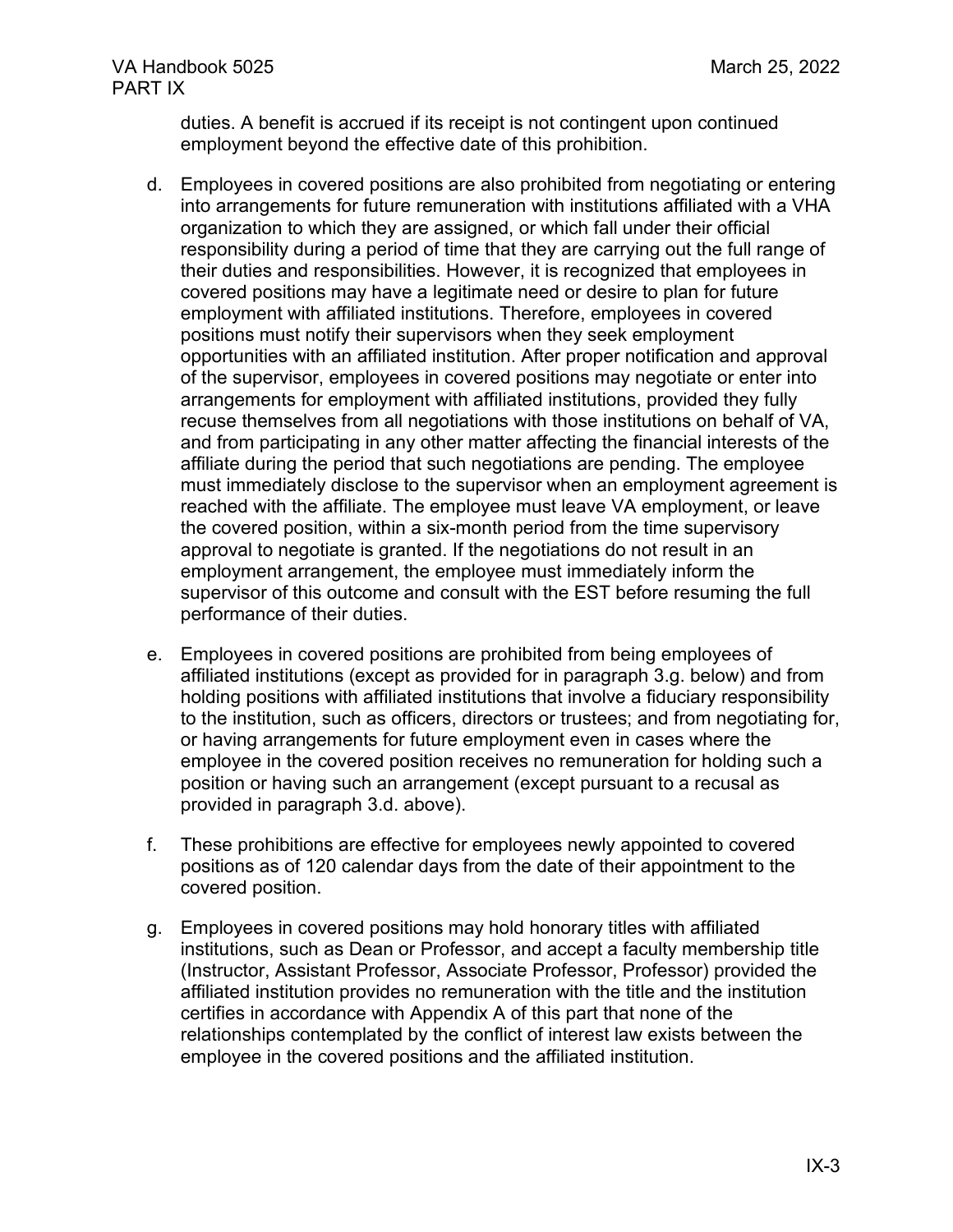### VA Handbook 5025 March 25, 2022 PART IX

- h. The conflict of interest law (18 U.S.C. § 208) and VHA Handbook 1660.03 prohibit all covered Government employees who have outside employment, or are officers, directors or trustees, from participating in a sharing procurement or agreement between VA and entities with which the employees in the covered positions have outside employment or with which they are officers, directors, or trustees, with whom they are negotiating for outside employment, or with whom they have an arrangement for future outside employment.
- i. This part of the handbook does not override either [VHA Directive 1400.01,](https://vaww.va.gov/vhapublications/ViewPublication.asp?pub_ID=8579) which requires that credentialed physicians supervise residents, or VHA [Directive 1400.09\(1\),](https://vaww.va.gov/vhapublications/ViewPublication.asp?pub_ID=3239) which requires that physicians supervising residents be approved for that purpose by the affiliated institution.

### **4. SUSPENSIONS AND WAIVERS.**

- a. The Under Secretary for Health may suspend or waive these prohibitions, in exceptional cases, if the services of an individual are needed to assist communities to meet clinical needs that would otherwise not be met, or when it is determined that a suspension or waiver would be in the best interest of the Department. Grounds for waiver approval may include (but are not limited to) the following: unique skills or expertise required by the affiliated school or institution requiring the employee in the covered position to assume employee status, requirements for administration or conduct of active research grants and protocols at the affiliated institution requiring substantial presence requirements and grant effort, and/or financial or personal hardship for the individual or family.
- b. Waiver requests should be submitted in writing and delineate the duties required of the employee in the covered positions, the approximate time commitment of the additional duties (if necessary) to the affiliated institution, and should contain discussion of other solutions or options as appropriate to avoid conflict of interest, and how responsibilities which the employee in the covered position will not be able to carry out because of conflicts as a result of the employment or appointment will be accomplished. Such a suspension or waiver, if granted, will not suspend, or waive conflict of interest laws or regulations. Fully documented and justified suspension or waiver requests are to be submitted by VISN Directors, through the Office of the Deputy Under Secretary for Health for Operations and Management (10N). Remuneration arrangements that employees in covered positions have in place at the time a waiver or suspension request is submitted may continue while the request is considered by the Under Secretary for Health.

#### **5. ENROLLMENT IN FEDERAL HEALTH BENEFITS PROGRAM.**

a. OPM regulations allow any Federal employee eligible for Federal Employees Health Benefits (FEHB) coverage to enroll or change enrollment when they lose coverage under any private group health benefits program. These regulations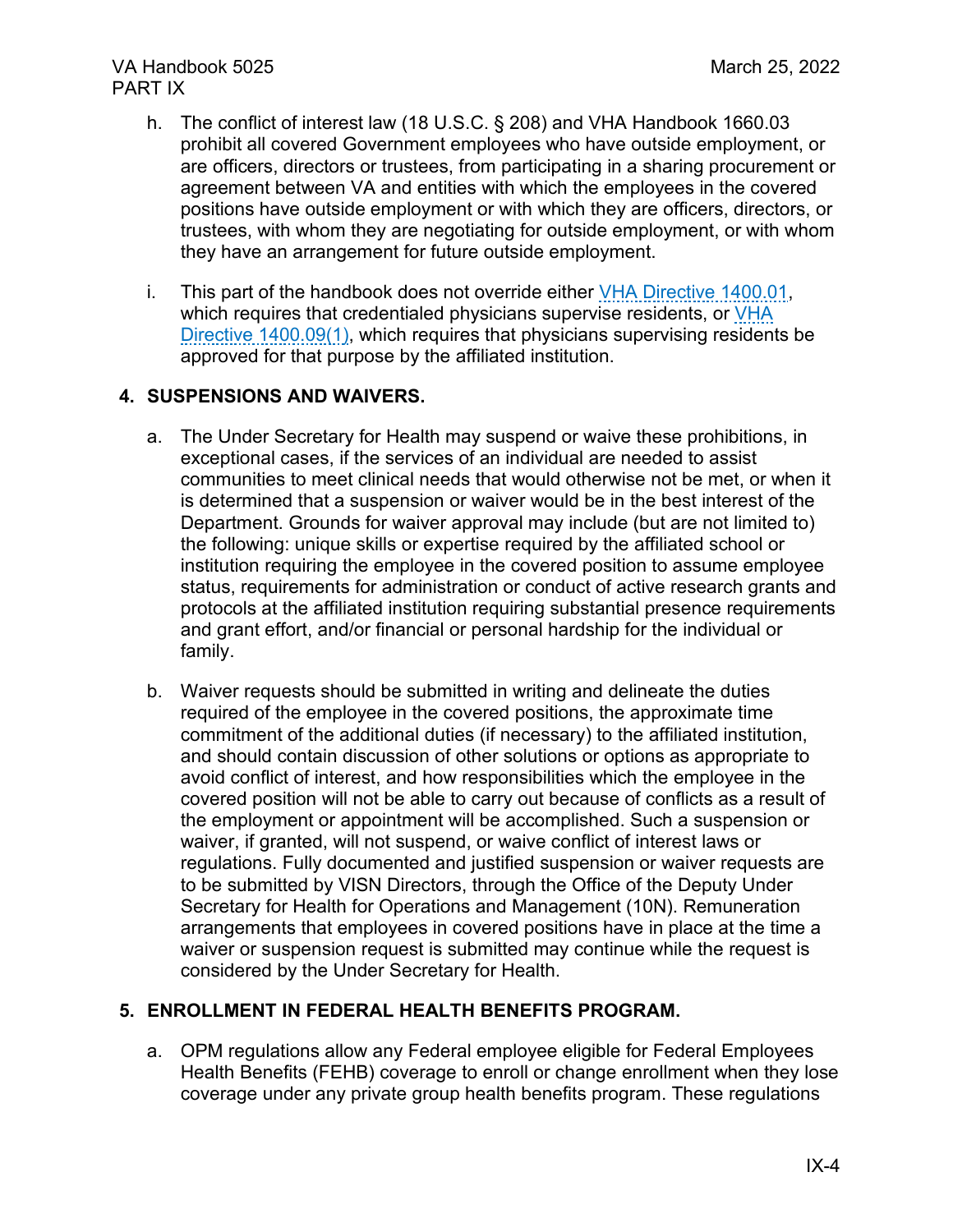will apply to any employee in a covered position who must relinquish health benefits coverage from an affiliated institution due to the requirements in this handbook to enroll in FEHB.

b. Employees in covered positions can enroll in FEHB coverage from 31 calendar days prior to leaving employment with the affiliate to 60 calendar days after the loss of coverage. The FEHB coverage will be effective the beginning of the first full pay period after the election is made.

### **6. CERTIFICATION REQUIREMENTS.**

- a. Employees in covered positions who become subject to the provisions of this part will submit a certification to their supervisor (facility Director, VISN Director, Chief Officer or the Deputy Under Secretary, as appropriate) that they are in full compliance with the provisions of this part within 30 calendar days of becoming subject to these provisions. Employees newly appointed to covered positions will submit this certification to their supervisors within 30 calendar days of becoming subject to these prohibitions.
- b. Completed certifications will be filed on the left side of employee's Merged Records Folder.
- c. A sample certification is provided in Appendix B of this part.

#### **7. REFERENCES.**

- a. VA Handbook 5025, Legal, Part IV
- b. [VHA Directive 1400.1](https://vaww.va.gov/vhapublications/ViewPublication.asp?pub_ID=8579)
- c. [VHA Directive 1660.03](https://vaww.va.gov/vhapublications/ViewPublication.asp?pub_ID=9443)
- d. 5 C.F.R. Parts [2635](https://www.ecfr.gov/current/title-5/chapter-XVI/subchapter-B/part-2635?toc=1) and [2640](https://www.ecfr.gov/current/title-5/chapter-XVI/subchapter-B/part-2640?toc=1)
- e. 18 U.S.C. §§ [208](https://www.govinfo.gov/content/pkg/USCODE-2010-title18/pdf/USCODE-2010-title18-partI-chap11-sec208.pdf) and [209](https://www.govinfo.gov/content/pkg/USCODE-2010-title18/pdf/USCODE-2010-title18-partI-chap11-sec209.pdf)
- f. [38 U.S.C. § 7421](https://www.govinfo.gov/content/pkg/USCODE-2007-title38/pdf/USCODE-2007-title38-partV-chap74-subchapII-sec7421.pdf)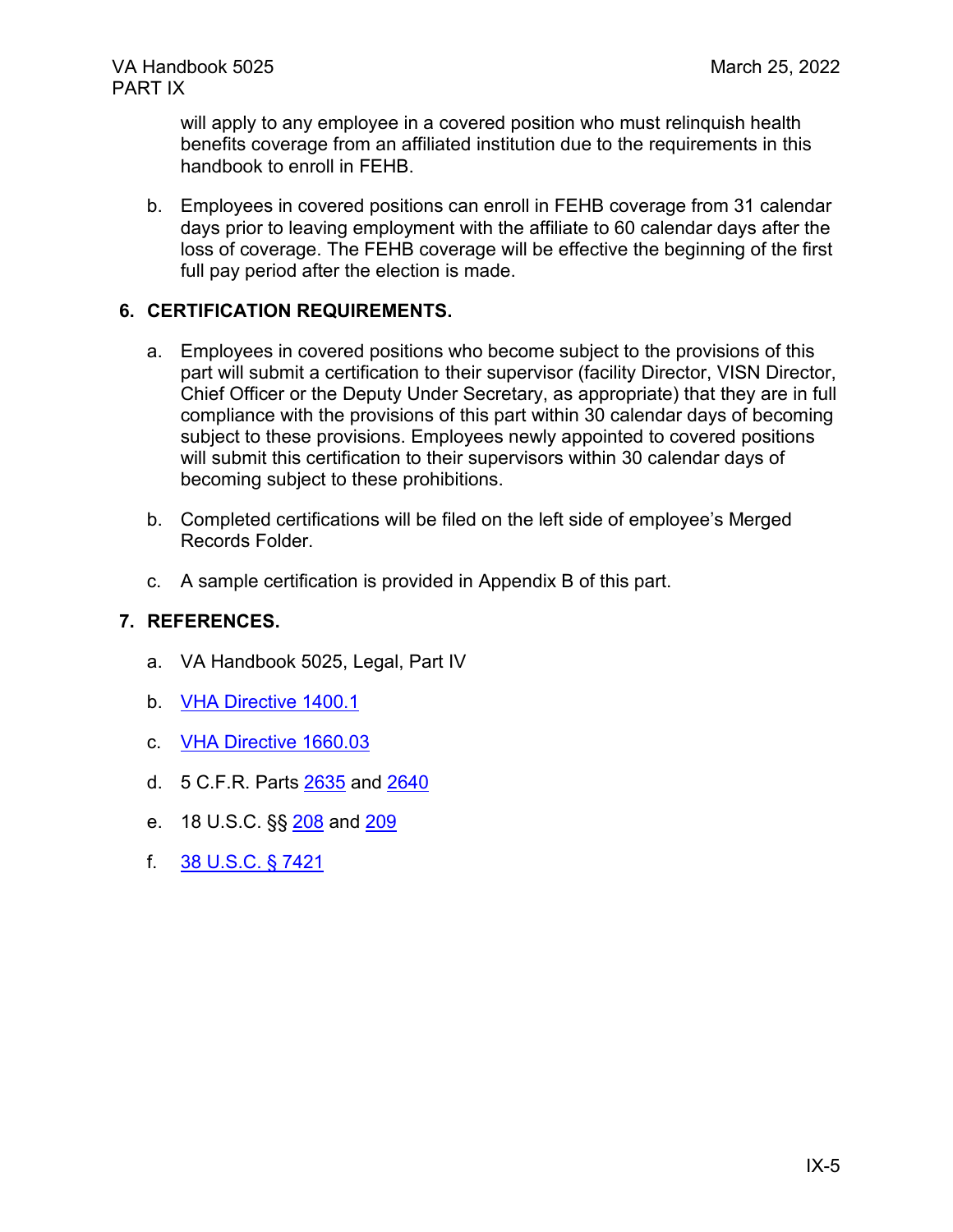#### **APPENDIX A.**

### **CERTIFICATION DESCRIBING A CHIEF OF STAFF'S\* (OR OTHER EMPLOYEE IN THE COVERED POSITION'S) RELATIONSHIP WITH AN AFFILIATED INSTITUTION TO RULE OUT CONFLICTS OF INTEREST UNDER THE FEDERAL CRIMINAL CODE**

{Affiliate letterhead}

{Date}

{The Affiliate} has appointed {\_\_\_\_\_\_\_\_\_\_\_\_\_}, M.D. {or DDS} as {Dean of Veterans Affairs or similar title} and/or {faculty rank} (use same nomenclature as is used in the attached appointment papers). This appointment does not make Dr. } an employee of {the Affiliate}, and {he or she} has no other relationship that constitutes an employment between {himself or herself} and {the Affiliate}. Specifically {he or she} is not compensated or, except as necessary in order to administer the affiliation, supervised by {the Affiliate}.

Moreover, Dr. {  $\{$   $\}$  is not negotiating for employment with {the Affiliate} and has no arrangement for future employment with {the Affiliate}.

Finally, Dr. {  $\{$   $\}$  is not an officer or trustee of {the Affiliate}. Specifically, {he or she} has no fiduciary obligation to {the Affiliate}.

My position with {the Affiliate} includes the authority to describe the conditions of Dr. {  $\{$   $\}$  and  $\{$ 's relationship with {the Affiliate} on its behalf.

{signature}

#### {Title}

\* Letter may be modified as appropriate for other covered positions